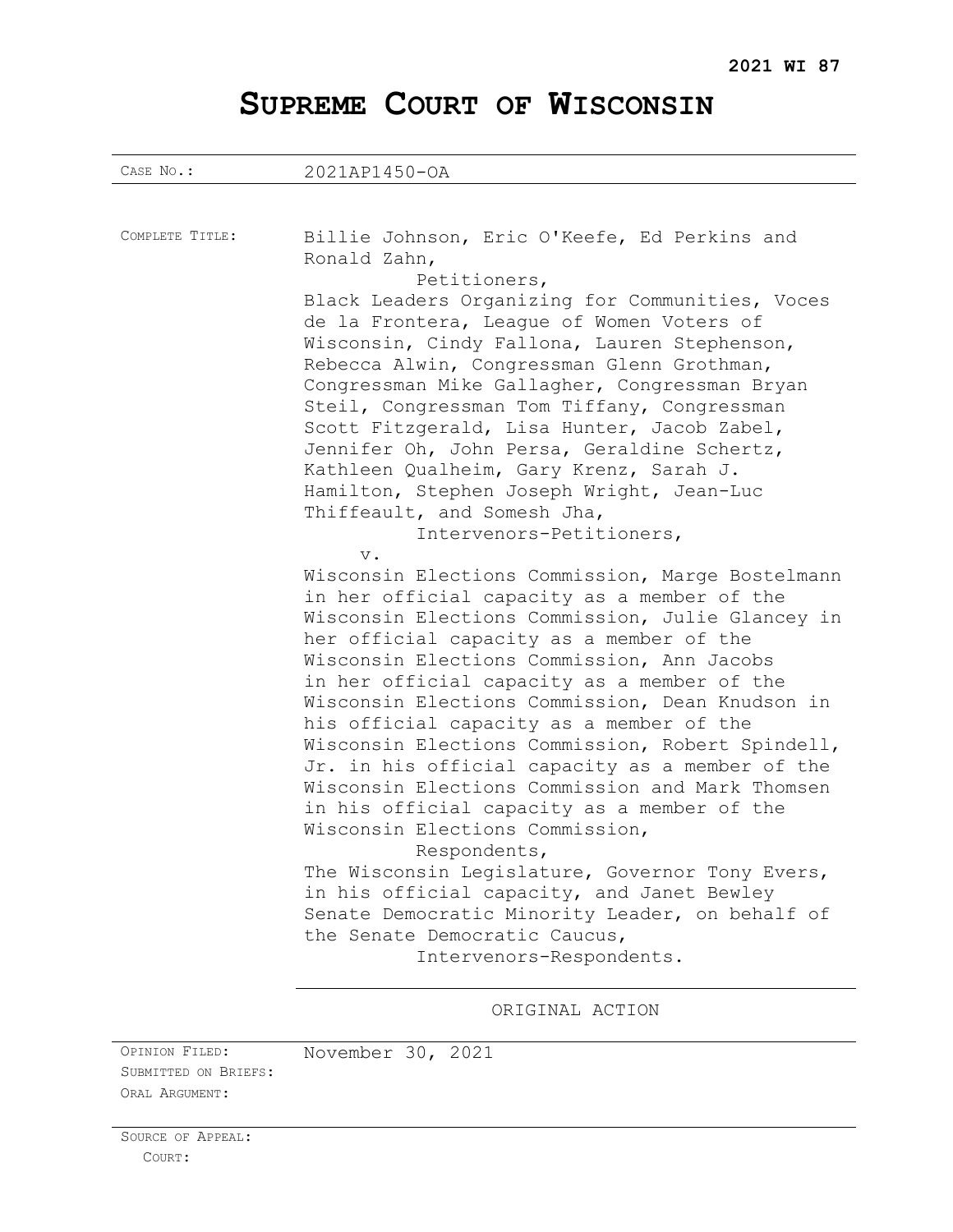COUNTY: JUDGE:

#### JUSTICES:

REBECCA GRASSL BRADLEY, J., delivered the majority opinion of the Court with respect to all parts except ¶¶8, 69-72, and 81, in which ZIEGLER, C.J., and ROGGENSACK, and HAGEDORN, JJ., joined, and an opinion with respect to ¶¶8, 69–72, and 81, in which ZIEGLER, C.J., and ROGGENSACK, J., joined. HAGEDORN, J., filed a concurring opinion. DALLET, J., filed a dissenting opinion in which ANN WALSH BRADLEY and KAROFSKY, JJ., joined. NOT PARTICIPATING:

#### ATTORNEYS:

For the petitioners, there were briefs filed by *Richard M. Esenberg, Anthony F. LoCoco, Lucas T. Vebber* and *Wisconsin Institute for Law & Liberty,* Milwaukee.

For the intervenors-petitioners Black Leaders Organizing for Communities, Voces de la Frontera, League of Women Voters of Wisconsin, Cindy Fallona, Lauren Stephenson and Rebecca Alwin, briefs, including amicus briefs, were filed by *Douglas M. Poland, Jeffrey A. Mandell, Rachel E. Snyder, Richard A. Manthe, Carly Gerads* and *Stafford Rosenbaum LLP*, Madison; *Mel Barnes* and *Law Forward, Inc*., Madison; *Mark P. Gaber* (pro hac vice), *Christopher Lamar* (pro hac vice)and *Campaign Legal Center*, Washington, D.C.; *Annabelle Harless* (pro hac vice) and *Campaign Legal Center*, Chicago.

For the intervenors-petitioners Congressmen Glenn Grothman, Mike Gallagher, Bryan Steil, Tom Tiffany and Scott Fitzgerald there were briefs, including amicus briefs, filed by *Misha Tseytlin, Kevin M. LeRoy*, and *Troutman Pepper Hamilton Sanders LLP*, Chicago.

For the intervenors-petitioners Lisa Hunter, Jacob Zabel, Jennifer Oh, John Persa, Geraldine Schertz and Kathleen Qualheim, there were briefs, including amicus briefs filed by *Charles G.*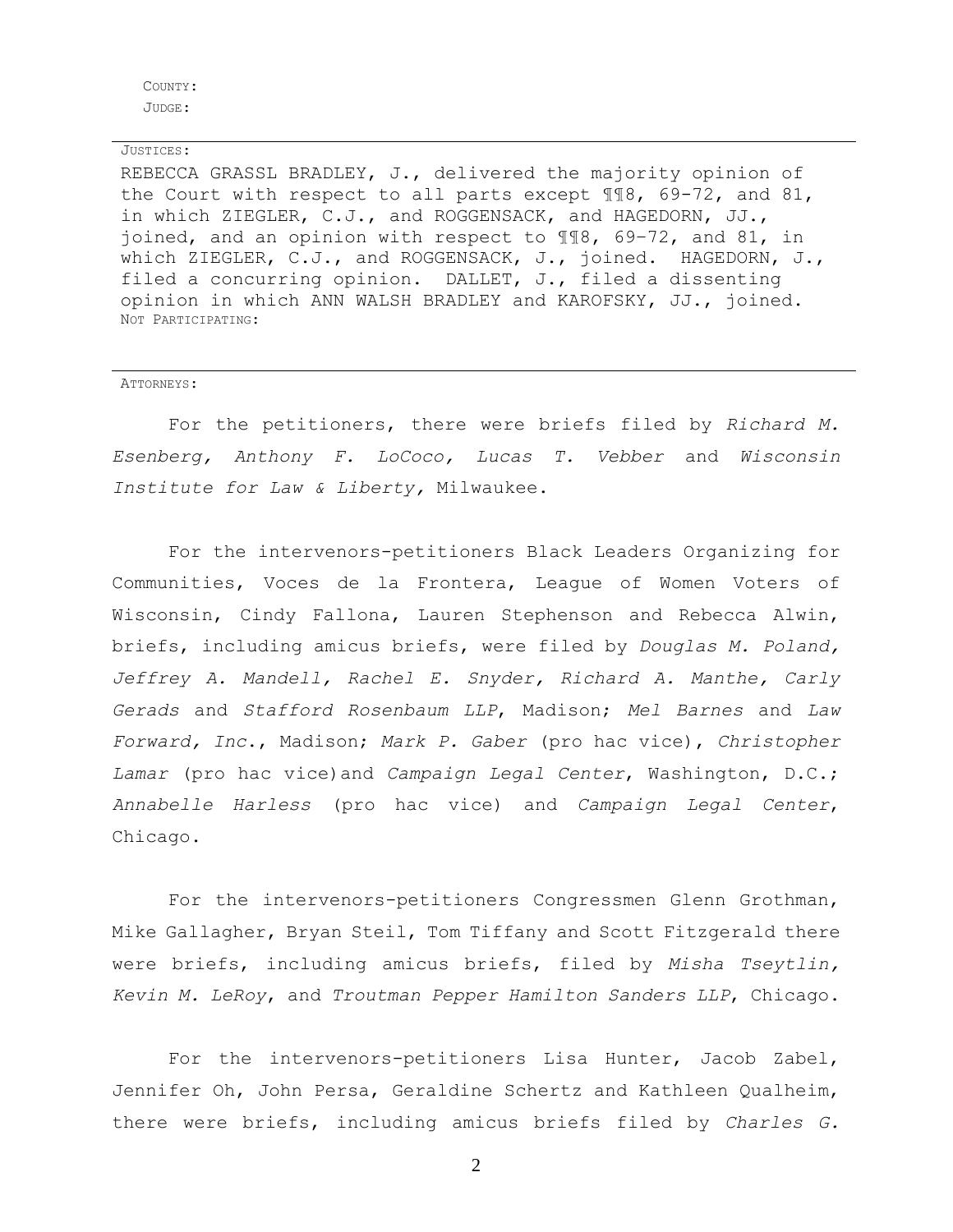*Curtis, Jr.* and *Perkins Coie LLP*, Madison; *Marc Erik Elias* (pro hac vice), *Aria C. Branch* (pro hac vice), *Daniel C. Osher* (pro hac vice), *Jacob D. Shelly* (pro hac vice), *Christina A. Ford* (pro hac vice), *William K. Hancock* (pro hac vice) and *Elias Law Group LLP*, Washington, D.C.

For the intervenors-petitioners Citizens Mathematicians and Scientists Gary Krenz, Sarah J. Hamilton, Stephen Joseph Wright, Jean-Luc Thiffeault and Somesh Jha, briefs were filed by *Michael P. May, Sarah A. Zylstra, Tanner G. Jean-Louis* and *Boardman & Clark LLP*, Madison, and *David J. Bradford* (pro hac vice) and *Jenner & Block LLP*, Chicago.

For the respondents Wisconsin Elections Commission, Marge Bostelmann, Julie Glancey, Ann Jacobs, Dean Knudson, Robert Spindell, Jr. and Mark Thomsen there were letter-briefs filed by *Steven C. Kilpatrick*, assistant attorney general, *Karla Z. Keckhaver*, assistant attorney general, *Thomas C. Bellavia*, assistant attorney general.

For the intervenors-respondents the Wisconsin Legislature there were briefs filed by *Kevin M. St. John* and *Bell Giftos St. John LLC*, Madison; *Jeffrey M. Harris* (pro hac vice), *Taylor A.R. Meehan* (pro hac vice), *James P. McGlone* and *Consovoy McCarthy PLLC*, Arlington, Virginia and *Adam K. Mortara* and *Lawfair LLC*, Chicago.

For the intervenor-respondent Governor Tony Evers there were briefs filed by *Joshua L. Kaul*, attorney general, *Anthony D. Russomanno*, assistant attorney general and *Brian P. Keenan*, assistant attorney general.

For the intervenor-respondent Janet Bewley, State Senate Democratic Minority Leader on behalf of the State Senate Democratic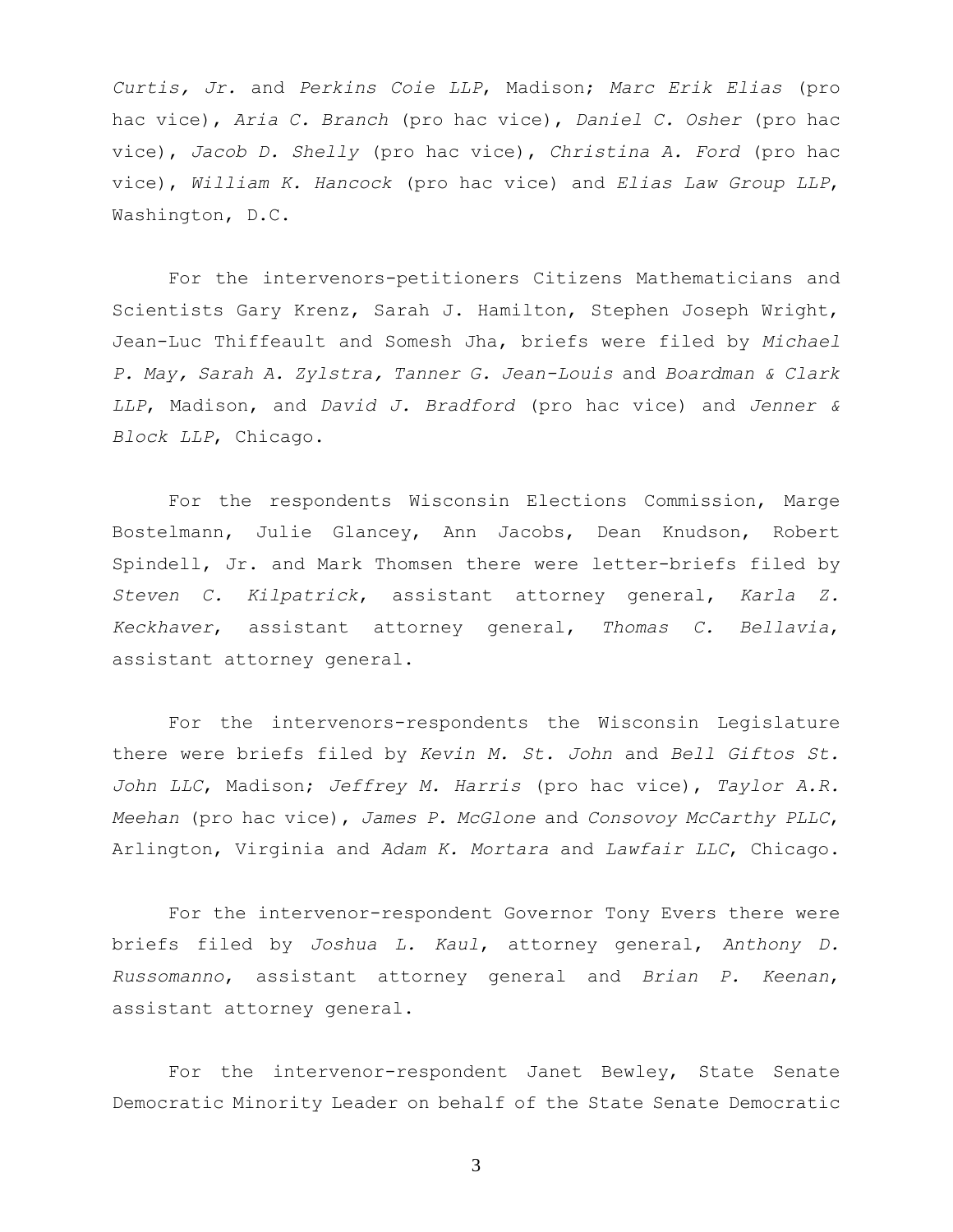Caucus there were briefs filed by *Tamara B. Packard*, *Aaron G. Dumas* and *Pines Bach LLP*, Madison.

There was an amicus brief filed by *Daniel R. Suhr*, Thiensville.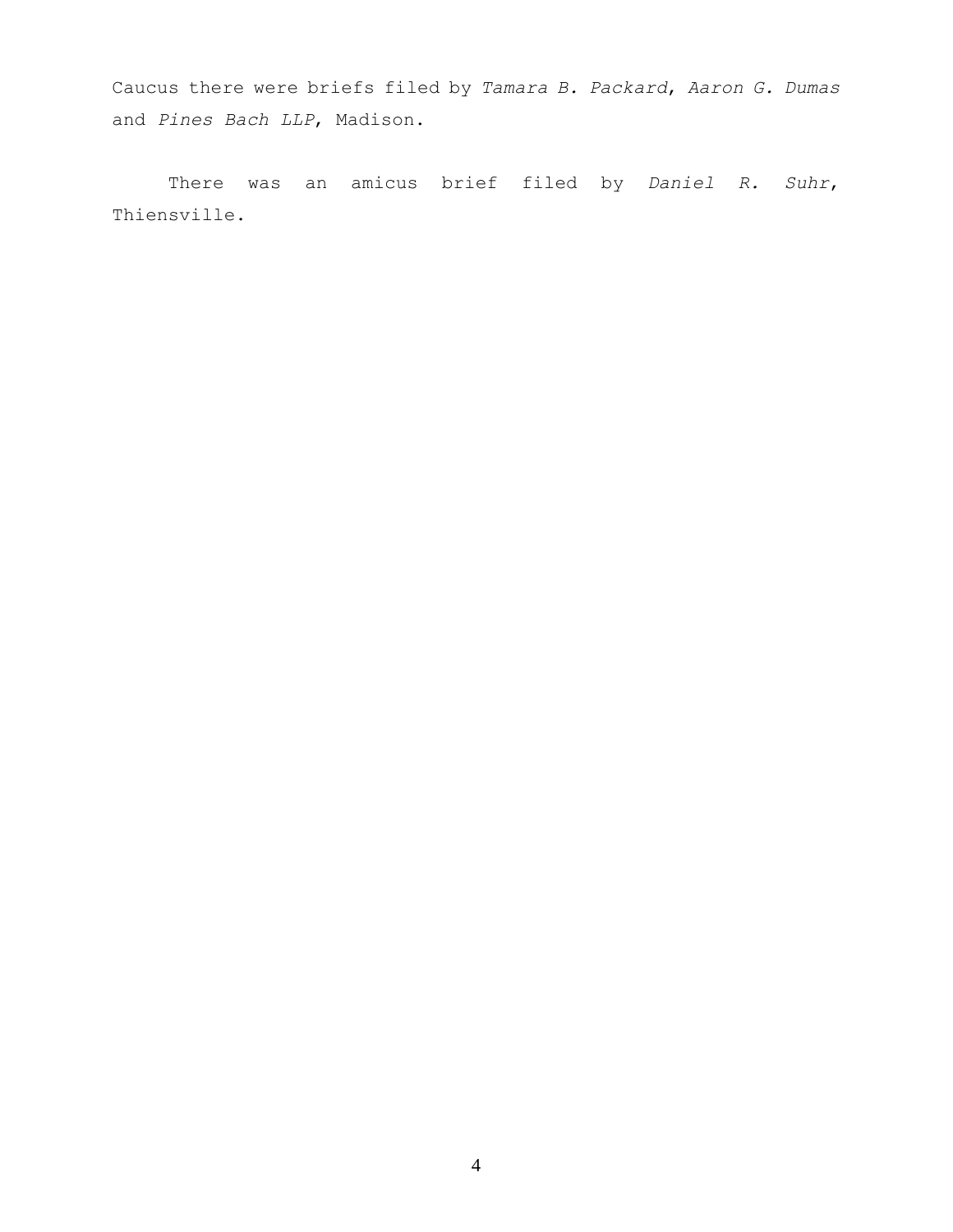#### **2021 WI 87**

NOTICE

**This opinion is subject to further editing and modification. The final version will appear in the bound volume of the official reports.** 

No. 2021AP1450-OA

STATE OF WISCONSIN THE STATE OF WISCONSIN THE STATE OF STATE OF STATE OF STATE OF STATE OF STATE OF STATE OF STATE OF STATE OF STATE OF STATE OF STATE OF STATE OF STATE OF STATE OF STATE OF STATE OF STATE OF STATE OF STATE

**Billie Johnson, Eric O'Keefe, Ed Perkins and Ronald Zahn,**

 **Petitioners,**

**Black Leaders Organizing for Communities, Voces de la Frontera, League of Women Voters of Wisconsin, Cindy Fallona, Lauren Stephenson, Rebecca Alwin, Congressman Glenn Grothman, Congressman Mike Gallagher, Congressman Bryan Steil, Congressman Tom Tiffany, Congressman Scott Fitzgerald, Lisa Hunter, Jacob Zabel, Jennifer Oh, John Persa, Geraldine Schertz, Kathleen Qualheim, Gary Krenz, Sarah J. Hamilton, Stephen Joseph Wright, Jean-Luc Thiffeault, and Somesh Jha,** 

 **Intervenors-Petitioners,**

**FILED**

**NOV 30, 2021**

 **v.**

**Wisconsin Elections Commission, Marge Bostelmann in her official capacity as a member of the Wisconsin Elections Commission, Julie Glancey in her official capacity as a member of the Wisconsin Elections Commission, Ann Jacobs in her official capacity as a member of the Wisconsin Elections Commission, Dean Knudson in his official capacity as a member of the Wisconsin Elections Commission, Robert Spindell, Jr. in his official capacity as a member of the Wisconsin Elections Commission, and Mark Thomsen in his official capacity as a member of the Wisconsin Elections Commission,**

 **Respondents,**

Sheila T. Reiff Clerk of Supreme Court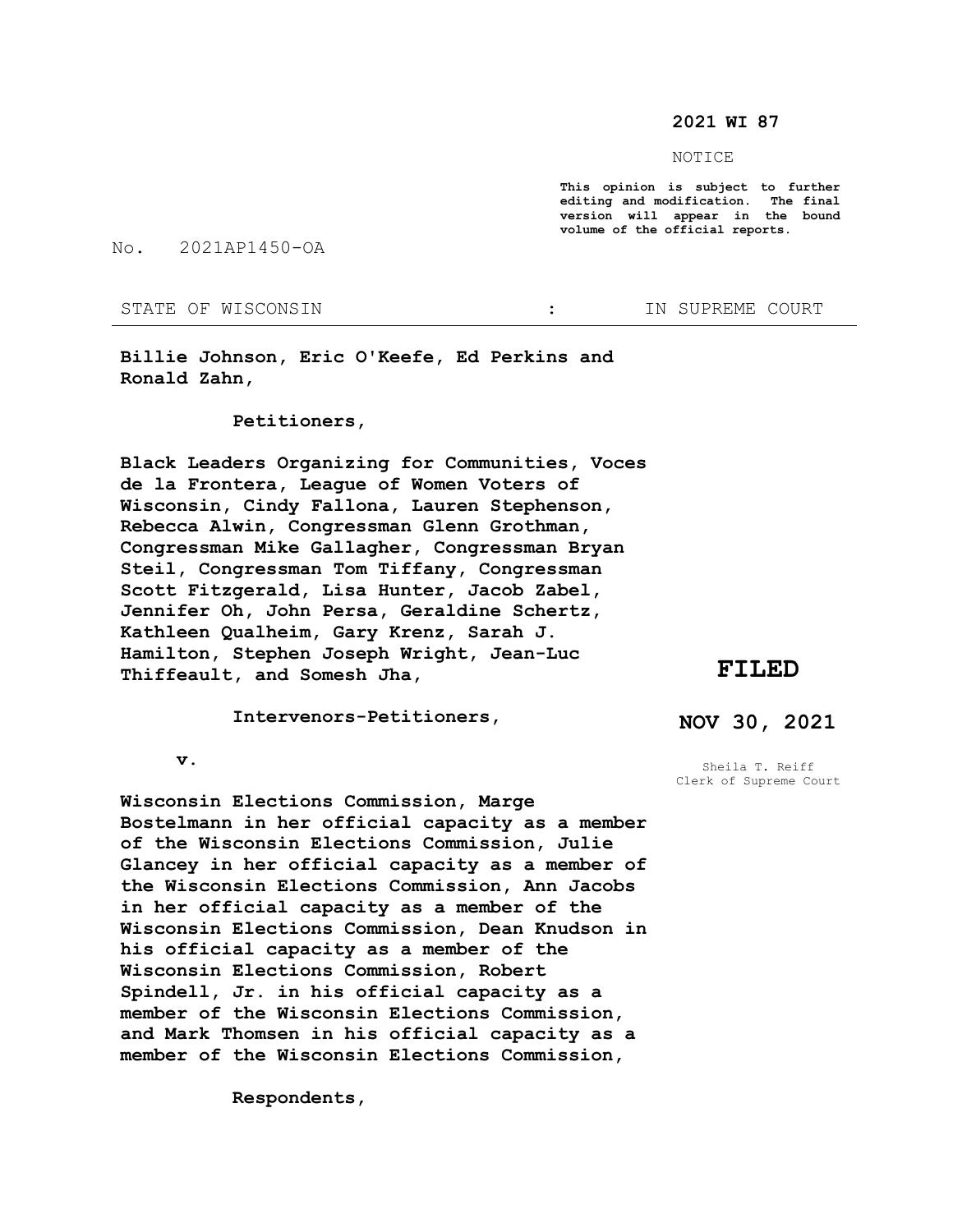**The Wisconsin Legislature, Governor Tony Evers, in his official capacity, and Janet Bewley Senate Democratic Minority Leader, on behalf of the Senate Democratic Caucus,**

#### **Intervenors-Respondents.**

REBECCA GRASSL BRADLEY, J., delivered the majority opinion of the Court with respect to all parts except ¶¶8, 69-72, and 81, in which ZIEGLER, C.J., and ROGGENSACK, and HAGEDORN, JJ., joined, and an opinion with respect to ¶¶8, 69–72, and 81, in which ZIEGLER, C.J., and ROGGENSACK, J., joined. HAGEDORN, J., filed a concurring opinion. DALLET, J., filed a dissenting opinion in which ANN WALSH BRADLEY and KAROFSKY, JJ., joined.

ORIGINAL ACTION. *Rights declared.*

¶1 REBECCA GRASSL BRADLEY, J. The Wisconsin Constitution requires the legislature "to apportion and district anew the members of the senate and assembly, according to the number of inhabitants" after each census conducted under the United States Constitution every ten years. Wis. Const. art. IV, § 3. In fulfilling this responsibility, the legislature draws maps reflecting the legislative districts across the state. Every census invariably reveals population changes within legislative districts, and the legislature must thereafter satisfy the constitutional requirement that each district contain approximately equal numbers of people by developing new maps, which are subject to veto by the governor. When this occurs, courts are often asked to step in and draw the maps.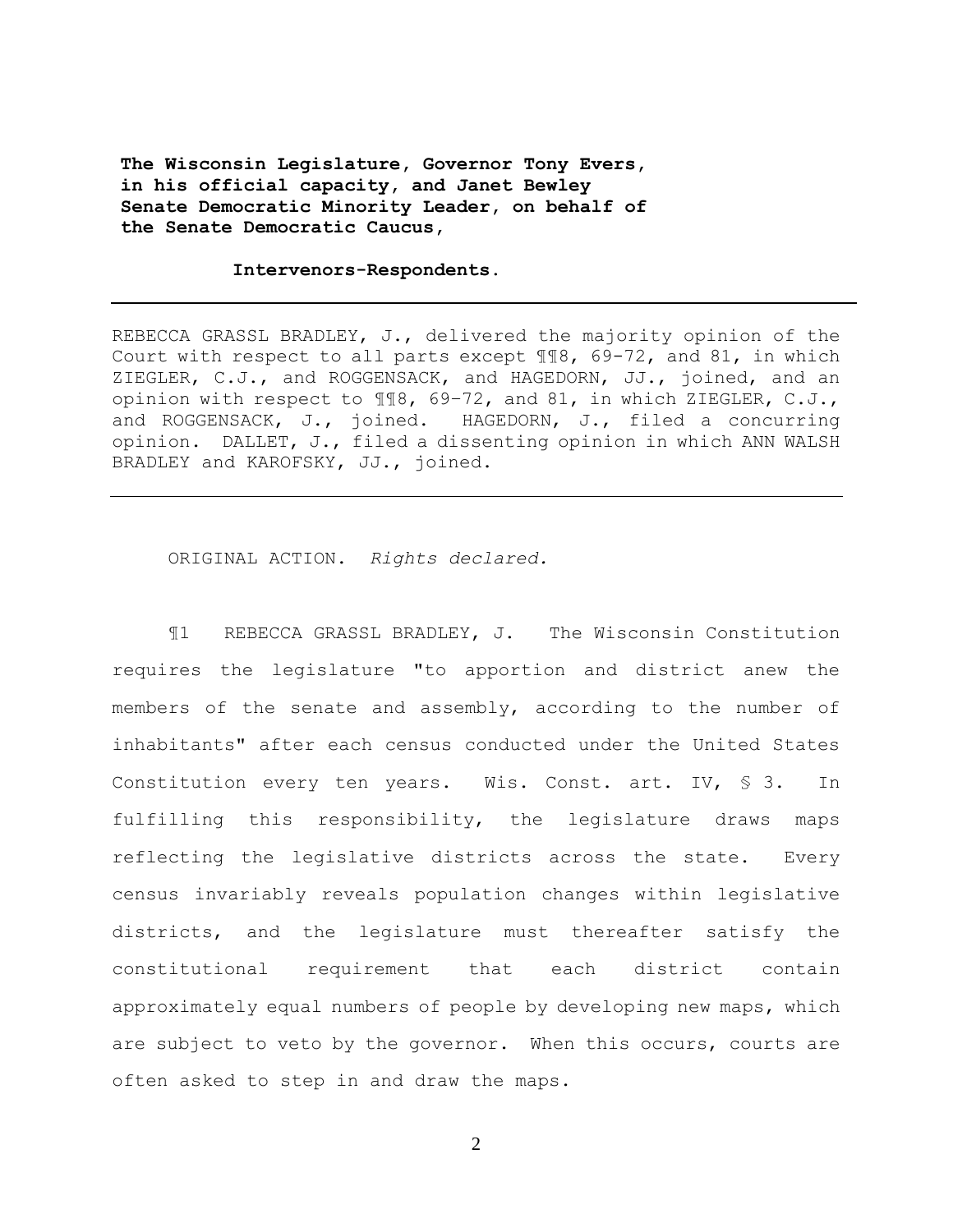¶2 This year, the legislature drew maps, the governor vetoed them, and all parties agree the existing maps, enacted into law in 2011, are now unconstitutional because shifts in Wisconsin's population around the state have disturbed the constitutionally guaranteed equality of the people's representation in the state legislature and in the United States House of Representatives. We have been asked to provide a remedy for that inequality. Some parties to this action further complain that the 2011 maps reflect a partisan gerrymander favoring Republican Party candidates at the expense of Democrat Party candidates, and ask us to redraw the maps to allocate districts equally between these dominant parties, although no one asks us to assign districts to any minor parties in proportion to their share of Wisconsin's electoral vote.

¶3 The United States Supreme Court recently declared there are no legal standards by which judges may decide whether maps are politically "fair." Rucho v. Common Cause, 139 S. Ct. 2484, 2499- 500 (2019). We agree. The Wisconsin Constitution requires the legislature—a political body—to establish the legislative districts in this state. Just as the laws enacted by the legislature reflect policy choices, so will the maps drawn by that political body. Nothing in the constitution empowers this court to second-guess those policy choices, and nothing in the constitution vests this court with the power of the legislature to enact new maps. Our role in redistricting remains a purely judicial one, which limits us to declaring what the law is and affording the parties a remedy for its violation.

¶4 In this case, the maps drawn in 2011 were enacted by the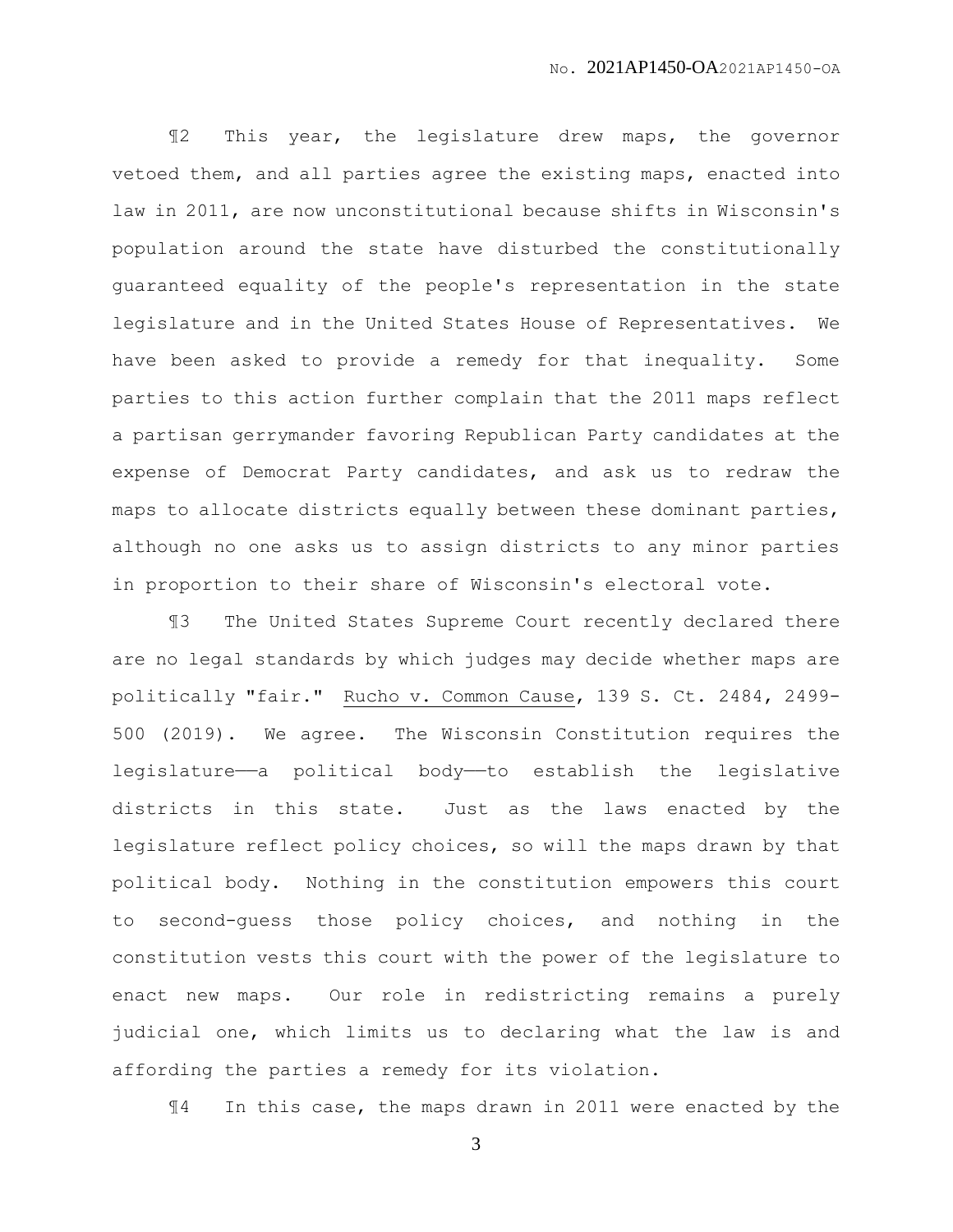legislature and signed into law by the governor. Their lawfulness was challenged in a federal court, which upheld them (subject to a slight adjustment to Assembly Districts 8 and 9 in order to comply with federal law). Baldus v. Members of Wis. Gov't Accountability Bd., 862 F. Supp. 2d 860, 863 (E.D. Wis. 2012). In 2021, those maps no longer comply with the constitutional requirement of an equal number of citizens in each legislative district, due to shifts in population across the state. This court will remedy that malapportionment, while ensuring the maps satisfy all other constitutional and statutory requirements. Claims of political unfairness in the maps present political questions, not legal ones. Such claims have no basis in the constitution or any other law and therefore must be resolved through the political process and not by the judiciary.

## I. PROCEDURAL HISTORY AND HOLDING

¶5 Billie Johnson et al., four Wisconsin voters ("Wisconsin voters"), filed a petition for leave to commence an original action in this court following the release of the results of the 2020 census. Claiming to live in malapportioned congressional and state legislative districts, they have asked us to declare the existing maps——codified in Chapters 3 and 4 of the Wisconsin Statutes— violate the "one person, one vote" principle embodied in Article IV, Section 3 of the Wisconsin Constitution. They also have asked us to enjoin the respondents, the Wisconsin Elections Commission (WEC) and its members in their official capacity, from administering congressional and state legislative elections until the political branches adopt redistricting plans meeting the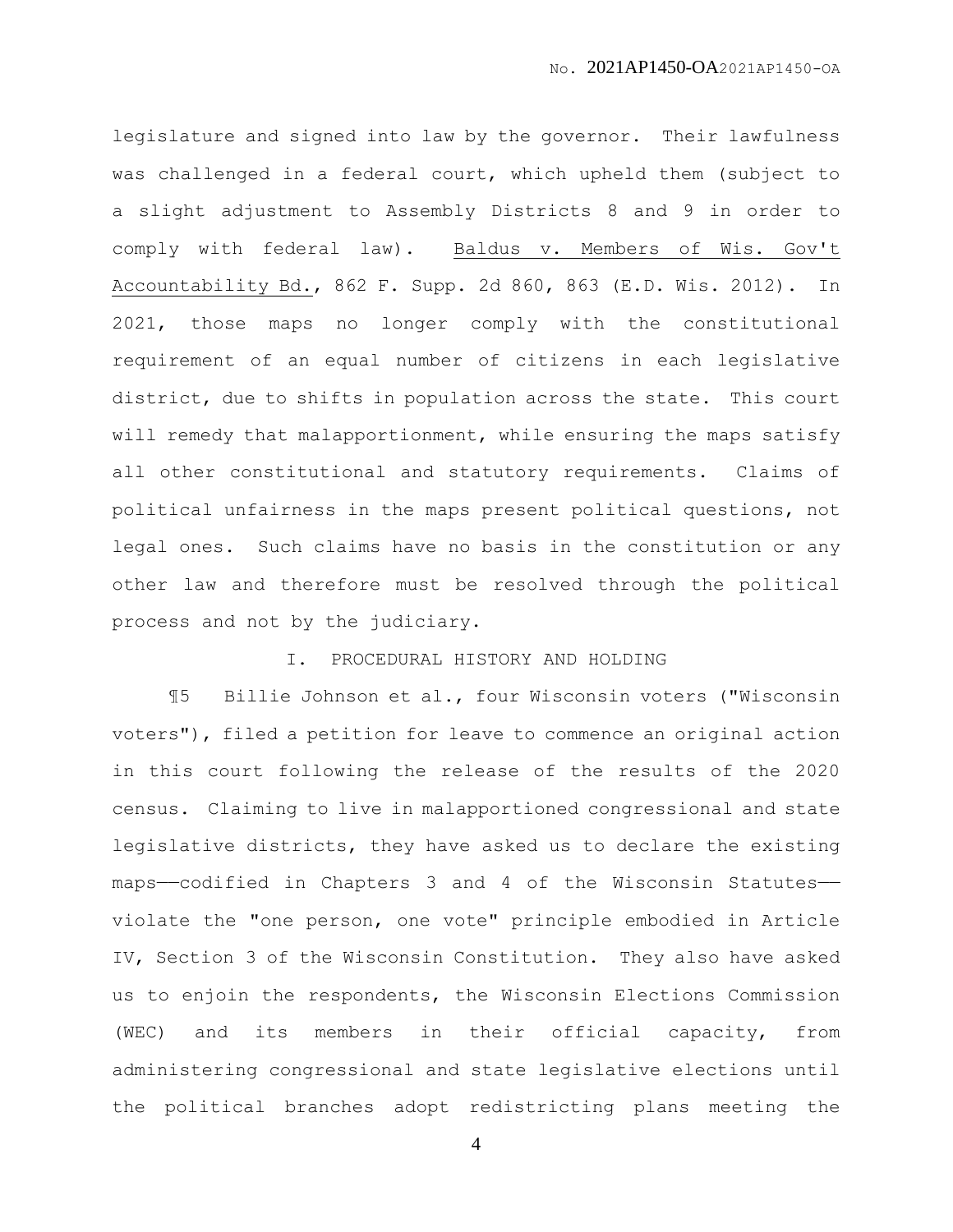requirements of Article IV. Because the legislature and the governor reached an impasse, the Wisconsin voters request a mandatory injunction,<sup>1</sup> remedying what all parties agree are unconstitutional plans by making only those changes necessary for the maps to comport with the one person, one vote principle while satisfying other constitutional and statutory mandates (a "leastchange" approach).

¶6 We granted the petition and permitted the legislature, the governor, and several other parties to intervene. The intervenors raised numerous issues of federal and state law. In addition to the requirements of Article IV of the Wisconsin Constitution, we have been asked to consider the following laws in shaping any judicial remedy for the malapportioned congressional and state legislative districts: (1) Article I, Section 2 of the United States Constitution; (2) the Equal Protection Clause of the Fourteenth Amendment of the United States Constitution; (3) the Voting Rights Act (VRA) of  $1965;$ <sup>2</sup> and (4) multiple provisions of the Wisconsin Constitution's Declaration of Rights.

¶7 In anticipation of implementing a judicial remedy upon

 $\overline{a}$ 

<sup>1</sup> A "mandatory injunction" is "[a]n injunction that orders an affirmative act or mandates a specified course of conduct." Mandatory injunction, Black's Law Dictionary (11th ed. 2019). When a court orders elections be conducted pursuant to modified maps, it is effectively ordering a mandatory injunction. See Reynolds v. Sims, 377 U.S. 533, 541 (1964).

<sup>2</sup> One intervenor invoked the Fifteenth Amendment of the United States Constitution, but did not develop an argument distinguishable from the intervenor's VRA argument. See Hunter et al. Br. at 20, 30. Accordingly, we do not address the Fifteenth Amendment further.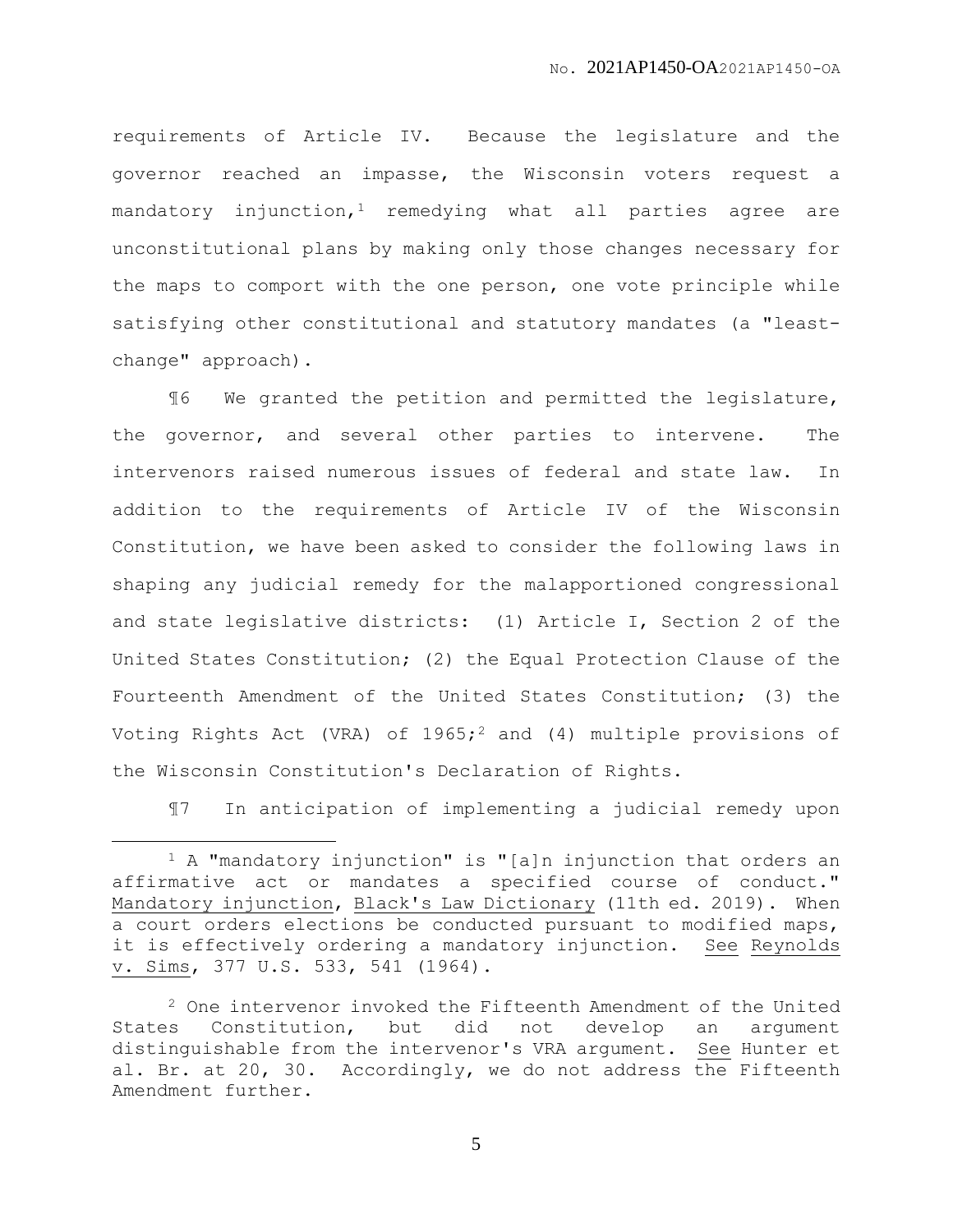the expected impasse the political branches have now reached, we ordered the parties to address four issues:

- (1) Under the relevant state and federal laws, what factors should we consider in evaluating or creating new maps?
- (2) Is the partisan makeup of districts a valid factor for us to consider in evaluating or creating new maps?
- (3) The petitioners ask us to modify existing maps using a "least-change" approach. Should we do so, and if not, what approach should we use?
- (4) As we evaluate or create new maps, what litigation process should we use to determine a constitutionally sufficient map?[3]

We addressed the fourth question, at least preliminarily, in a prior order.

¶8 We hold: (1) redistricting disputes may be judicially resolved only to the extent necessary to remedy the violation of a justiciable and cognizable right protected under the United States Constitution, the VRA, or Article IV, Sections 3, 4, or 5 of the Wisconsin Constitution; (2) the partisan makeup of districts does not implicate any justiciable or cognizable right; and (3) this court will confine any judicial remedy to making the minimum changes necessary in order to conform the existing congressional and state legislative redistricting plans to constitutional and statutory requirements. The existing maps were passed by the legislature and signed by the governor. They

 $\overline{a}$ 

<sup>3</sup> Johnson v. WEC, No. 2021AP1450-OA, unpublished order (Wis. Oct. 14, 2021) (per curiam) (ordering supplemental briefing).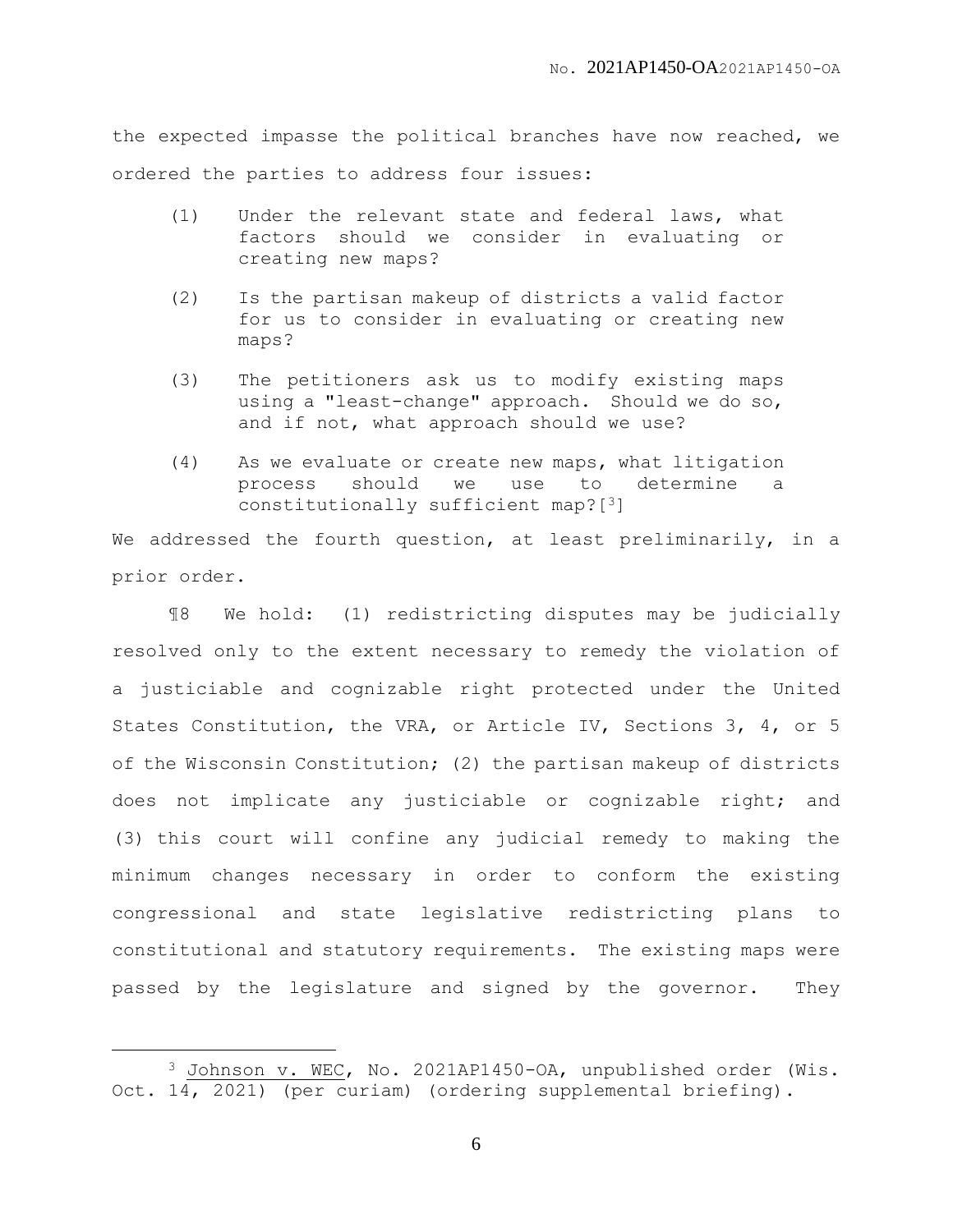survived judicial review in federal court. Revisions are now necessary only to remedy malapportionment produced by population shifts made apparent by the decennial census. Because the judiciary lacks the lawmaking power constitutionally conferred on the legislature, we will limit our remedy to achieving compliance with the law rather than imposing policy choices.

# II. BACKGROUND

## A. Legal Context

¶9 Historical context helps frame the Petitioners' claims by illustrating the one person, one vote principle. The phrase "one person, one vote" is a relatively modern expression, but the concept of equal representation by population, as well as its alternatives, were familiar at the founding. In eighteenthcentury England, over half of the members of the House of Commons were elected from sparsely populated districts, later branded the "rotten boroughs." Such a system of representation undermined popular sovereignty. 5 T.H.B. Oldfield, The Representative History of Great Britain and Ireland 219 (1816) ("The great Earl of Chatham called these boroughs the excrescences, the rotten part of the constitution, which must be amputated to save the body from a mortification.").

¶10 In contrast, representation by population gives an area with a larger population more influence in the legislative body than an area with a smaller population. Our nation's founders enshrined this principle in Article I, Section 2 of the United States Constitution. Its third clause specifies that the House of Representatives, unlike its predecessor, the House of Commons,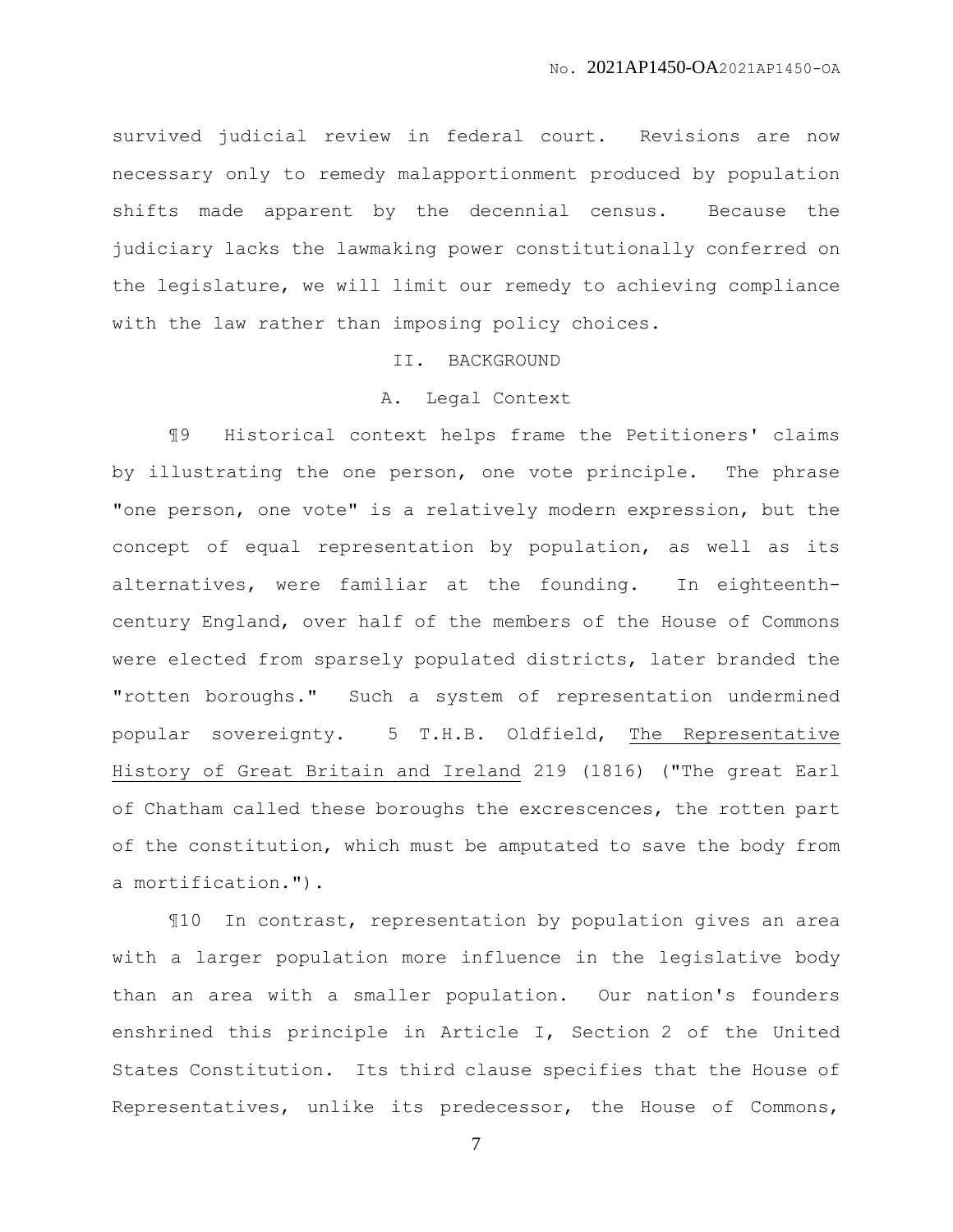must be apportioned "among the several States . . . according to their respective Numbers[.]" To account for population shifts, it requires the federal government to conduct a census every ten years and then reapportion representatives. U.S. Const. art. I, § 2, cl. 3.

¶11 The Framers established a bicameral legislature. They viewed per capita representation in the House of Representatives as essential to the preservation of the people's liberty. The Federalist No. 52, at 327 (James Madison) (Clinton Rossiter ed., 1961). With respect to the Senate, the Framers enshrined the concept of state sovereignty by allocating senators equally among the states, regardless of population size. See U.S. Const. art. I, § 3, cl. 1 ("The Senate of the United States shall be composed of two Senators from each State."). Accordingly, Senate seats are unaffected by redistricting.

¶12 Redistricting involves many political choices, and the United States Constitution does not substantially constrain state legislatures' discretion to decide how congressional elections are conducted. See U.S. Const. art. I, § 4. Nevertheless, redistricting must comply with the one person, one vote principle. Wesberry v. Sanders, 376 U.S. 1, 7-8 (1964). Even if a state does not gain or lose congressional seats, redistricting is often a constitutional imperative after each census due to geographic population shifts.

¶13 Wisconsin's founders also guaranteed equal representation by population in our state constitution, which places an affirmative duty on the legislature to implement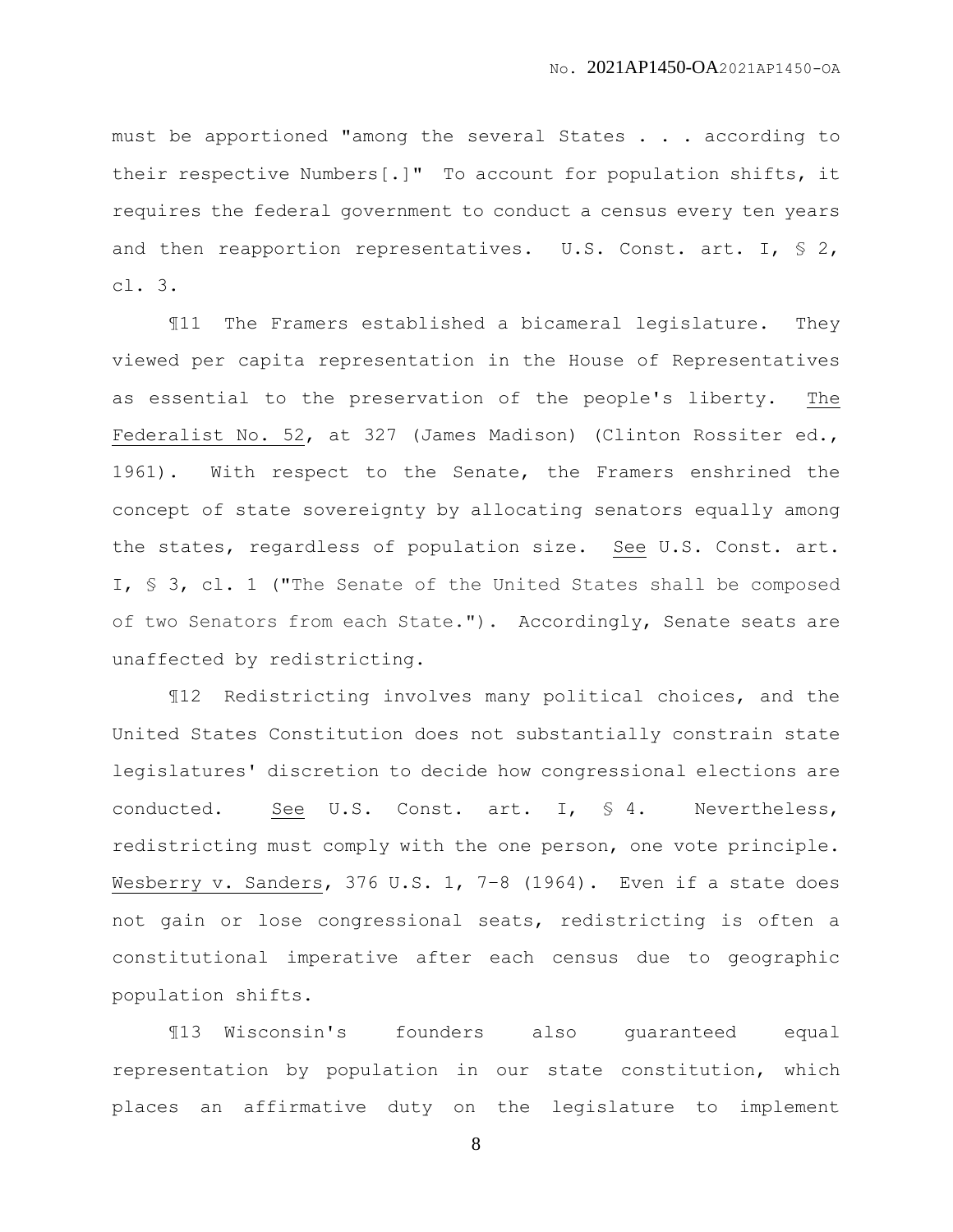redistricting plans for the state legislature every ten years, after the federal census, to account for population shifts. Wis. Const. art. IV, § 3. No provision of the Wisconsin Constitution requires the legislature to apportion or district anew the state's congressional districts.4 Other federal and state laws, discussed in more detail in the remainder of this opinion, place further limitations on the legislature's discretion when implementing redistricting plans.

## B. The 2020 Census

¶14 The legislature enacted the current maps in 2011. 2011 Wis. Act 44; 2011 Wis. Act 43. Wisconsin's eight congressional districts are mapped in Wis. Stat. §§ 3.11 to 3.18 (2019–20).5 See also Wis. Stat. § 3.001 ("This state is divided into 8 congressional districts."). The state's 99 assembly districts are mapped in Wis. Stat. §§ 4.01 to 4.99, although a federal district court made a slight adjustment to Assembly Districts 8 and 9 after concluding the map violated the VRA. Baldus, 862 F. Supp. 2d at 863. The state's 33 senate districts are mapped in Wis. Stat. § 4.009. See also Wis. Stat. § 4.001 ("This state is divided into 33 senate districts, each composed of 3 assembly districts.").

¶15 In August 2021, the United States Census Bureau delivered redistricting data to the State of Wisconsin based upon

 $\overline{a}$ 

<sup>&</sup>lt;sup>4</sup> The Petitioners agree this court has never held any provision of the Wisconsin Constitution imposes a one person, one vote requirement on congressional districts. Omnibus Am. Pet., ¶1 n.2.

<sup>5</sup> All subsequent references to the Wisconsin Statutes are to the 2019–20 version.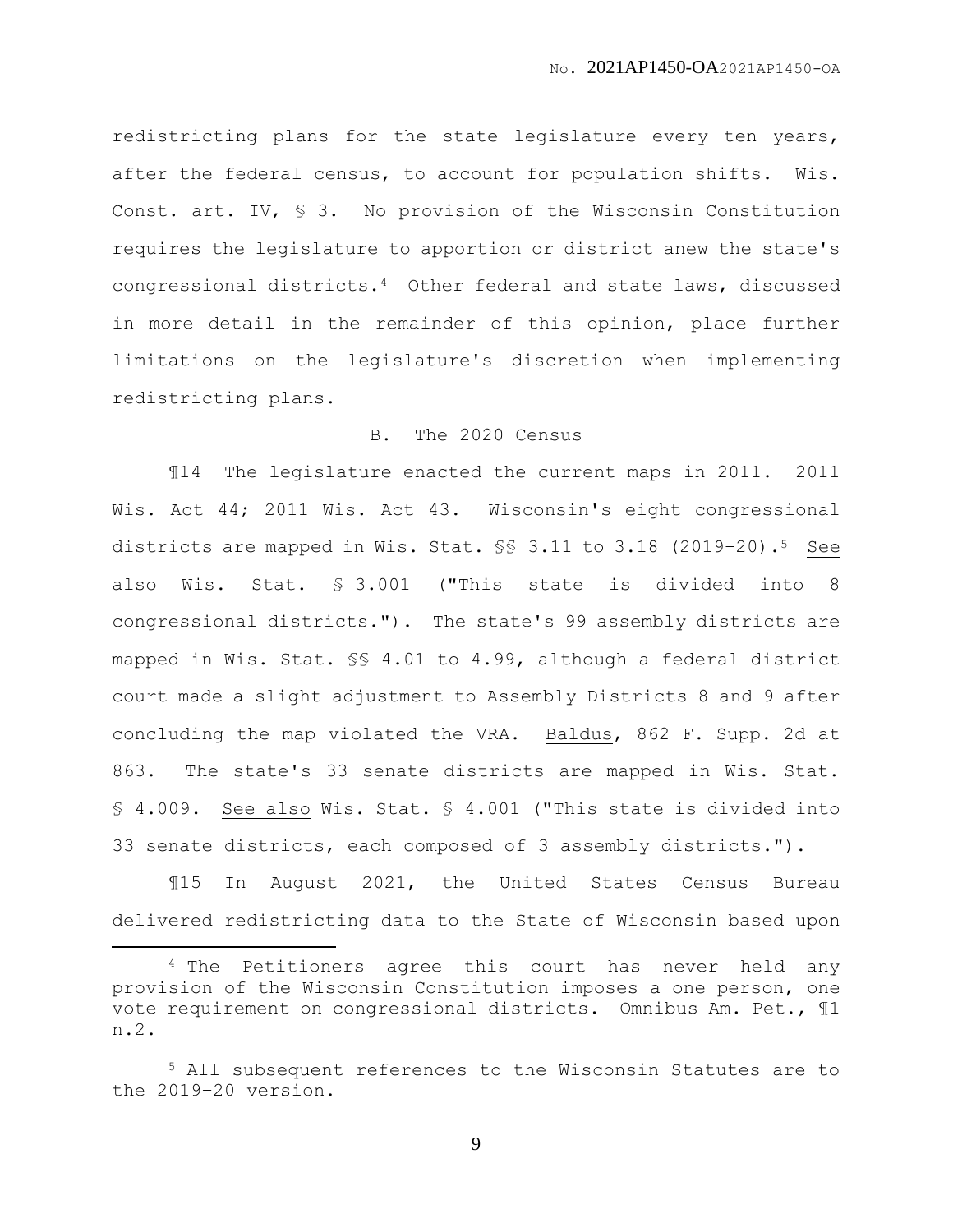the 2020 census. According to census data, the population of Wisconsin grew from 5,686,986 to 5,893,718. In order to realize equal legislative representation across districts, the ideal congressional district should have 736,715 people, the ideal assembly district should have 59,533, and the ideal senate district should have 178,598. While the ideal size of each district has changed, the number of districts remains the same. Wisconsin has not lost or gained any congressional seats, and the number of assembly and senate districts is set by Wisconsin statutes. Wis. Stat. §§ 3.001, 4.001.

¶16 The Wisconsin voters and many intervenors live in malapportioned districts, meaning they live in districts that are overpopulated. For example, one Wisconsin voter, Johnson, lives in Assembly District 78, which has a population of 66,838——7,305 more than ideal. If the districts are not reapportioned, Johnson's vote will be diluted in the ensuing elections.

## C. The Impasse

¶17 On November 11, 2021, the legislature passed redistricting plans. One week later, the governor vetoed the legislation. The legislature has failed to override his veto.

¶18 At this point, the political branches have reached an impasse, and our involvement in redistricting has become appropriate. See Johnson v. WEC, No. 2021AP1450-OA, unpublished order, at 2 (Wis. Sept. 22, 2021, amended Sept. 24) (per curiam) (granting the petition for leave to commence an original action) ("[J]udicial relief becomes appropriate in reapportionment cases only when a legislature fails to reapportion according to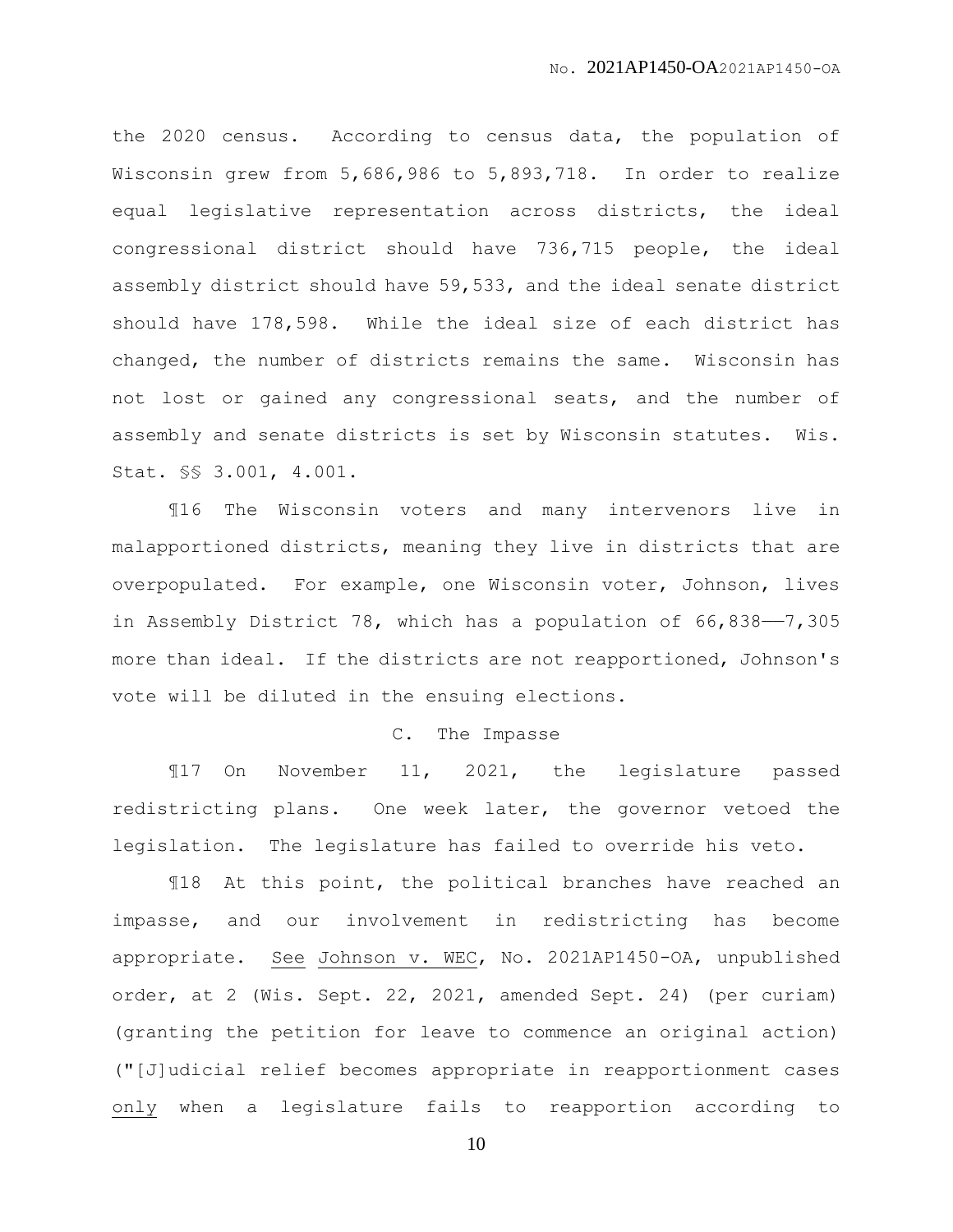constitutional requisites in a timely fashion after having had an adequate opportunity to do so." (citation omitted)). The parties present diametrically opposed views regarding the manner in which this court should remedy what all parties agree is an unconstitutional malapportionment of congressional and state legislative districts.

¶19 Notwithstanding a history of judicial involvement in redistricting, in our constitutional order it remains the legislature's duty. State ex rel. Reynolds v. Zimmerman (Zimmerman I), 22 Wis. 2d 544, 569–70, 126 N.W.2d 551 (1964). Article IV, Section 3 of the Wisconsin Constitution commands, "[a]t its first session after each enumeration made by the authority of the United States, the legislature shall apportion and district anew the members of the senate and assembly, according to the number of inhabitants." "The Framers in their wisdom entrusted this decennial exercise to the legislative branch because the give-andtake of the legislative process, involving as it does representatives elected by the people to make precisely these sorts of political and policy decisions, is preferable to any other." Jensen v. Wis. Elections Bd., 2002 WI 13, ¶10, 249 Wis. 2d 706, 639 N.W.2d 537 (per curiam). The political process failed this year, necessitating our involvement. As should be self-evident from this court's lack of legislative power, any remedy we may impose would be in effect only "until such time as the legislature and governor have enacted a valid legislative apportionment plan." State ex rel. Reynolds v. Zimmerman (Zimmerman II), 23 Wis. 2d 606, 606, 128 N.W.2d 16 (1964) (per curiam).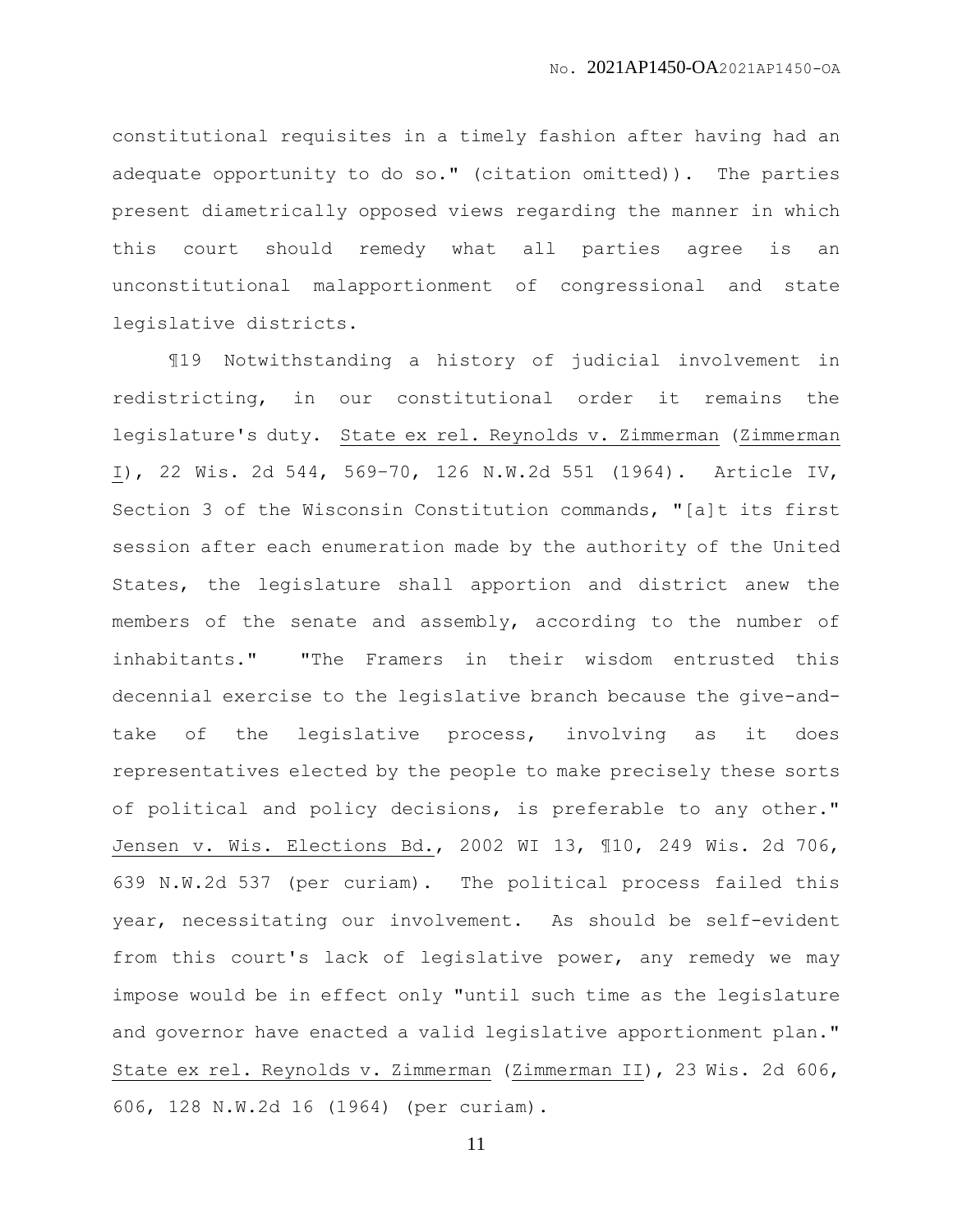### III. OUR REVIEW

A. Exercising Our Original Jurisdiction

¶20 We review this case under our original jurisdiction conferred by Article VII, Section 3(2) of the Wisconsin Constitution, pursuant to which "[t]he supreme court . . . may hear original actions and proceedings." Generally, we exercise our original jurisdiction when the case concerns "the sovereignty of the state, its franchises or prerogatives, or the liberties of its people." Petition of Heil, 230 Wis. 428, 436, 284 N.W. 42 (1938) (per curiam) (quoting Att'y Gen. v. Chi. & N.W. Ry., 35 Wis. 425, 518 (1874)). We granted the petition in this case because "[t]here is no question . . . that this matter warrants this court's original jurisdiction; any reapportionment or redistricting case is, by definition publici juris, implicating the sovereign rights of the people of this state." Jensen, 249 Wis. 2d 706, ¶17 (citing Heil, 230 Wis. at 443).

## B. Principles of Interpretation

¶21 This case requires us to interpret the United States Constitution and the Wisconsin Constitution. "Issues of constitutional interpretation . . . are questions of law." James v. Heinrich, 2021 WI 58, ¶15, \_\_ Wis. 2d \_\_, 960 N.W.2d 350 (citation omitted). We are bound by United States Supreme Court precedent interpreting the United States Constitution. State v. Jennings, 2002 WI 44, ¶18, 252 Wis. 2d 228, 647 N.W.2d 142 (citation omitted). As the state's highest court, we are "the final arbiter of questions arising under the Wisconsin Constitution[.]" Jensen, 249 Wis. 2d 706, ¶25.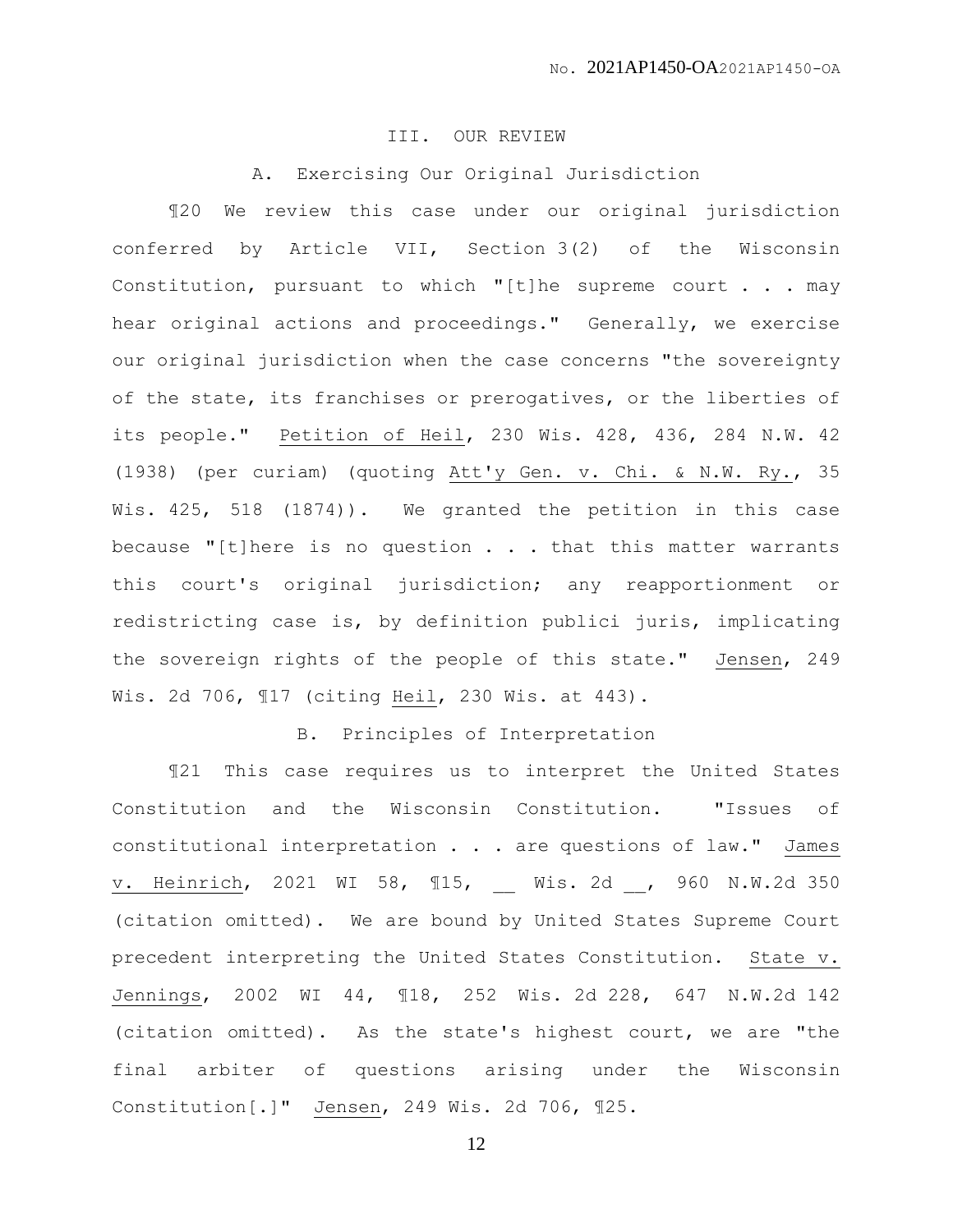¶22 Our goal when we interpret the Wisconsin Constitution is "to give effect to the intent of the framers and of the people who adopted it[.]" State v. Cole, 2003 WI 112, ¶10, 264 Wis. 2d 520, 665 N.W.2d 328 (quotation marks and citations omitted). "[W]e focus on the language of the adopted text and historical evidence [of its meaning] including 'the practices at the time the constitution was adopted, debates over adoption of a given provision, and early legislative interpretation as evidenced by the first laws passed following the adoption.'" State v. Halverson, 2021 WI 7, ¶22, 395 Wis. 2d 385, 953 N.W.2d 847 (quoting Serv. Emps. Int'l Union, Loc. 1 v. Vos, 2020 WI 67, ¶28 n.10, 393 Wis. 2d 38, 946 N.W.2d 35).

¶23 This case also requires interpretation of statutory provisions governing redistricting. "Issues of statutory interpretation and application present questions of law." James, Wis. 2d , 115 (citation omitted).

#### IV. DISCUSSION

A. Relevant Considerations Under Federal and State Law

1. Federal Constitutional Requirements

¶24 Both federal and state laws regulate redistricting. Article I, Section 2 of the United States Constitution requires members of the House of Representatives to be chosen "by the People of the several states." The United States Supreme Court construed this section to mean "that as nearly as is practicable one man's vote in a congressional election is to be worth as much as another's." Wesberry, 376 U.S. at 7–8. Similarly, the United States Supreme Court held, "the Equal Protection Clause requires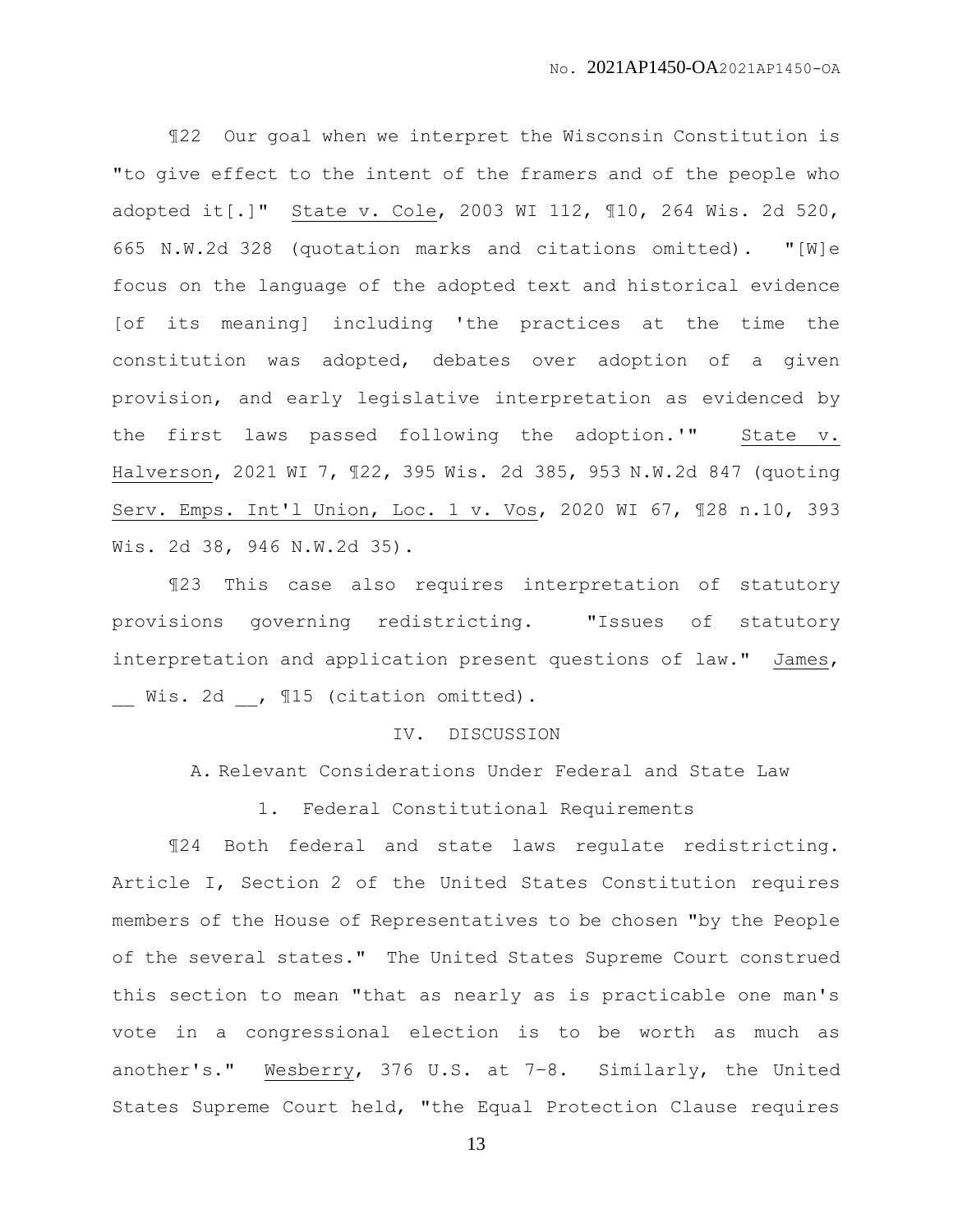that a State make an honest and good faith effort to construct districts, in both houses of its legislature, as nearly of equal population as practicable." Reynolds v. Sims, 377 U.S. 533, 577 (1964); see also Maryland Comm. for Fair Representation v. Tawes, 377 U.S. 656, 674–75 (1964) (holding even state senate districts must comply with the one person, one vote principle).

¶25 As a matter of federal constitutional law, the one person, one vote principle applies more forcefully to congressional districts than to state legislative districts. The United States Supreme Court declared: "[There is] no excuse for the failure to meet the objective of equal representation for equal numbers of people in congressional districting other than the practical impossibility of drawing equal districts with mathematical precision." Mahan v. Howell, 410 U.S. 315, 322 (1973). "[P]opulation alone" is the "sole criterion of constitutionality in congressional redistricting under Art. I, § 2[.]" Id. For congressional districts, even less than a one percent difference between the population of the largest and smallest districts is constitutionally suspect. Karcher v. Dagget, 462 U.S. 725, 727 (1983). "[A]bsolute population equality" is "the paramount objective." Abrams v. Johnson, 521 U.S. 74, 98 (1997) (quoting Karcher, 462 U.S. at 732).

¶26 In contrast, the Equal Protection Clause, as applied to state legislative districts, imposes a less exacting one person, one vote principle. Mahan, 410 U.S. at 322. Consistent with principles of federalism, states have limited flexibility to pursue other legitimate policy objectives, such as "maintain[ing]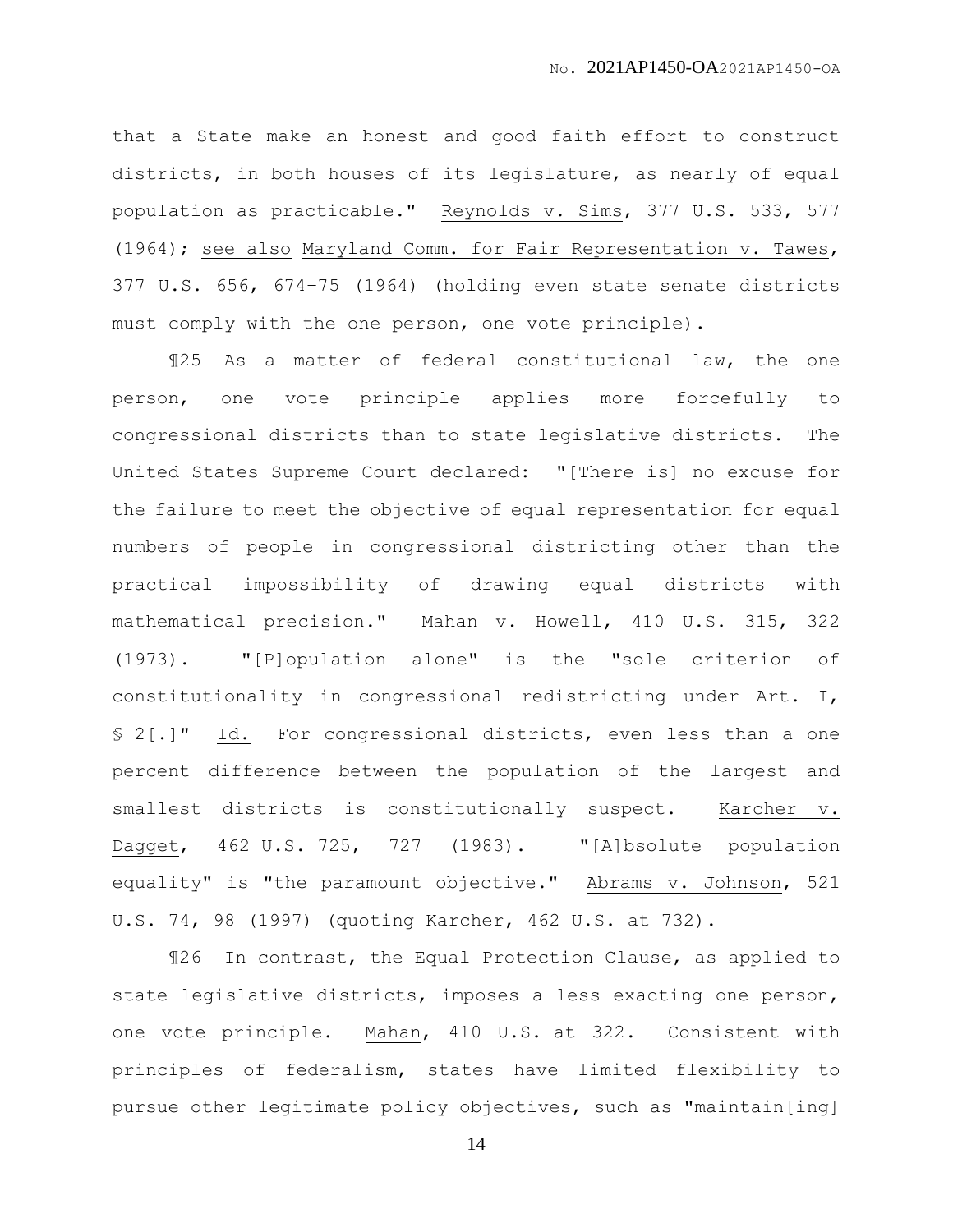the integrity of various political subdivisions" and "provid[ing] for compact districts of contiguous territory." Brown v. Thomson, 462 U.S. 835, 842 (1983) (quoting Reynolds, 377 U.S. at 578) (modifications in the original).

#### 2. Federal Statutes

¶27 Federal statutes also govern redistricting. 2 U.S.C. § 2c prohibits multimember congressional districts. See also Wis. Stat. § 3.001 (same). The VRA prohibits the denial or abridgment of the right to vote on account of race, color, or membership in a language minority group, which implicates redistricting practices. It provides, in relevant part:

(a) No voting qualification or prerequisite to voting or standard, practice, or procedure shall be imposed or applied by any State or political subdivision in a manner which results in a denial or abridgement of the right of any citizen of the United States to vote on account of race or color, or in contravention of the guarantees set forth in section  $10303(f)(2)$  [, which protects language minority groups,] of this title, as provided in subsection (b).

(b) A violation of subsection (a) is established if, based on the totality of circumstances, it is shown that the political processes leading to nomination or election in the State or political subdivision are not equally open to participation by members of a class of citizens protected by subsection (a) in that its members have less opportunity than other members of the electorate to participate in the political process and to elect representatives of their choice. The extent to which members of a protected class have been elected to office in the State or political subdivision is one circumstance which may be considered: Provided, That nothing in this section establishes a right to have members of a protected class elected in numbers equal to their proportion in the population.

52 U.S.C. § 10301. The "dispersal" of a minority group among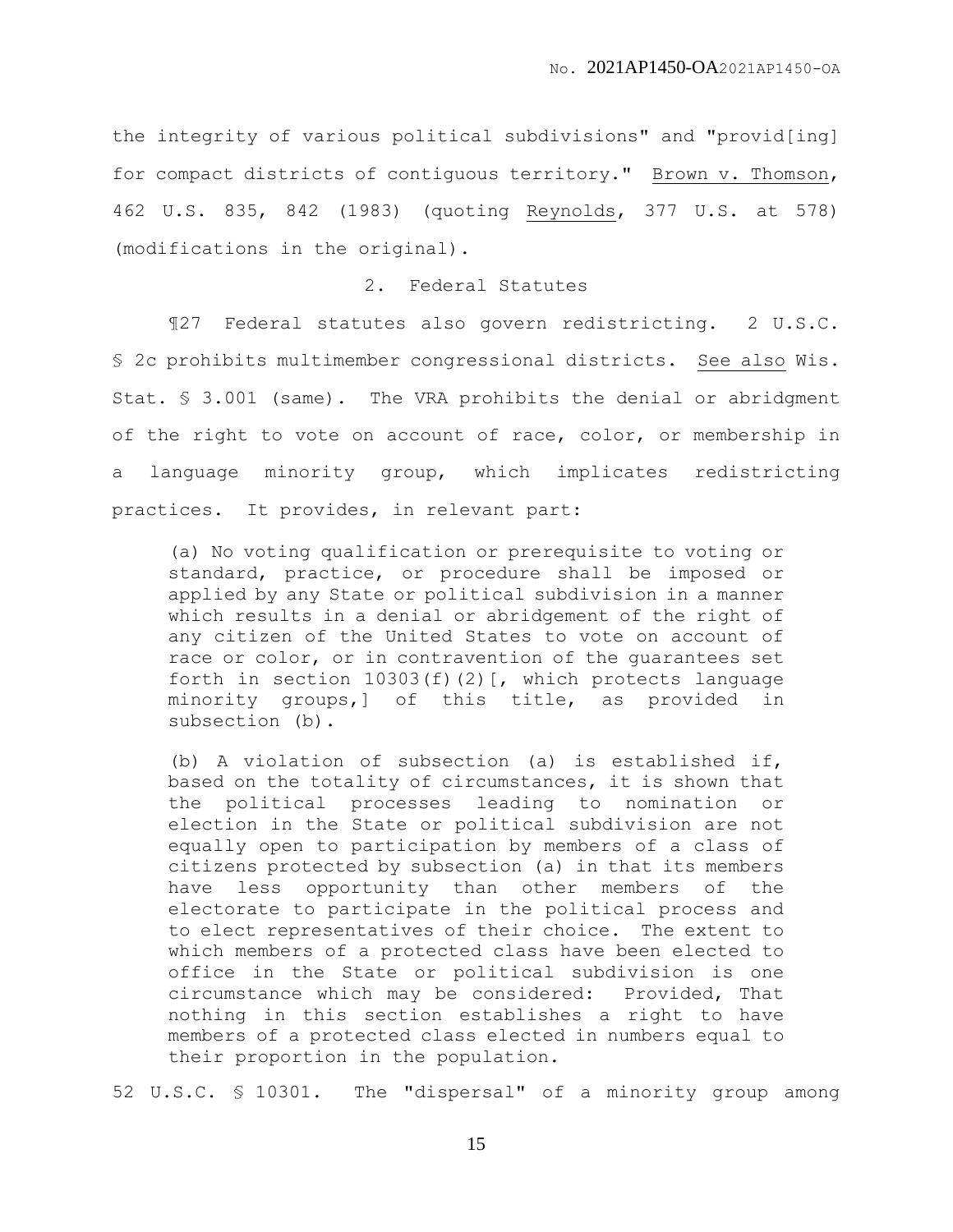several districts can render the group an "ineffective" voting bloc. Cooper v. Harris, 137 S. Ct. 1455, 1464 (2017) (quoting Thornburg v. Gingles, 478 U.S. 30, 46 n.11 (1986)). Such a result may violate the VRA, even if the map drawers lacked discriminatory intent. Thornburg, 478 U.S. at 71. All parties in this case agree we should ensure any remedy we impose satisfies the requirements of the VRA.

3. Wisconsin Constitutional Requirements

¶28 Via the Wisconsin Constitution, the people of Wisconsin have imposed additional requirements on redistricting. Article IV, Section 3 of the Wisconsin Constitution provides, "[a]t its first session after each enumeration made by the authority of the United States," i.e., the census, "the legislature shall apportion and district anew the members of the senate and assembly, according to the number of inhabitants." (Emphasis added.) As we stated in our seminal decision in State ex rel. Attorney General v. Cunningham:

It is proper to say that perfect exactness in the apportionment, according to the number of inhabitants, is neither required nor possible. But there should be as close an approximation to exactness as possible, and this is the utmost limit for the exercise of legislative discretion.

81 Wis. 440, 484, 51 N.W. 724 (1892). Our decision in Cunningham comports with the provision's original meaning.

¶29 The one person, one vote principle had been "germinating" since the nation's founding——although the phrase is a twentieth-century invention. James A. Gazell, One Man, One Vote: Its Long Germination, 23 W. Pol. Q. 445, 462 (1970). As a delegate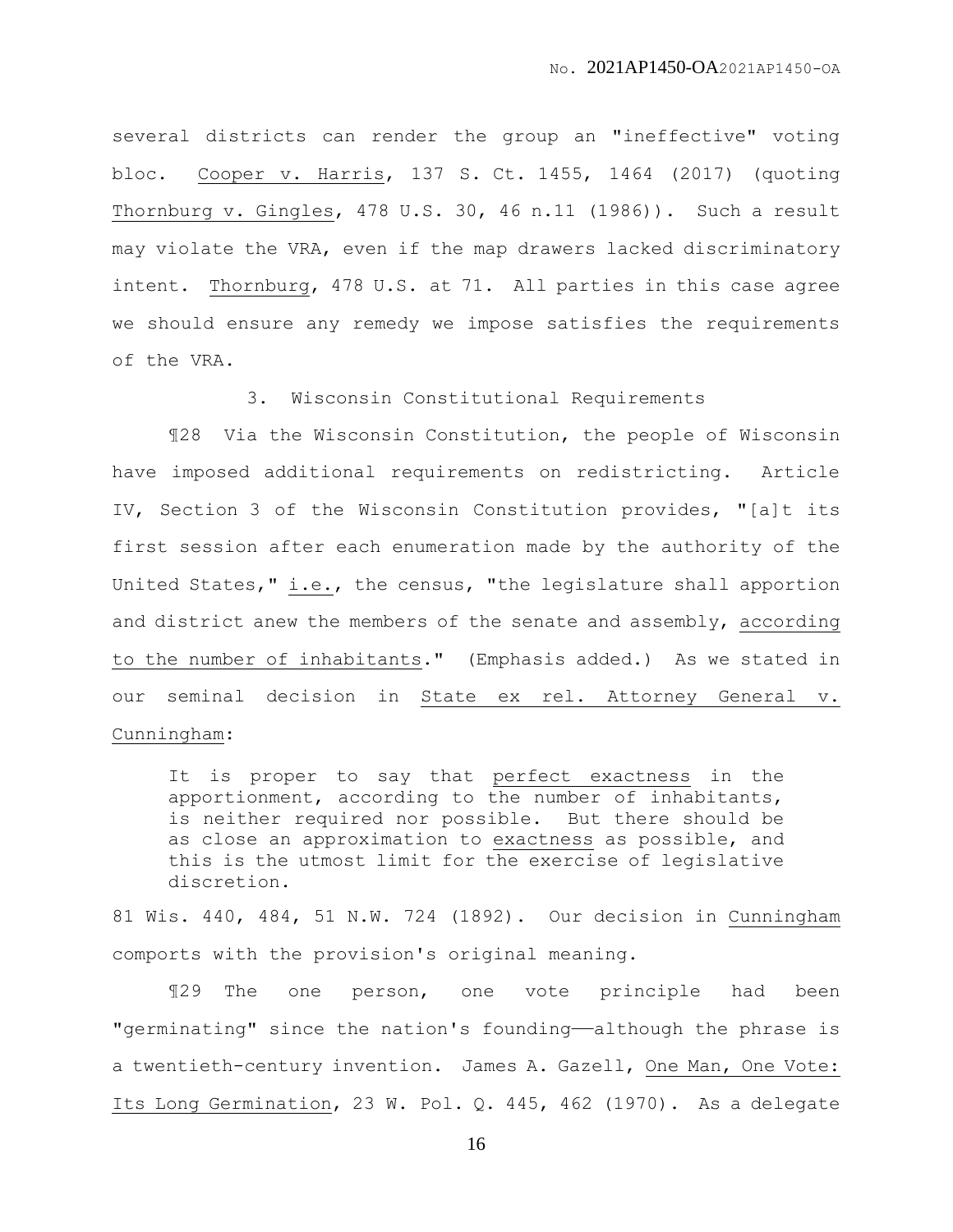to the federal constitutional convention, founding father James Wilson was an outspoken advocate for equal representation by population: "[E]qual numbers of people ought to have an equal no. of representatives. . . . Representatives of different districts ought clearly to hold the same proportion to each other, as their respective constituents hold to each other." 1 The Records of the Federal Convention of 1787 179–80 (Max Farrand ed., 1911) (statement of James Wilson, Penn.); see also James Wilson, Of the Constitutions of the United States and of Pennsylvania——Of the Legislative Department (1790-91), in 2 The Works of the Honourable James Wilson, L.L.D., 117, 129 (1804) ("Elections are equal, when a given number of citizens, in one part of the state, choose as many representatives, as are chosen by the same number of citizens, in any other part of the state.").

¶30 In choosing per capita representation for the House of Representatives, the founders rejected England's infamous rotten boroughs:

The number of inhabitants in the two kingdoms of England and Scotland cannot be stated at less than eight million. The representatives of these eight millions in the House of Commons amount to five hundred and fifty-eight. Of this number, one ninth are elected by three hundred and sixty-four persons, and one half, by five thousand seven hundred and twenty-three persons. It cannot be supposed that the half thus elected  $\ldots$  can add any thing either to the security of the people against the government, or to the knowledge of their circumstances and interests in the legislative councils.

The Federalist No. 56, at 349 (James Madison). In contrast, the equal proportion of representation prescribed by the Constitution "will render the [House of Representatives] both a safe and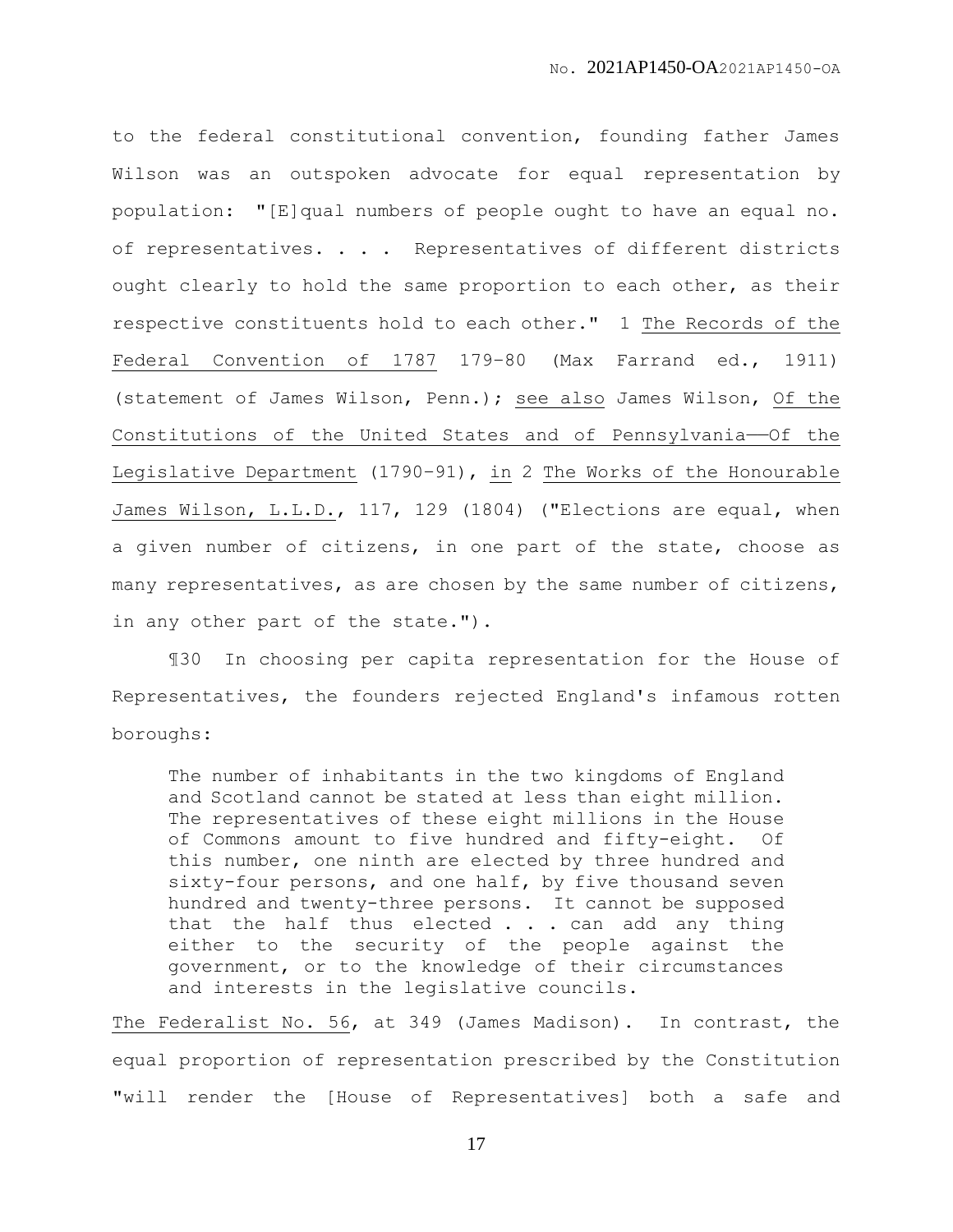competent guardian of the interests which will be confined to it." Id. at 350.

¶31 The Northwest Ordinance of 1787 further evidences the founders' regard for equal representation by population. It states, in relevant part, "[t]he inhabitants of the said territory shall always be entitled to . . . a proportionate representation of the people in the legislature[.]" Northwest Ordinance § 14, art. 2 (1787). Its enactment guaranteed the equality of representation for newly admitted states.

¶32 In the first redistricting case this court decided, a concurring justice referenced the Northwest Ordinance. Cunningham, 81 Wis. at 512 (Pinney, J., concurring). He explained the phrase "according to the number of inhabitants" in Article IV, Section 3 of the Wisconsin Constitution was "intended to secure in the future" a pre-existing right of the people, specifically, "'proportionate representation,' and apportionment 'as nearly equal as practicable among the several counties for the election of members' of the legislature[.]" Id.

¶33 Early legislative redistricting practices confirm this original meaning. Id. In 1851, the state's first governor, Nelson Dewey, vetoed the legislature's first redistricting plan, explaining in his veto message:

I object to the provisions of this bill, because the apportionment in many cases, is not made upon the constitutional basis. A comparison of some of the senatorial districts with the ratio and with each other, will clearly present its unconstitutional features.

1851 Wis. Assemb. J. 810. Consistent with its federal counterpart,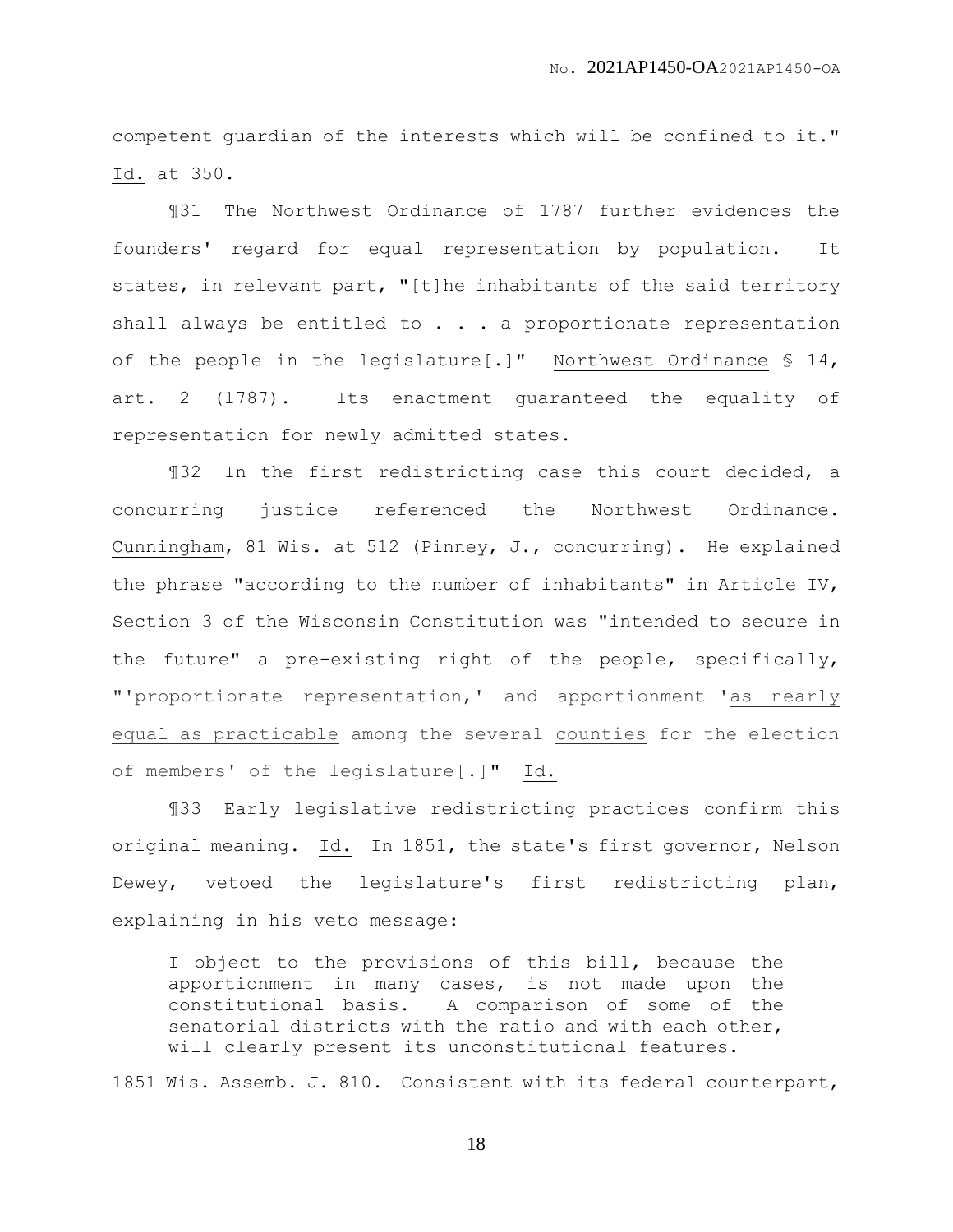Article IV, Section 3 of the Wisconsin Constitution gives the legislature the duty to enact a redistricting plan after each federal census to prevent one person's vote——in an underpopulated district——from having more weight than another's in an overly populated district. Zimmerman I, 22 Wis. 2d at 564–69.

¶34 In addition to proportional representation by population, the Wisconsin Constitution establishes principles of "secondary importance" that circumscribe legislative discretion when redistricting. Wis. State AFL-CIO v. Elections Bd., 543 F. Supp. 630, 635 (E.D. Wis. 1982). In this case, the parties raise only malapportionment claims; no one claims the current maps violate one of these secondary principles. Nevertheless, in remedying the alleged harm, we must be mindful of these secondary principles so as not to inadvertently choose a remedy that solves one constitutional harm while creating another.

¶35 Article IV, Section 4 of the Wisconsin Constitution directs assembly districts "be bounded by county, precinct, town or ward lines[.]" Applying the one person, one vote principle may make bounding districts by county lines nearly impossible. See Wis. State AFL-CIO, F. Supp. at 635 (stating the maintenance of county lines is "incompatib[le] with population equality"); see also 58 Wis. Att'y Gen. Op. 88, 91 (1969) ("[T]he Wisconsin Constitution no longer may be considered as prohibiting assembly districts from crossing county lines, in view of the emphasis the United States Supreme Court has placed upon population equality in electoral districts."). Nonetheless, the smaller the political subdivision, the easier it may be to preserve its boundaries. See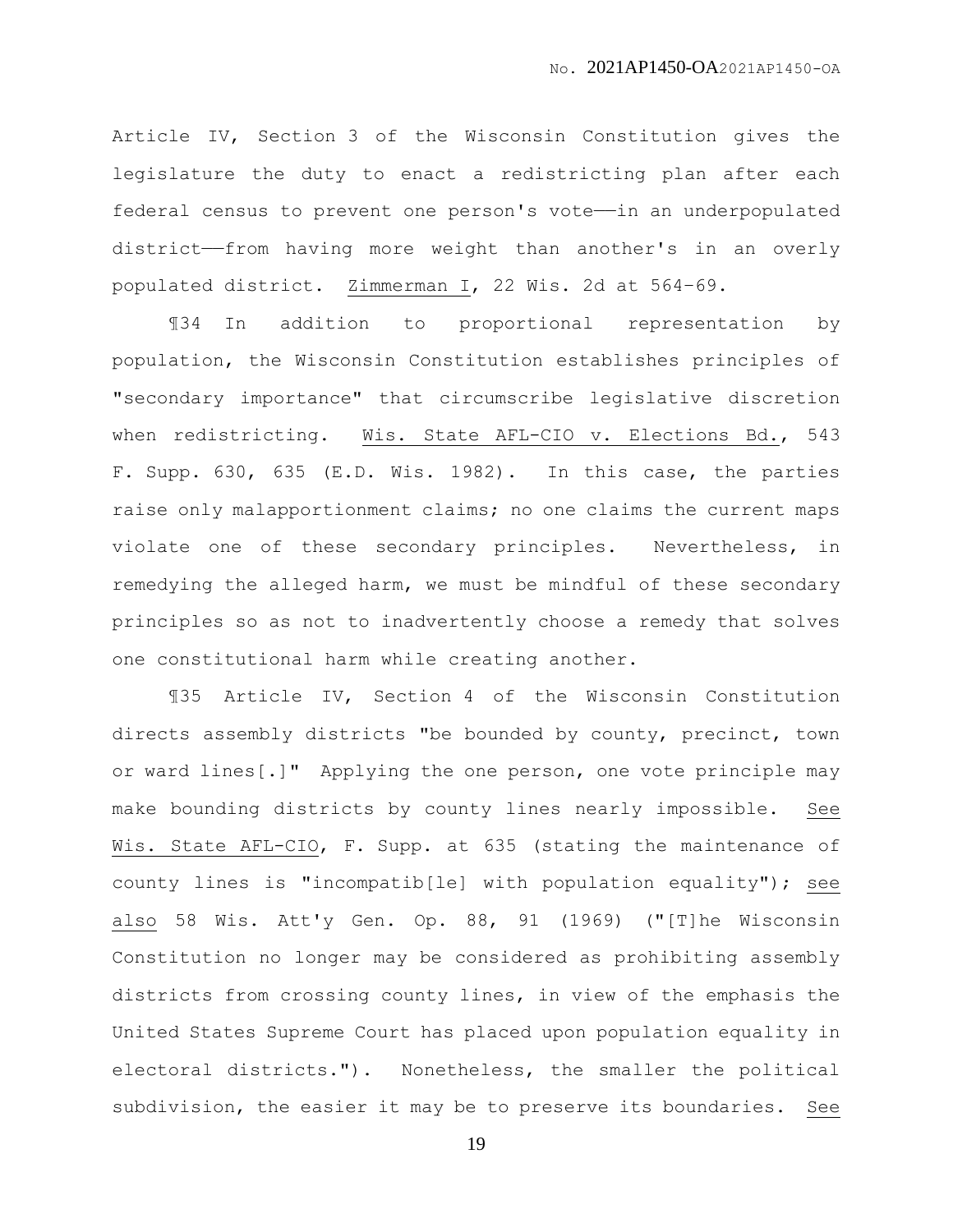Baumgart v. Wendelberger, No. 01-C-0121, 2002 WL 34127471, at \*3 (E.D. Wis. May 30, 2002) ("Although avoiding the division of counties is no longer an inviolable principle, respect for the prerogatives of the Wisconsin Constitution dictate that wards and municipalities be kept whole where possible.").

¶36 Article IV, Section 4 of the Wisconsin Constitution further commands assembly districts be "contiguous," which generally means a district "cannot be made up of two or more pieces of detached territory." State ex rel. Lamb v. Cunningham, 83 Wis. 90, 148, 53 N.W. 35 (1892). If annexation by municipalities creates a municipal "island," however, the district containing detached portions of the municipality is legally contiguous even if the area around the island is part of a different district. Prosser v. Elections Bd., 793 F. Supp. 859, 866 (W.D. Wis. 1992).

¶37 Article IV, Section 4 of the Wisconsin Constitution also requires assembly districts to be "in as compact form as practicable[.]" We have never adopted a particular measure of compactness, but the constitutional text furnishes some latitude in meeting this requirement. Additionally, Article IV, Section 4 prohibits multi-member assembly districts; therefore, each district may have only a single representative. Finally, Article IV, Section 5 states no assembly district can be "divided in the formation of a senate district," and senate districts must consist of "convenient contiguous territory" with each senate district served by only a single senator.

¶38 In summary, the Wisconsin Constitution "commits the state to the principle of per capita equality of representation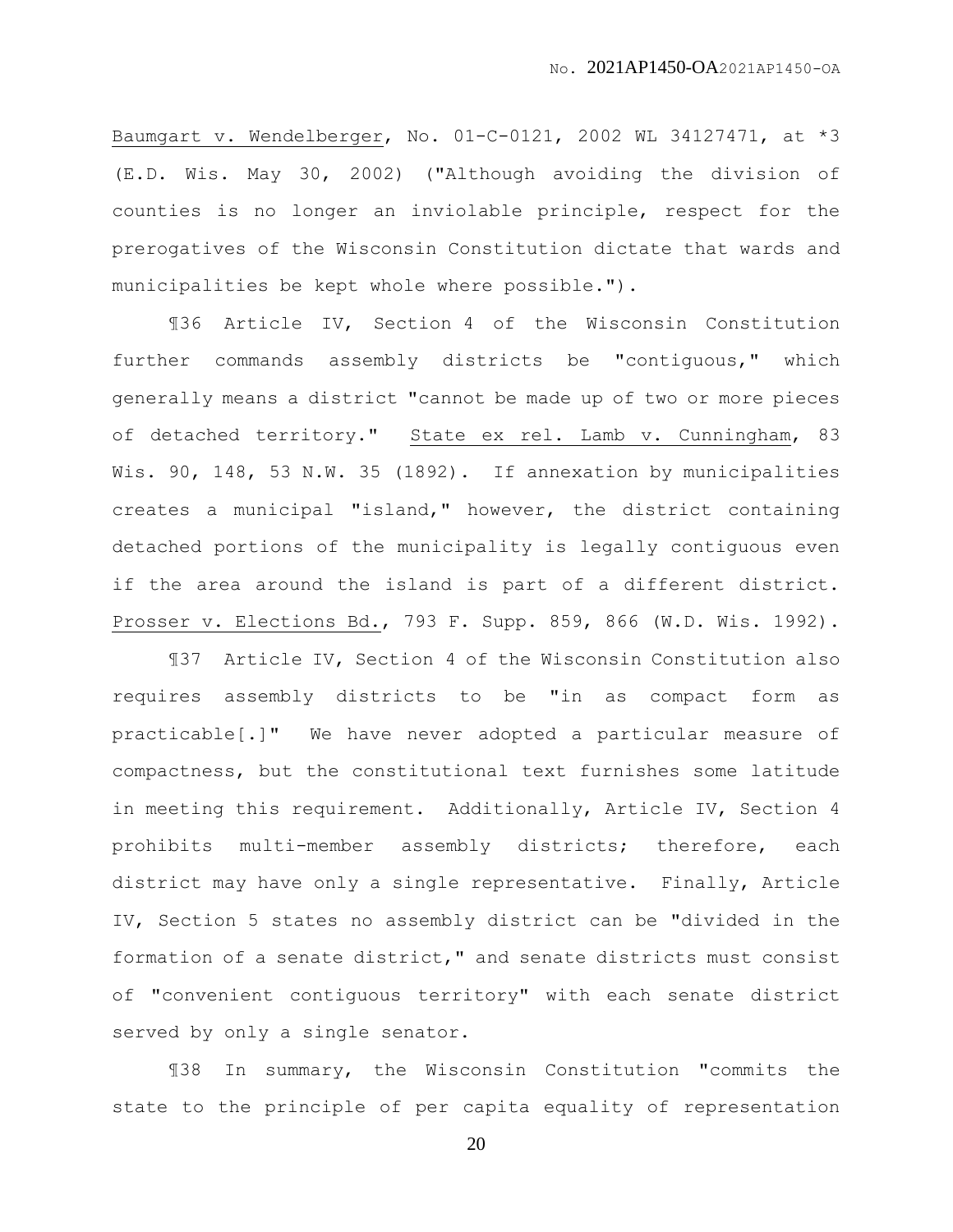subject only to some geographical limitations in the execution and administration of this principle." Zimmerman I, 22 Wis. 2d at 556. In determining a judicial remedy for malapportionment, we will ensure preservation of these justiciable and cognizable rights explicitly protected under the United States Constitution, the VRA, or Article IV, Sections 3, 4, or 5 of the Wisconsin Constitution.

## B. This Court Will Not Consider the Partisan Makeup of Districts

¶39 The simplicity of the one person, one vote principle, its textual basis in our constitution, and its long history stand in sharp contrast with claims that courts should judge maps for partisan fairness, a concept untethered to legal rights. The parties have failed to identify any judicially manageable standards by which we could determine the fairness of the partisan makeup of districts, nor have they identified a right under the Wisconsin Constitution to a particular partisan configuration. Because partisan fairness presents a purely political question, we will not consider it.

1. Partisan Fairness Is a Political Question

¶40 "Sometimes, . . . 'the law is that the judicial department has no business entertaining [a] claim of unlawfulness— —because the question is entrusted to one of the political branches or involves no judicially enforceable rights.'" Rucho, 139 S. Ct. at 2494 (quoting Vieth v. Jubelirer, 541 U.S. 267, 277 (2004) (plurality)). For this reason, "political questions" are nonjusticiable, that is, "outside the courts' competence[.]" Id.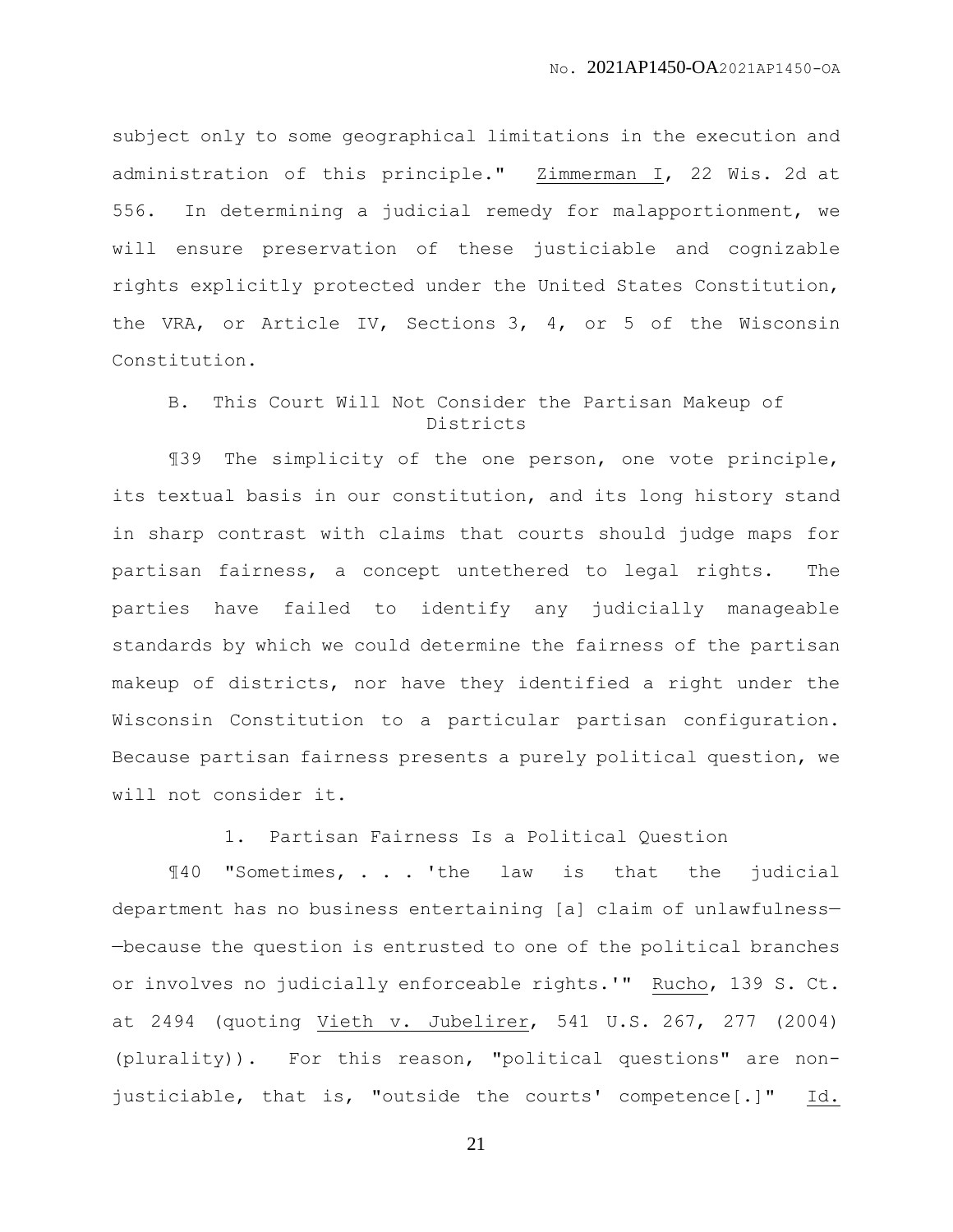(quoting Baker v. Carr, 369 U.S. 186, 217 (1962)). Whether a map is "fair" to the two major political parties is quintessentially a political question because: (1) there are no "judicially discoverable and manageable standards" by which to judge partisan fairness; and (2) the Wisconsin Constitution explicitly assigns the task of redistricting to the legislature—a political body. See Baker, 369 U.S. at 217.

¶41 The lack of standards by which to judge partisan fairness is obvious from even a cursory review of partisan gerrymandering jurisprudence. Partisan "gerrymandering" is "[t]he practice of dividing a geographical area into electoral districts, often of highly irregular shape, to give one political party an unfair advantage by diluting the opposition's voting strength." Gerrymandering, Black's Law Dictionary (11th ed. 2019). The United States Supreme Court declared partisan gerrymandering claims to be non-justiciable under the United States Constitution, and the very existence of such claims is doubtful. Rucho, 139 S. Ct. 2484; Vieth, 541 U.S. 267. See generally Daniel H. Lowenstein, Vieth's Gap: Has the Supreme Court Gone from Bad to Worse on Partisan Gerrymandering, 14 Cornell J.L. & Pub. Pol'y 367 (2005). Writing for the Court in Rucho v. Common Cause, Chief Justice Roberts noted at the outset the Court has never struck down a map as an unconstitutional partisan gerrymander and acknowledged that several decades of searching for a judicially manageable standard by which to judge maps' partisan fairness had been in vain. 139 S. Ct. at 2491.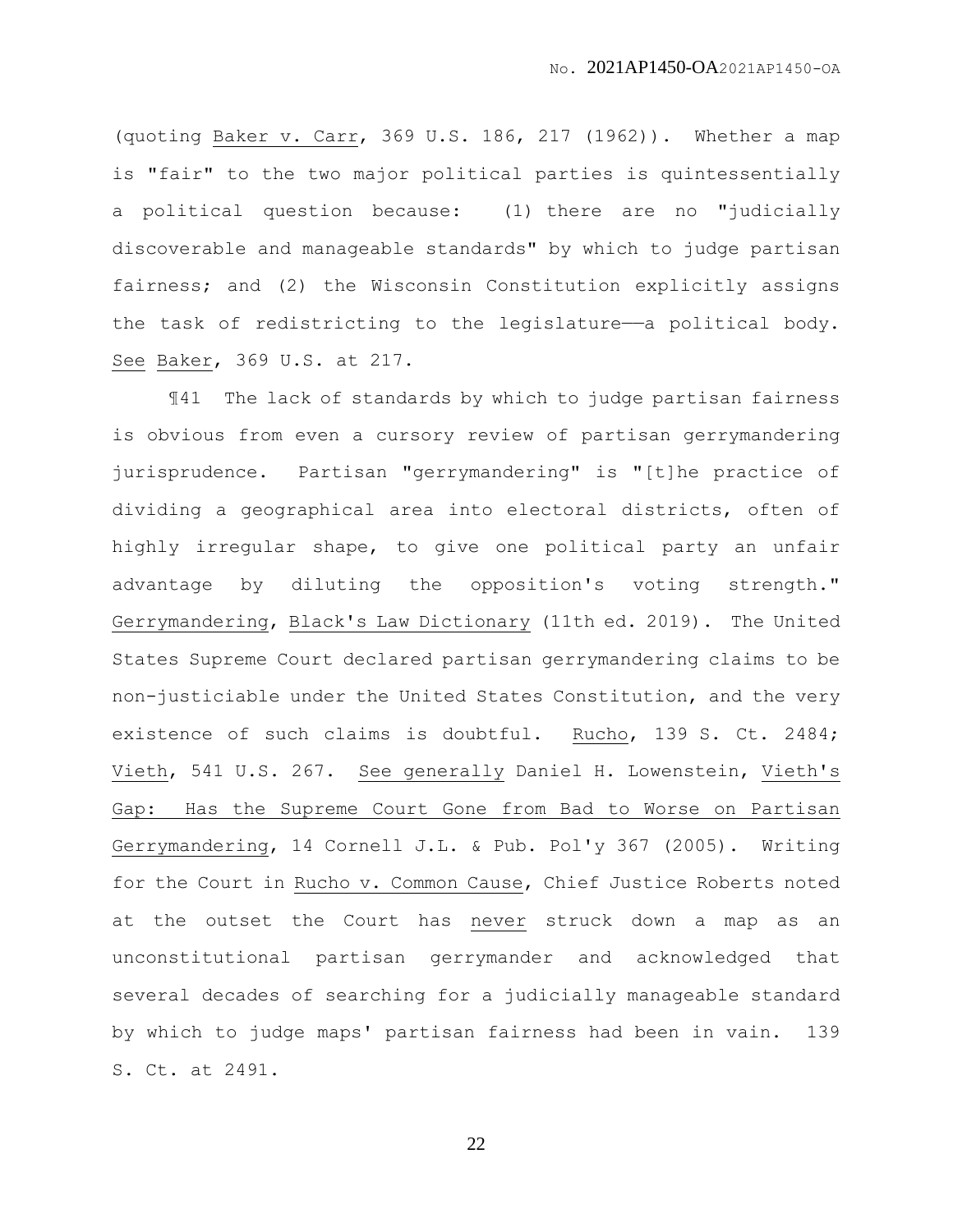¶42 "Partisan gerrymandering claims invariably sound in a desire for 'proportional representation.'" Id. at 2499. Advocated by several parties in this case, proportional representation is the political theory that a party should win a percentage of seats, on a statewide basis, that is roughly equal to the percentage of votes it receives. See Proportional representation, Black's Law Dictionary. This theory has no grounding in American or Wisconsin law or history, and it directly conflicts with traditional redistricting criteria. Davis v. Bandemer, 478 U.S. 109, 145 (1986) (O'Connor, J., concurring in judgment), abrogated on other grounds by Rucho, 139 S. Ct. 2484. "It hardly follows from the principle that each person must have an equal say in the election of representatives that a person is entitled to have his political party achieve representation in some way commensurate to its share of statewide support." Rucho, 139 S. Ct. at 2501.

¶43 To begin with, measuring a state's partisan divide is difficult. Wisconsin does not have party registration, so voters never formally disclose their party membership at any point in the electoral process. Democratic Party v. Wisconsin, 450 U.S. 107, 110–11 (1981). According to one recent survey, more than onethird of Wisconsinites self-identify as independents, affiliating themselves with no party at all. Marquette Law School Poll (Aug. 3–8, 2021), https://law.marquette.edu/poll/wpcontent/uploads/2021/10/MLSP66Toplines.html.

¶44 Even if a state's partisan divide could be accurately ascertained, what constitutes a "fair" map poses an entirely subjective question with no governing standards grounded in law.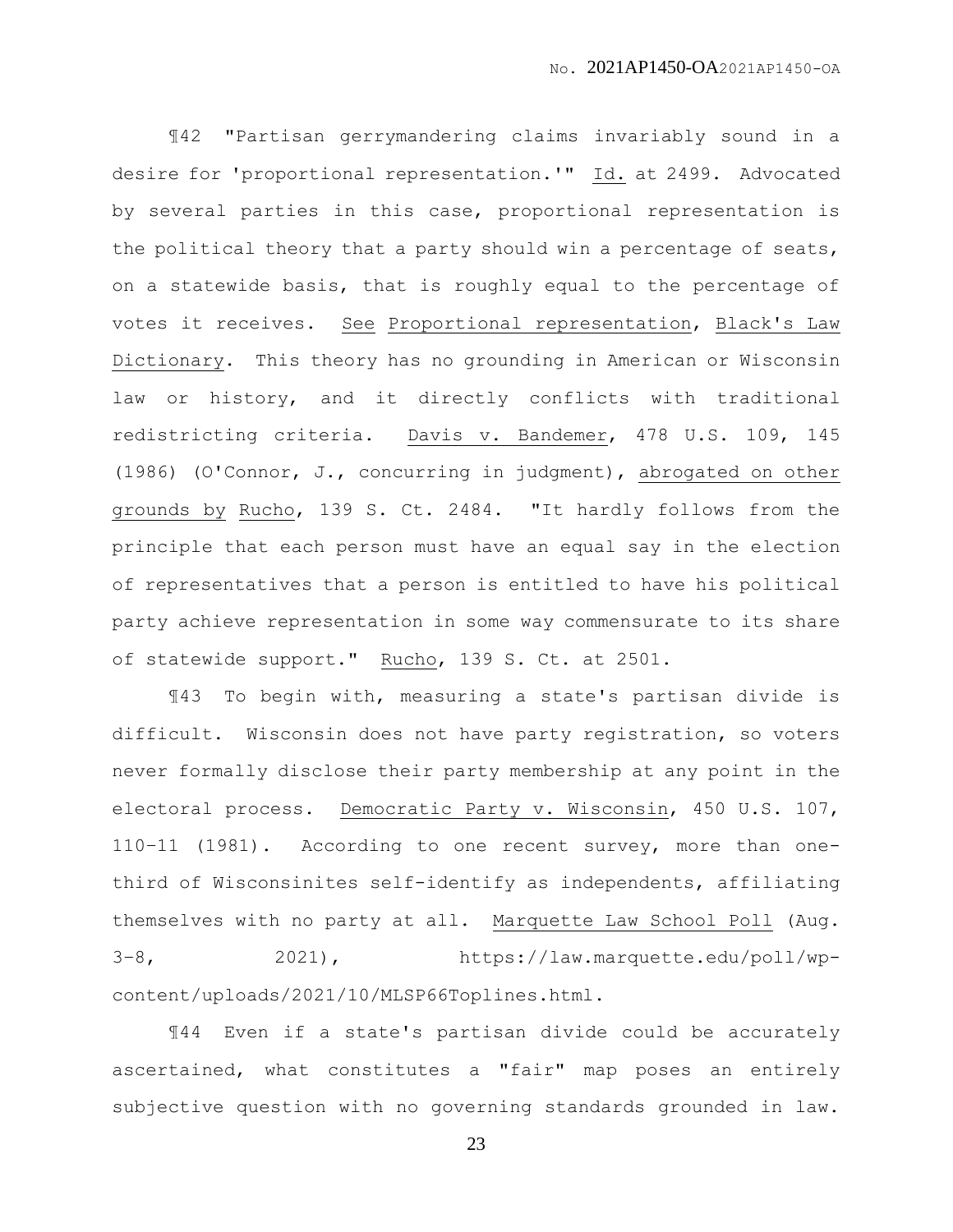"Deciding among . . . different visions of fairness . . . poses basic questions that are political, not legal. There are no legal standards discernable in the Constitution for making such judgements[.]" Rucho, 139 S. Ct. at 2500. Nor does the Wisconsin Constitution provide any such standards.

¶45 The people have never consented to the Wisconsin judiciary deciding what constitutes a "fair" partisan divide; seizing such power would encroach on the constitutional prerogatives of the political branches. Vieth, 541 U.S. at 291. In contrast to legislative or executive action, "'judicial action must be governed by standard, by rule,' and must be 'principled, rational, and based upon reasoned distinctions' found in the Constitution or laws." Rucho, 139 S. Ct. at 2507 (quoting Vieth, 541 U.S. at 278–79). Nothing in the Wisconsin Constitution authorizes this court to recast itself as a redistricting commission in order "to make [its] own political judgment about how much representation particular political parties deserve— based on the votes of their supporters——and to rearrange the challenged districts to achieve that end." Id. at 2499.

¶ 46 Nothing in the United States Constitution or the Wisconsin Constitution commands "that farmers or urban dwellers, Christian fundamentalists or Jews, Republicans or Democrats, must be accorded political strength proportionate to their numbers[.]" Vieth, 541 U.S. at 288; see also id. at 308 (Kennedy, J., concurring in judgment) (stating there is "no authority" for the notion that a Democrat majority of voters in Pennsylvania should be able to elect a Democrat majority of Pennsylvania's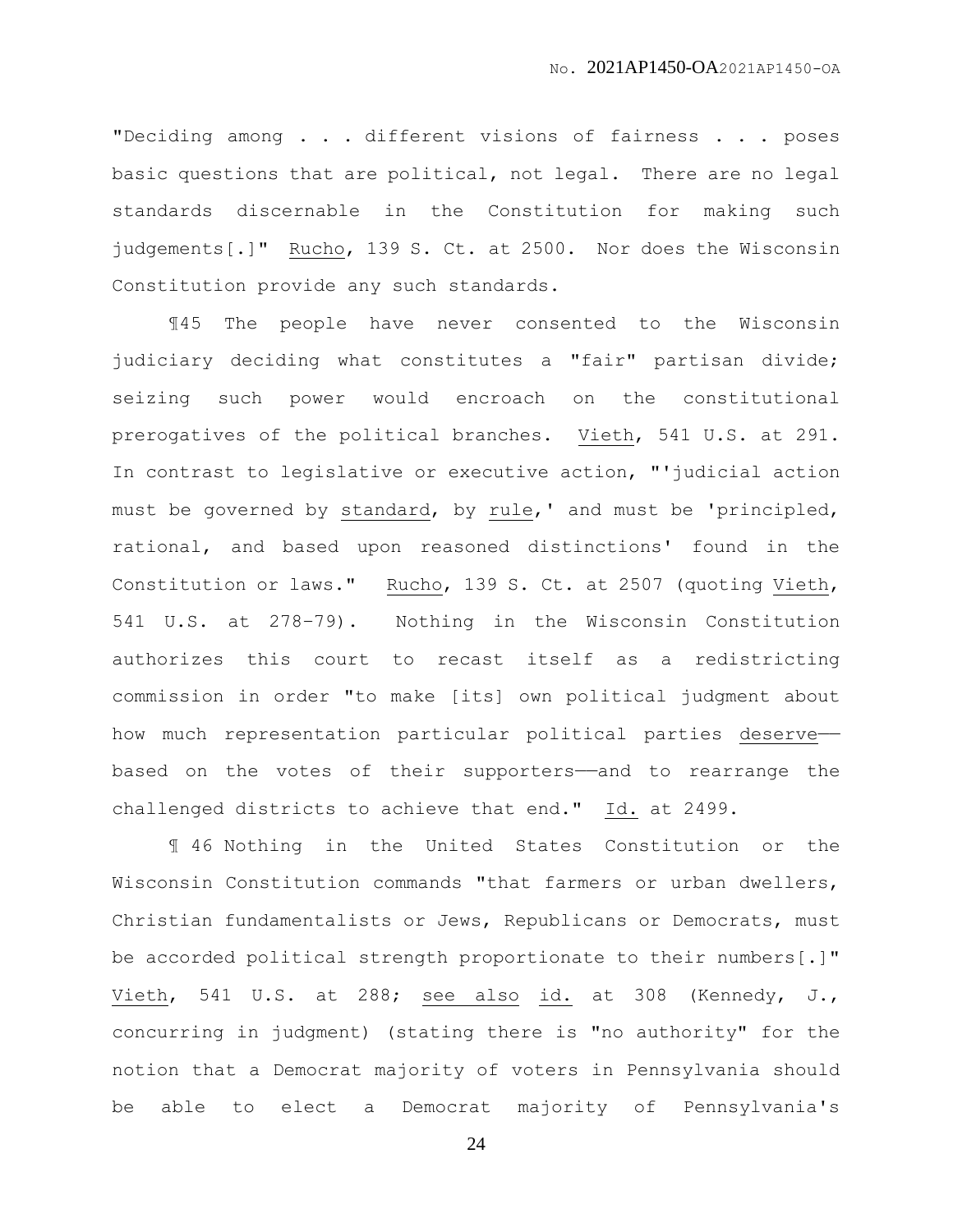congressional delegation); Nathaniel Persily, In Defense of Foxes Guarding Henhouses: The Case for Judicial Acquiescence to Incumbent-Protecting Gerrymanders, 116 Harv. L. Rev. 649, 672–73 (2002) ("So long as the state's majority has its advocate in the executive, is it necessarily true that the state's majority should control the legislature as well?").

¶47 Not only is a right to proportional party representation nonexistent in either constitution but the theory conflicts with principles that are constitutionally protected. The theory is irreconcilable with the requirement that congressional and state legislative districts be single-member districts. See 2 U.S.C. § 2c; Wis. Const. art. IV, §§ 4-5. For state legislative districts, the theory is particularly ill suited because Article IV of the Wisconsin Constitution specifies requirements that favor the preservation of communities of interest, irrespective of individual partisan alignment. See Wis. Const. art. IV, §§ 4–5 (explaining state assembly districts must be compact, contiguous, and respect political boundary lines and state senate districts must be contiguous and not divide assembly districts in their formation); Prosser, 793 F. Supp. at 863 (stating there is a "correlation between geographical propinquity and community of interest, and therefore compactness and contiguity are desirable features in a redistricting plan").

¶48 A proportional party representation requirement would effectively force the two dominant parties to create a "bipartisan" gerrymander to ensure the "right" outcome-obliterating many traditional redistricting criteria mandated by federal law and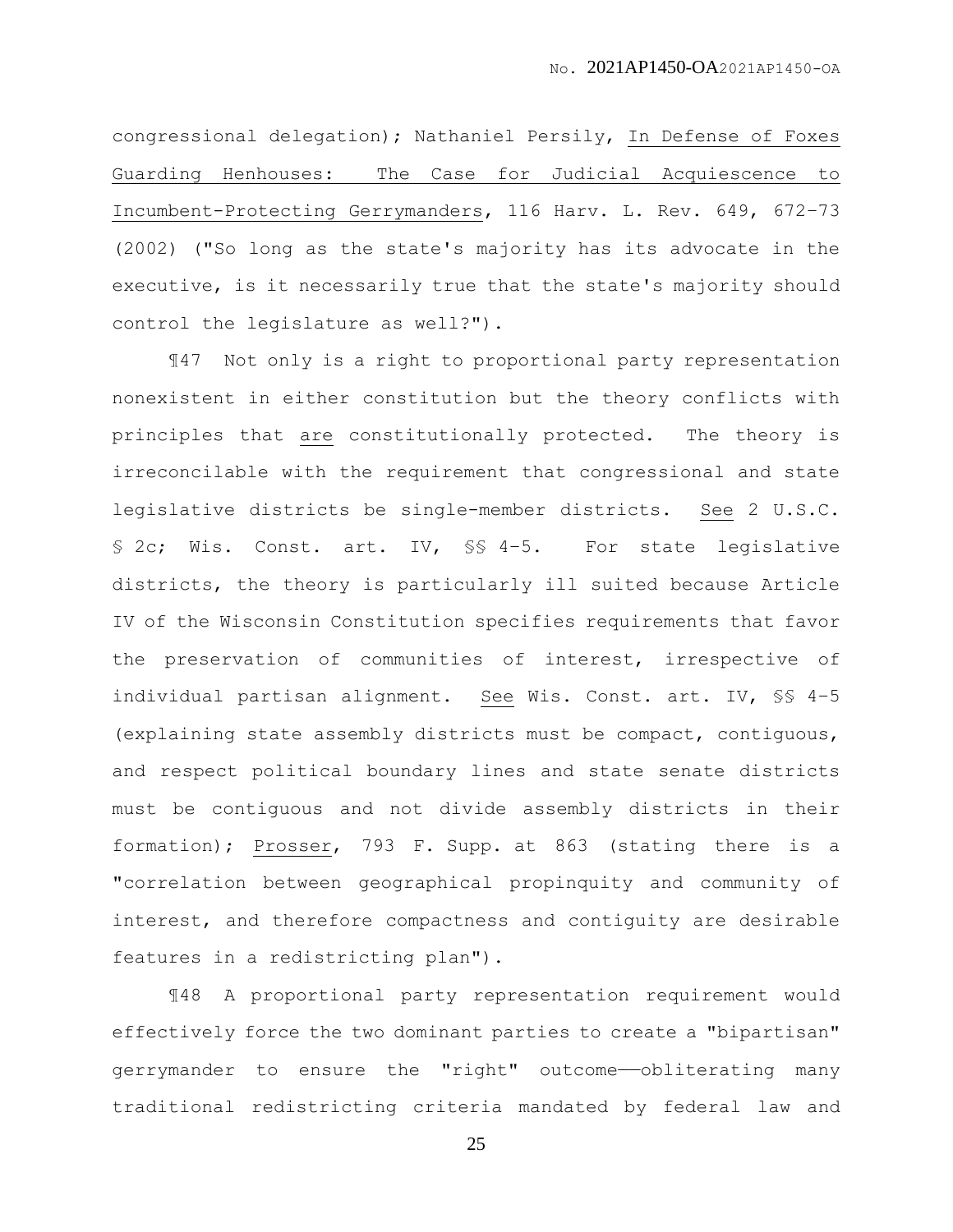Article IV of the Wisconsin Constitution. See 2 U.S.C. § 2c; Wis. Const. art. IV, §§ 4–5. Democrats tend to live close together in urban areas, whereas Republicans tend to disperse into suburban and rural areas. See Baumgart, 2002 WL 34127471, at \*6 ("Wisconsin Democrats tend to be found in high concentrations in certain areas[.]"). As a result, drawing contiguous and compact singlemember districts of approximately equal population often leads to grouping large numbers of Democrats in a few districts and dispersing rural Republicans among several. These requirements tend to preserve communities of interest, but the resulting districts may not be politically competitive——at least if the competition is defined as an inter- rather than intra-party contest. Davis, 478 U.S. at 159; see also Larry Alexander & Saikrishna B. Prakash, Tempest in an Empty Teapot: Why the Constitution Does Not Regulate Gerrymandering, 50 Wm. & Mary L. Rev. 1, 42 n.117 (2008) (explaining "competitive primaries" often produce "responsiveness, accountability, and 'ritual cleansing'"). Democrats in urban cities may win by large margins, thereby skewing the proportion of Democrat votes statewide relative to the proportion of Democrat victories.

¶49 Perhaps the easiest way to see the flaw in proportional party representation is to consider third party candidates. Constitutional law does not privilege the "major" parties; if Democrats and Republicans are entitled to proportional representation, so are numerous minor parties. If Libertarian Party candidates receive approximately five percent of the statewide vote, they will likely lose every election; no one deems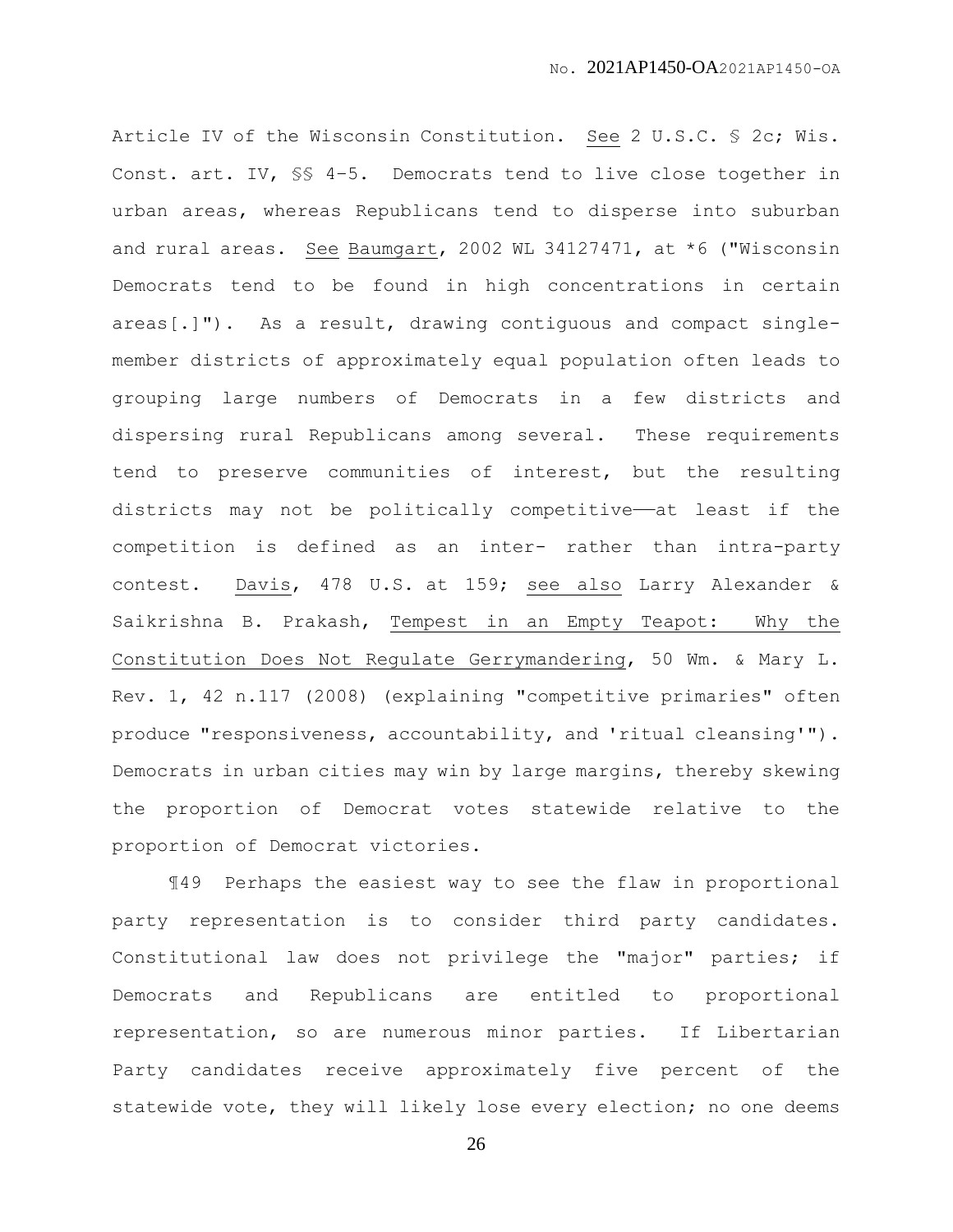this result unconstitutional. The populace that voted for Libertarians is scattered throughout the state, thereby depriving them of any real voting power as a bloc, regardless of how lines are drawn. See Robert Redwine, Comment, Constitutional Law: Racial and Political Gerrymandering——Different Problems Require Different Solutions, 51 Okla. L. Rev. 373, 396–97 (1998). Only meandering lines, which could be considered a gerrymander in their own right, could give the Libertarians (or any other minor party) a chance. Proportional partisan representation would require assigning each third party a "fair" share of representatives (while denying independents any allocation whatsoever), but doing so would in turn require ignoring redistricting principles explicitly codified in the Wisconsin Constitution.

¶50 To sacrifice textually grounded requirements designed to safeguard communities of interest in favor of proportional representation between dominant political parties mandated nowhere in the constitution would ignore not only the text but its history. "The roots of Anglo-American political representation lie in the representation of communities[.]" James A. Gardner, One Person, One Vote and the Possibility of Political Community, 80 N.C. L. Rev. 1237, 1243 (2002). "The idea that the political interests of communal groups of individuals correlated strongly with territory served, for example, as an axiom in Madison's famous defense of the large republic in The Federalist No. 10." James A. Gardner, Foreword, Representation Without Party: Lessons from State Constitutional Attempts to Control Gerrymandering, 37 Rutgers L.J. 881, 935 (2006). Proportional party representation is simply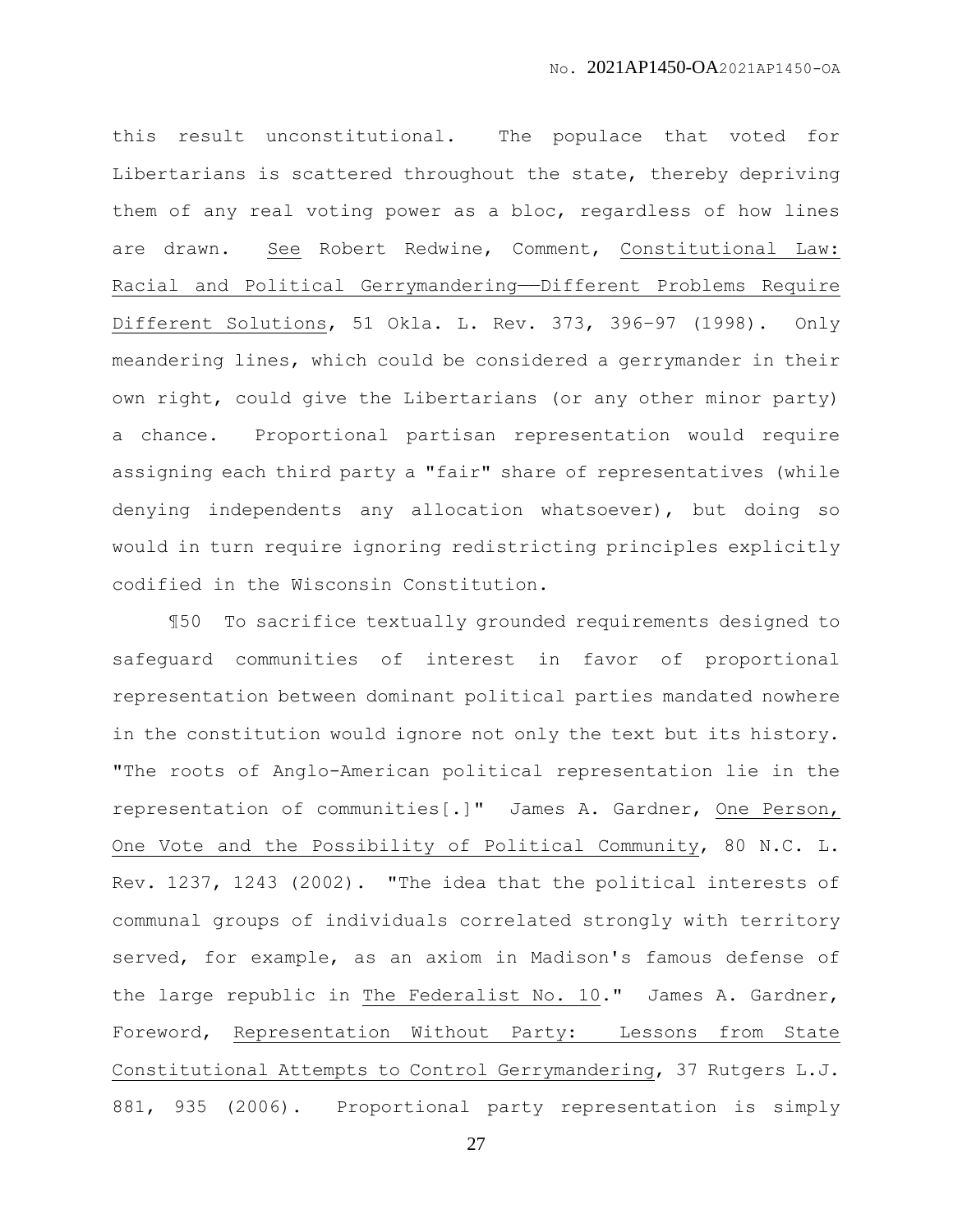incompatible with the constitutionally prescribed form of representative government chosen by the people of Wisconsin.

¶51 The Wisconsin Constitution's "textually demonstrable constitutional commitment" to confer the duty of redistricting on the state legislature evidences the non-justiciability of partisan gerrymandering claims. Baker, 369 U.S. at 217. Article IV, Section 3 of the Wisconsin Constitution unequivocally assigns the task of redistricting to the legislature, leaving no basis for claiming that partisanship in redistricting raises constitutional concerns. "[P]artisan intent is not illegal, but is simply the consequence of assigning the task of redistricting to the political branches of government." Whitford v. Gill, 218 F. Supp. 3d 837, 939 (W.D. Wis. 2016) (Griesbach, J., dissenting), rev'd sub nom., Gill v. Whitford, 138 S. Ct. 1916 (2018). "[P]oliticians pass many statutes with an eye toward securing their elections and giving their party a leg up on the competition. Gerrymandered districts are no different in kind." Alexander & Prakash, Tempest in an Empty Teapot, at 7.

¶52 The Wisconsin Constitution, like its federal counterpart, "clearly contemplates districting by political entities, . . . and unsurprisingly . . . [districting] turns out to be root-and-branch a matter of politics." Vieth, 541 U.S. at 285 (citations omitted). For the same reasons cited by the United States Supreme Court, we "have no license to reallocate political power between the two major political parties," because "no legal standards [exist] to limit and direct [our] decisions." Rucho, 139 S. Ct. at 2507. The Wisconsin Constitution contains "no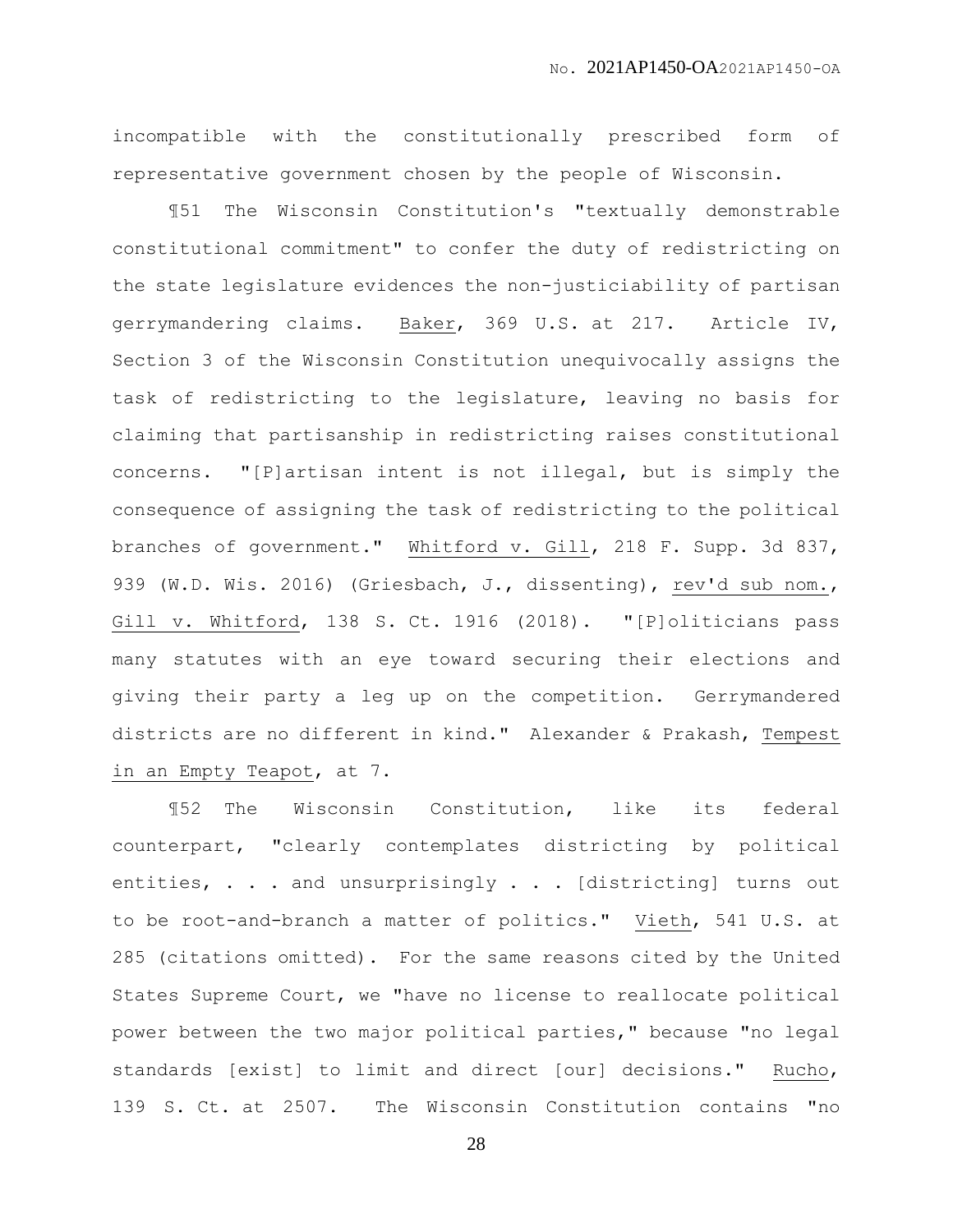plausible grant of authority" to the judiciary to determine whether maps are fair to the major parties and the task of redistricting is expressly assigned to the legislature. Id. Adjudicating claims of "too much" partisanship in the redistricting process would recast this court as a policymaking body rather than a lawdeclaring one.

# 2. The Wisconsin Constitution Says Nothing About Partisan Gerrymandering

¶53 The United States Supreme Court has been unable to identify "what it is in the Constitution that  $\ldots$  might be offended by partisan gerrymandering." Lowenstein, Vieth's Gap, at 369. We are told if we look hard enough, we will find a right to partisan fairness in Article I, Sections 1, 3, 4, or 22 of the Wisconsin Constitution. Having searched in earnest, we conclude the right does not exist. As the United States Supreme Court explained when it considered a partisan gerrymandering challenge to Wisconsin's current state legislative maps, courts are "not responsible for vindicating generalized partisan preferences." Gill, 138 S. Ct. at 1933.

¶54 The first section in the Wisconsin Constitution's Declaration of Rights states: "All people are born equally free and independent, and have certain inherent rights; among these are life, liberty and the pursuit of happiness; to secure these rights, governments are instituted, deriving their just powers from the consent of the governed." Wis. Const. art. I, § 1. This section enshrines a first principle of our nation's founding: "[T]he only source of political power is in the people; . . . they are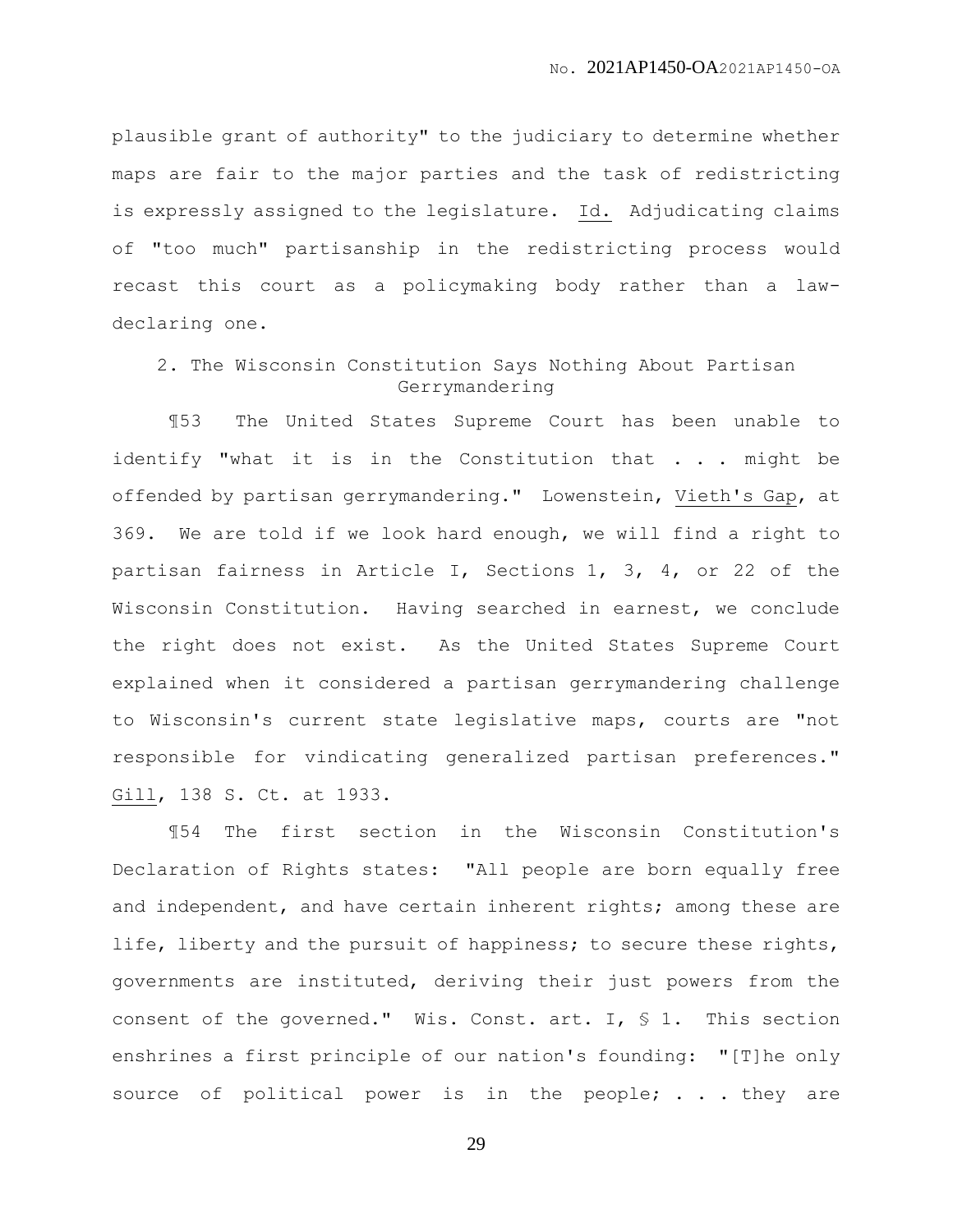sovereign, that is to say, the aggregate community, the accumulated will of the people, is sovereign[.]" Cunningham, 81 Wis. at 497.

¶55 Article I, Section 1 of the Wisconsin Constitution has nothing to say about partisan gerrymanders. "The idea that partisan gerrymandering undermines popular sovereignty because the legislature rather than the people selects representatives is rhetorical hyperbole masked as constitutional argument. When legislatures draw districts, they in no way select who will occupy the resulting seats." Alexander & Prakash, Tempest in an Empty Teapot, at 43. Voters retain their freedom to choose among candidates irrespective of how district lines are drawn. Id.

¶56 Contriving a partisan gerrymandering claim from the text of the Wisconsin Constitution (aside from overstepping our judicial role) would require us to indulge a fiction—that partisan affiliation is permanent and invariably dictates how a voter casts every ballot. Of course, political affiliation "is not an immutable characteristic, but may shift from one election to the next[.]" Vieth, 541 U.S. at 287. "[V]oters can——and often do— move from one party to the other[.]" Davis, 478 U.S. at 156. Not only is political affiliation changeable, but self-identified partisans can—and do—vote for a different party's candidates.

¶57 If the constitution were misinterpreted to make changeable characteristics relevant factors in evaluating redistricting plans, "we fail to see why it demands only a partisan political mix." Alexander & Prakash, Tempest in an Empty Teapot, at 21. "[W]hy would a Constitution that never mentions political parties, much less Republicans[] [and] Democrats . . . grant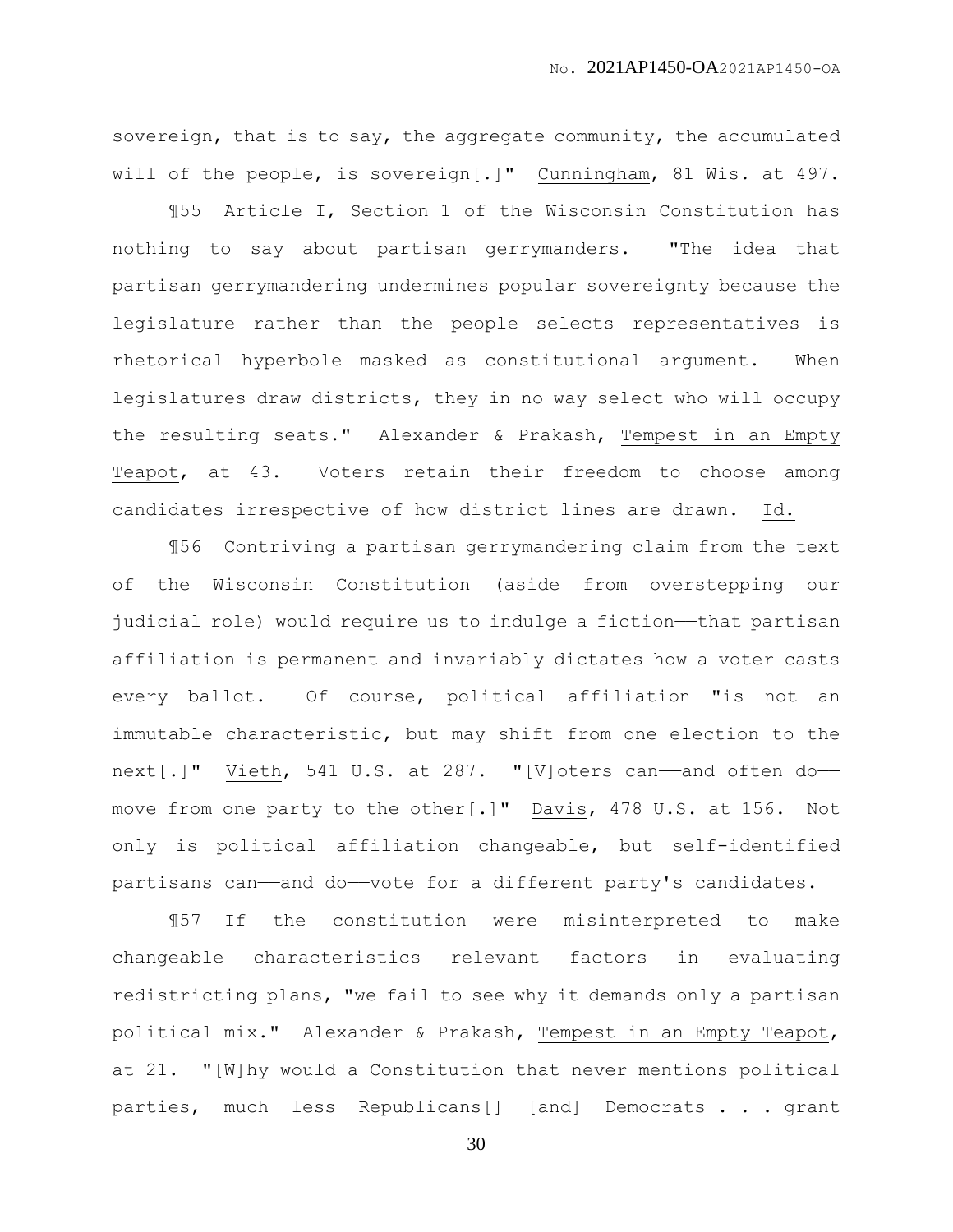special status to partisan identity?" Id. If we opened the floodgates, what would stop claims seeking proportional representation for "gun owners" or "vegetarians"? Id. Nothing distinguishes partisan affiliation from hundreds——perhaps thousands--of other variables. Id. at 22. Dispositively, none of these factors are mentioned in the text of the constitution.

¶58 Nothing supports the notion that Article I, Section 1 of the Wisconsin Constitution was originally understood—or has ever been interpreted—to regulate partisanship in redistricting. After discussing the concept of popular sovereignty in Cunningham, Justice Pinney declared: "The rules of apportionment and the restrictions upon the power of the legislature are very simple and brief." 81 Wis. at 511. He then proceeded to discuss only those requirements found in Article IV of the Wisconsin Constitution. Id. Regulation of partisanship is not among them.

¶59 Likewise, Article I, Sections 3 and 4 of the Wisconsin Constitution do not inform redistricting challenges. These sections state:

Section 3. Every person may freely speak, write and publish his sentiments on all subjects, being responsible for the abuse of that right, and no laws shall be passed to restrain or abridge the liberty of speech or of the press. In all criminal prosecutions or indictments for libel, the truth may be given in evidence, and if it shall appear to the jury that the matter charged as libelous be true, and was published with good motives and for justifiable ends, the party shall be acquitted; and the jury shall have the right to determine the law and the fact.

Section 4. The right of the people peaceably to assemble, to consult for the common good, and to petition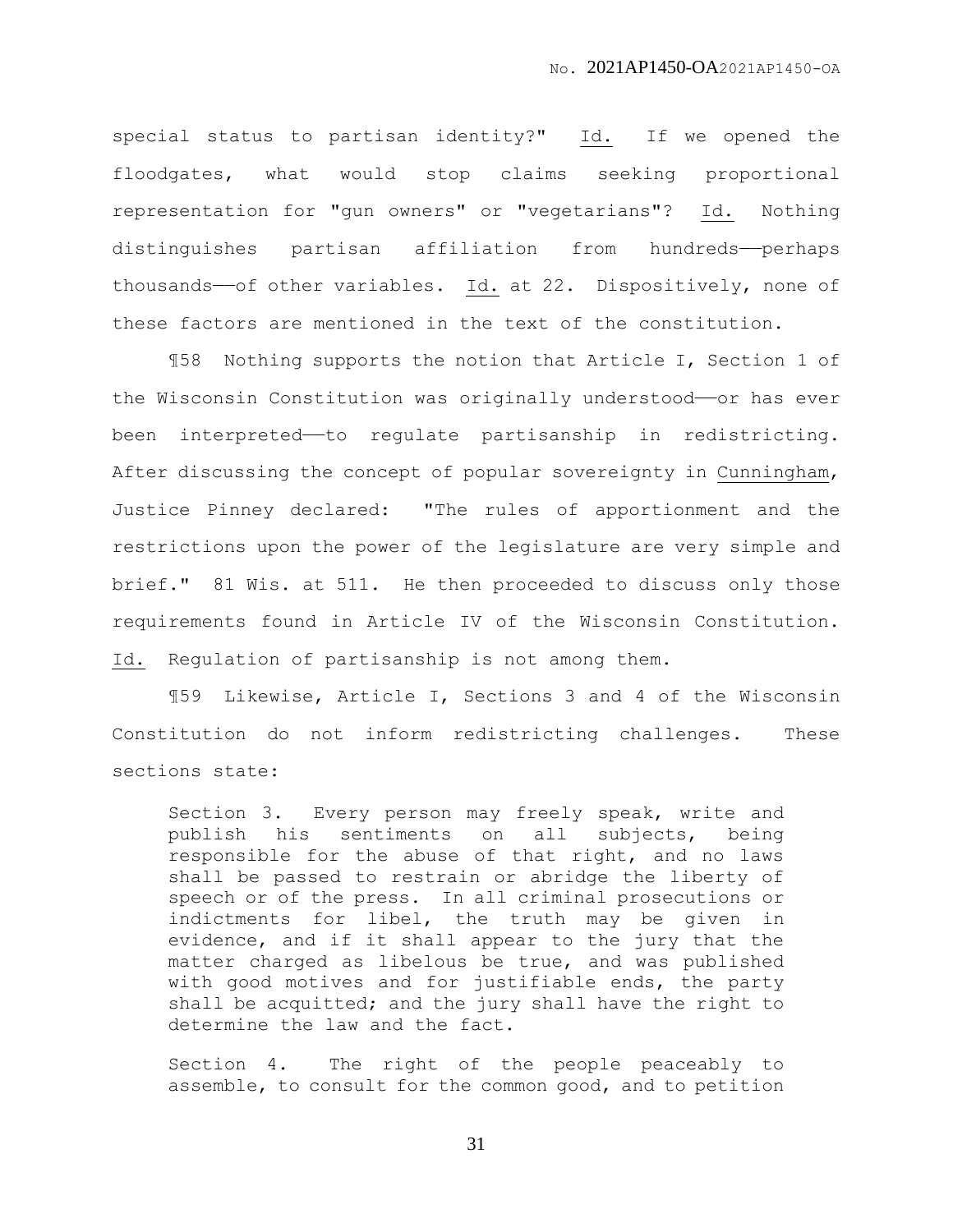the government, or any department thereof, shall never be abridged.

Collectively, these sections protect four related freedoms: (1) freedom of speech; (2) freedom of the press; (3) freedom of assembly; and (4) freedom of petition. The First Amendment of the United States Constitution also secures these rights.

¶60 Nothing about the shape of a district infringes anyone's ability to speak, publish, assemble, or petition. Even after the most severe partisan gerrymanders, citizens remain free to "run for office, express their political views, endorse and campaign for their favorite candidates, vote, and otherwise influence the political process through their expression." Radogno v. Ill. State Bd. of Elections, No. 11-CV-04884, 2011 WL 5025251 at \*7 (N.D. Ill. Oct. 21, 2011) (quoted source omitted).

¶61 Parties urging us to consider partisan fairness appear to desire districts drawn in a manner ensuring their political speech will find a receptive audience; however, nothing in either constitution gives rise to such a claim. "The first amendment's protection of the freedom of association and of the rights to run for office, have one's name on the ballot, and present one's views to the electorate do not also include entitlement to success in those endeavors. The carefully guarded right to expression does not carry with it any right to be listened to, believed or supported in one's views." Washington v. Finlay, 664 F.2d 913, 927–28 (4th Cir. 1981). Associational rights guarantee the freedom to participate in the political process; they do not guarantee a favorable outcome. See Badham v. Eu, 694 F. Supp. 664, 675 (N.D.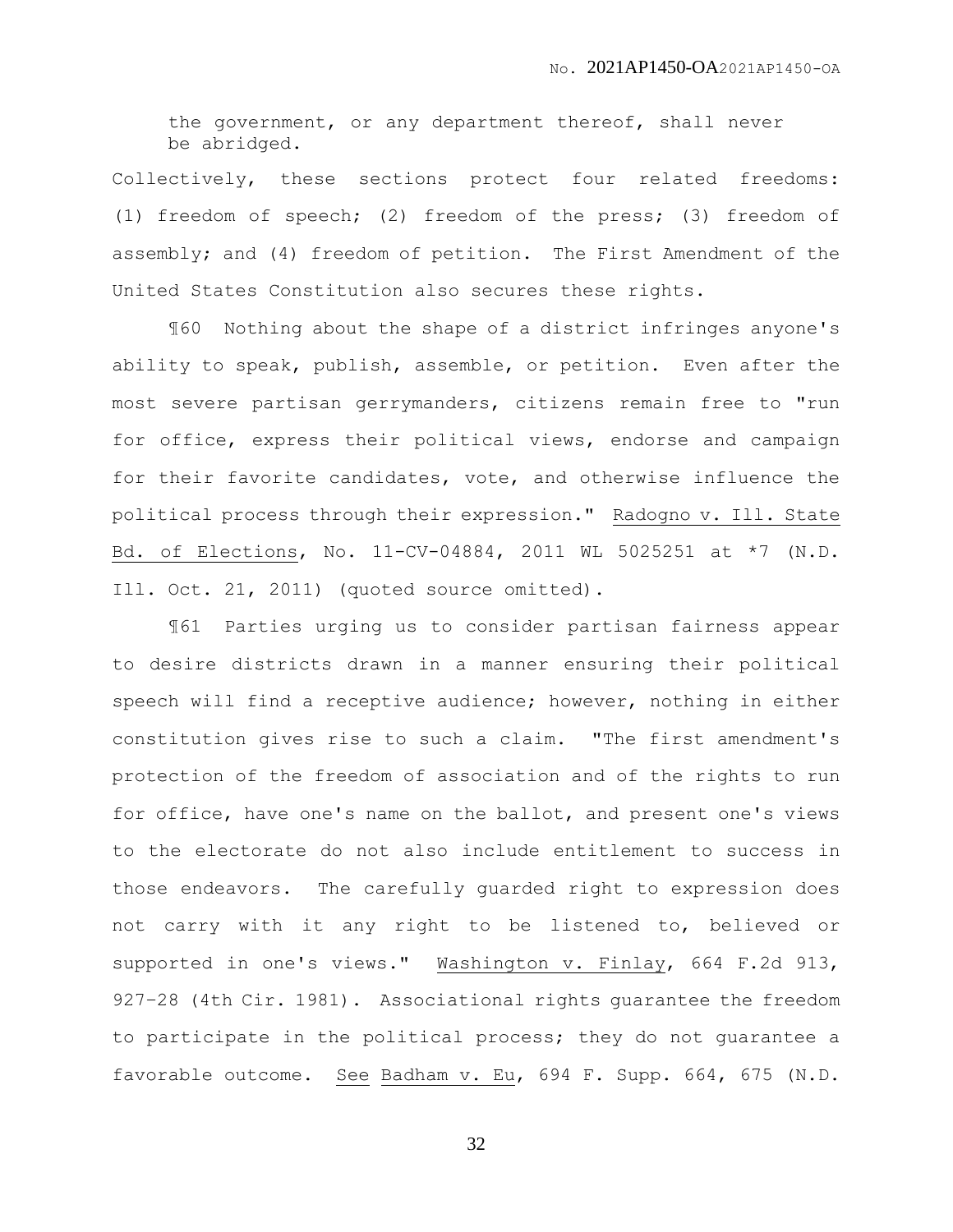Cal. 1988). As the United States Supreme Court has explained, "[n]one of our cases establishes an individual's right to have a 'fair shot' at winning[.]" New York State Bd. of Elections V. Torres, 552 U.S. 196, 205 (2008). Nor does the constitution.

¶62 Article I, Section 22 of the Wisconsin Constitution provides: "[t]he blessings of a free government can only be maintained by a firm adherence to justice, moderation, temperance, frugality and virtue, and by frequent recurrence to fundamental principles." Wis. Const. art. I, § 22. To fabricate a legal standard of partisan "fairness"— $\S$  22 does not supply one—would represent anything but "moderation" or "temperance[.]" Whatever operative effect Section 22 may have, it cannot constitute an open invitation to the judiciary to rewrite duly enacted law by imposing our subjective policy preferences in the name of "justice[.]"

¶63 Unlike the Declaration of Rights, Article IV, Sections 3, 4, and 5 of the Wisconsin Constitution express a series of discrete requirements governing redistricting. These are the only Wisconsin constitutional limits we have ever recognized on the legislature's discretion to redistrict. The last time we implemented a judicial remedy for an unconstitutional redistricting plan, we acknowledged Article IV as the exclusive repository of state constitutional limits on redistricting:

[T]he Wisconsin constitution itself provides a standard of reapportionment 'meet [sic] for judicial judgment.' The legislature shall reapportion 'according to the number of inhabitants' subject to some geographical and political unit limitations in execution of this standard. We need not descend into the 'thicket' to fashion standards whole-cloth.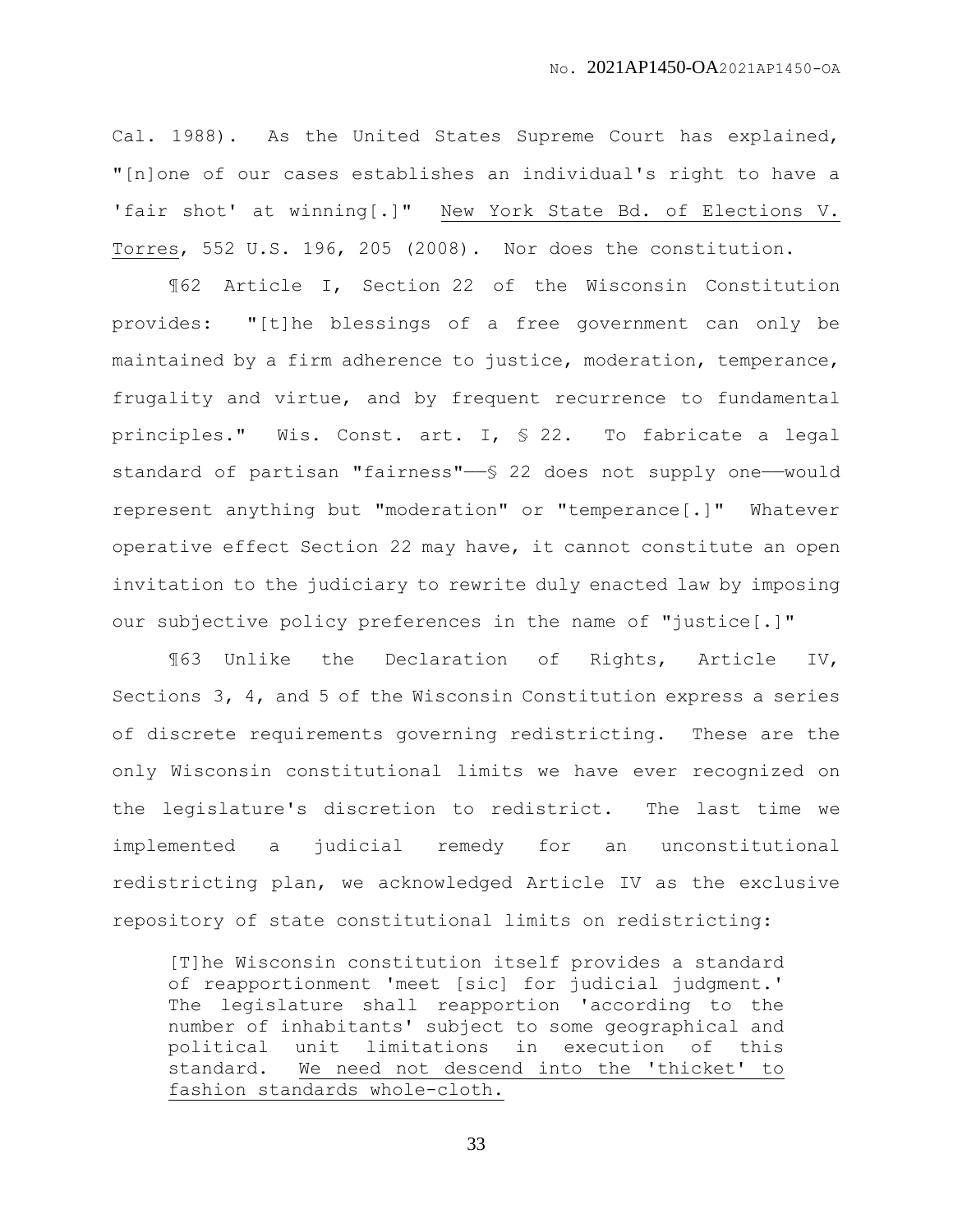Zimmerman I, 22 Wis. 2d at 562 (emphasis added) (quoted sources omitted). In other words, the standards under the Wisconsin Constitution that govern redistricting are delineated in Article IV. To construe Article I, Sections 1, 3, 4, or 22 as a reservoir of additional requirements would violate axiomatic principles of interpretation, see James, Wis. 2d , ¶¶21-22, while plunging this court into the political thicket lurking beyond its constitutional boundaries. Zimmerman I, 22 Wis. 2d at 562.

C. We Will Utilize a "Least-Change" Approach

¶64 The constitutional confines of our judicial authority must guide our exercise of power in affording the Petitioners a remedy for their claims. The existing maps were adopted by the legislature, signed by the governor, and survived judicial review by the federal courts. See Gill, 138 S. Ct. 1916; Baldus, 862 F. Supp. 2d 860. Treading further than necessary to remedy their current legal deficiencies, as many parties urge us to do, would intrude upon the constitutional prerogatives of the political branches and unsettle the constitutional allocation of power.

¶65 For the paramount purpose of preserving liberty, the Wisconsin Constitution embodies a structural separation of powers among the three branches of government, restraining this court from exercising anything but judicial power. "No political truth is certainly of greater intrinsic value, or is stamped with the authority of more enlightened patrons of liberty" than the separation of powers. The Federalist No. 47, at 301 (James Madison); see also The Federalist No. 51, at 321-22 (James Madison) ("[The] separate and distinct exercise of the different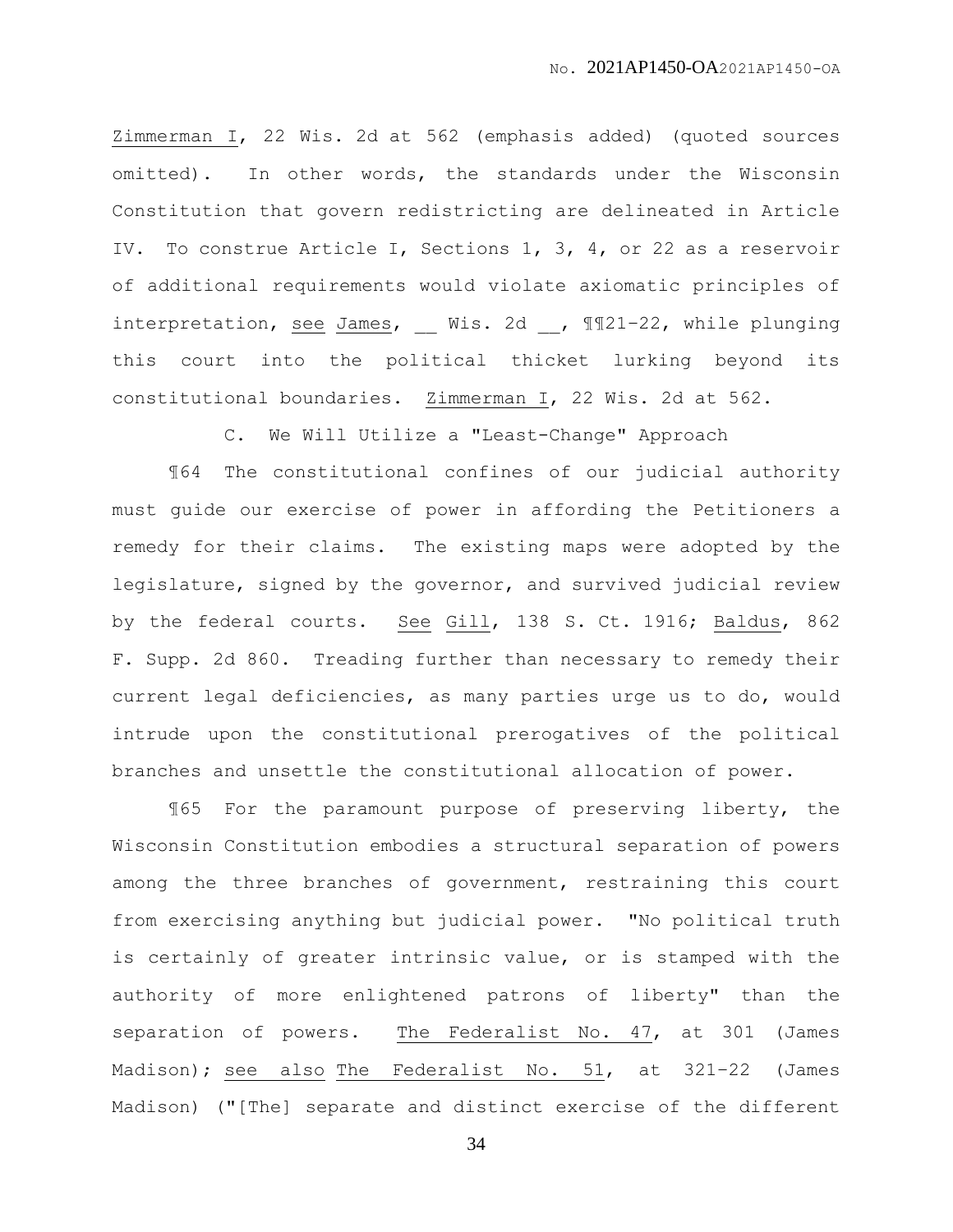powers of government . . . is admitted on all hands to be essential to the preservation of liberty."). "While the separation of powers may prevent us from righting every wrong, it does so in order to ensure that we do not lose liberty." Morrison v. Olson, 487 U.S. 654, 710 (1988) (Scalia, J., dissenting).

¶66 This court's precedent declares that the legislature's enactment of a redistricting plan is subject to presentment and a gubernatorial veto. Zimmerman I, 22 Wis. 2d at 559. If the legislature and the governor reach an impasse, the judiciary has a duty to remedy the constitutional defects in the existing plan. See Zimmerman II, 23 Wis. 2d 606 (implementing a judicially-created plan). But a duty to remedy a constitutional deficiency is not a prerogative to make law. See Cunningham, 81 Wis. at 482–83 (majority opinion) (describing the lawmaking prerogative).

¶67 While courts sometimes declare statutes unconstitutional and may enjoin their enforcement, typically the judiciary does not order government officials to enforce a modified, constitutional version of the statute. See generally Gimbel Bros. v. Milwaukee Boston Store, 161 Wis. 489, 496, 154 N.W. 998 (1915) (citing 1 James High, A Treatise on the Law of Injunctions § 2 (edition and year not specified in the citation)) ("While the power to issue mandatory injunctions is vested in courts of equity, it is a power which is sparingly used."). Courts issue mandatory injunctions, an equitable remedy, "with extreme caution" and "only in cases of equitable cognizance[.]" 1 James High, A Treatise on the Law of Injunctions § 2 (4th ed. 1905) (emphasis added).

¶68 Redistricting litigation presents a unique problem.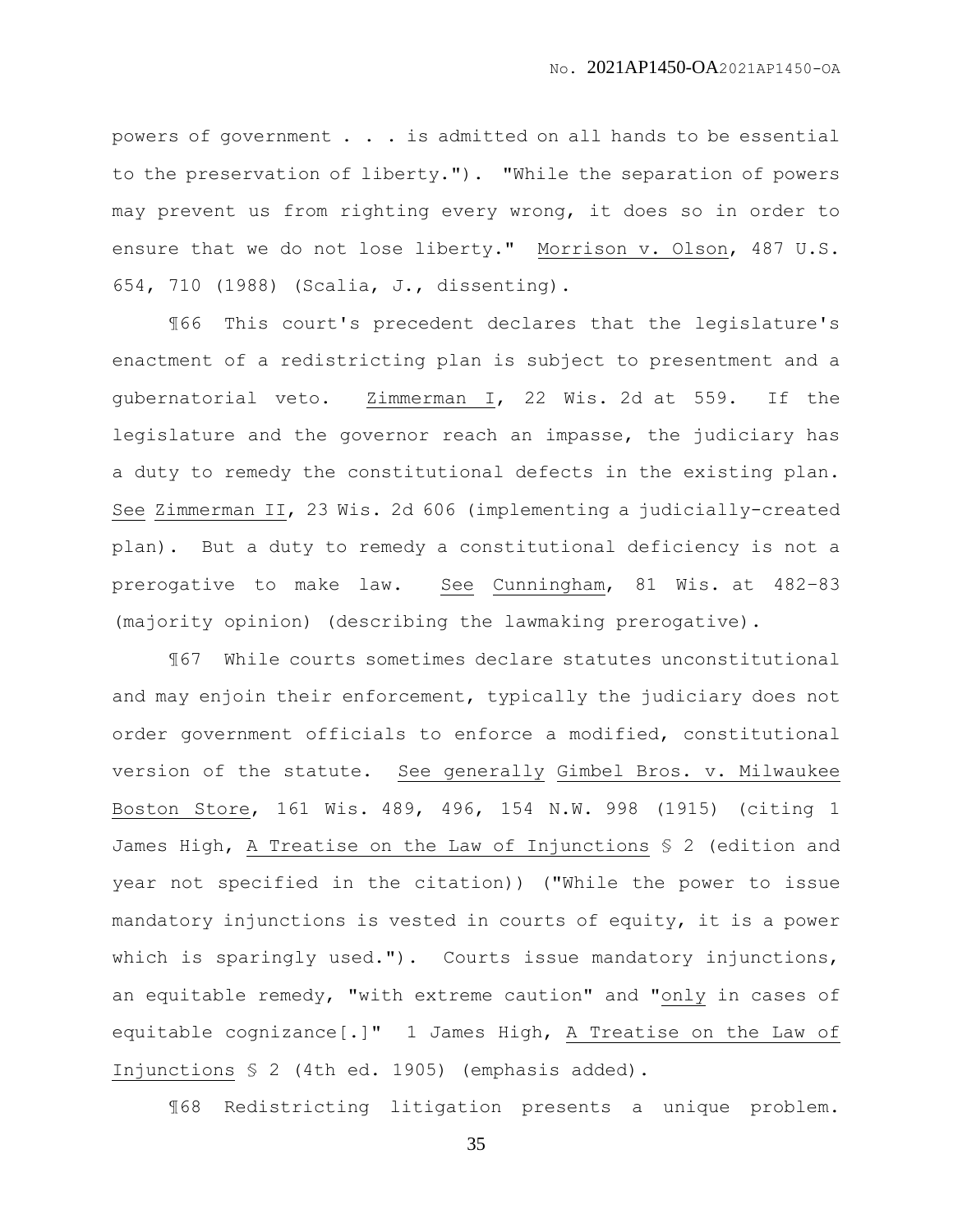Unlike the constitutional monarchies of old England, which could exist in the absence of Parliament, our republican form of government presupposes the existence of a legislature. U.S. Const. art. IV, § 4 ("The United States shall guarantee to every State in this Union a Republican Form of Government[.]"). If the legislature and the governor reach an impasse, merely declaring the maps unconstitutional and enjoining elections pursuant to them creates an intractable impediment to conducting elections, imperiling our republican form of government. Judicial action becomes appropriate to prevent a constitutional crisis. But we must "limit the solution to the problem." See Ayotte v. Planned Parenthood of N. New England, 546 U.S. 320, 328 (2006).

¶69 Court involvement in redistricting, as in any other case, is judicial in nature. In Jensen v. Wisconsin Elections Board, we stated: "Courts called upon to perform redistricting are, of course, judicially legislating, that is, writing the law rather than interpreting it, which is not their usual—and usually not their proper---role." 249 Wis. 2d 706, 110. With few exceptions confined to the judicial sphere——none of which are relevant to this case—we have no power to "judicially legislate."<sup>6</sup> "Safeguarding constitutional limitations on the exercise of legislative power is particularly important in light of its awesome sweep." Fabick v. Evers, 2021 WI 28, ¶55, 396 Wis. 2d 231, 956 N.W.2d 856 (Rebecca Grassl Bradley, J., concurring). The people

 $\overline{a}$ 

<sup>6</sup> We have limited legislative power to regulate certain subject matter related to the court system. See, e.g., Rao v. WMA Sec., Inc., 2008 WI 73, ¶35, 310 Wis. 2d 623, 752 N.W.2d 220.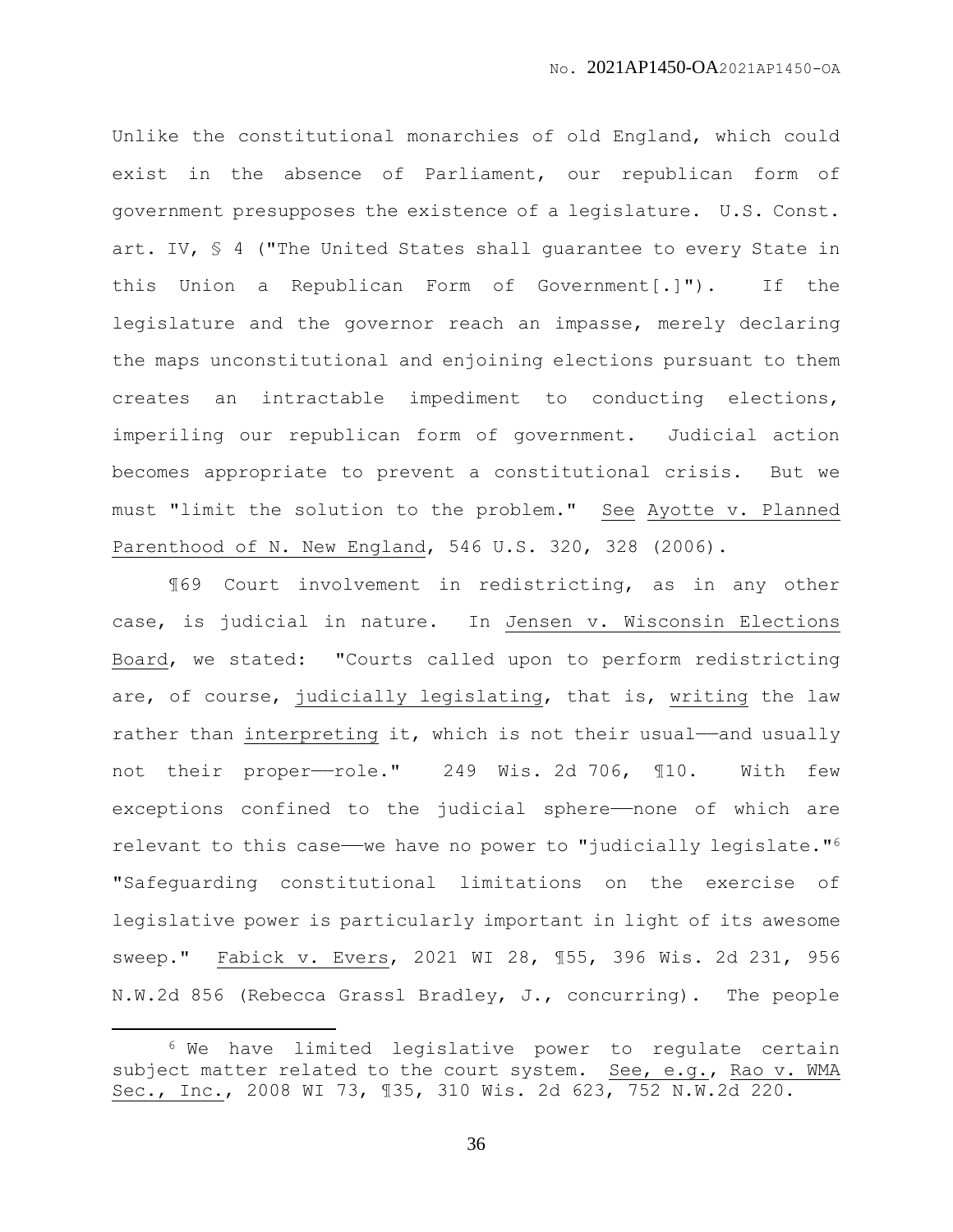vested the power in the legislature——not the executive and certainly not the judiciary. Id. "Because the people gave the legislature its power to make laws, the legislature alone must exercise it." Id., ¶56.

¶70 "From the very nature of things, the judicial power cannot legislate nor supervise the making of laws." League of Women Voters of Wis. v. Evers, 2019 WI 75, ¶35, 387 Wis. 2d 511, 929 N.W.2d 209 (quoting State ex rel. Rose v. Sup. Ct. of Milwaukee Cnty., 105 Wis. 651, 675, 81 N.W. 1046 (1900)). By design, the judicial power has long been kept distinct from the legislative power. See Neil Gorsuch, A Republic, If You Can Keep It 52–53 (Forum Trade Paperback ed., 2020) (2019) ("To the founders, the legislative and judicial powers were distinct by nature and their separation was among the most important liberty-protecting devices of the constitutional design, an independent right of the people essential to the preservation of all other rights later enumerated in the Bill of Rights.").

¶71 We have the power to provide a judicial remedy but not to legislate. We have no authority to act as a "super-legislature" by inserting ourselves into the actual lawmaking function. Flynn v. Dep't of Admin., 216 Wis. 2d 521, 528–29, 576 N.W.2d 245 (1998) ("If we are to maintain the public's confidence in the integrity and independence of the judiciary, we must exercise that power with great restraint, always resting on constitutional principles, not judicial will. We may differ with the legislature's choices, as we did and do here, but must never rest our decision on that basis lest we become no more than a super-legislature."). Courts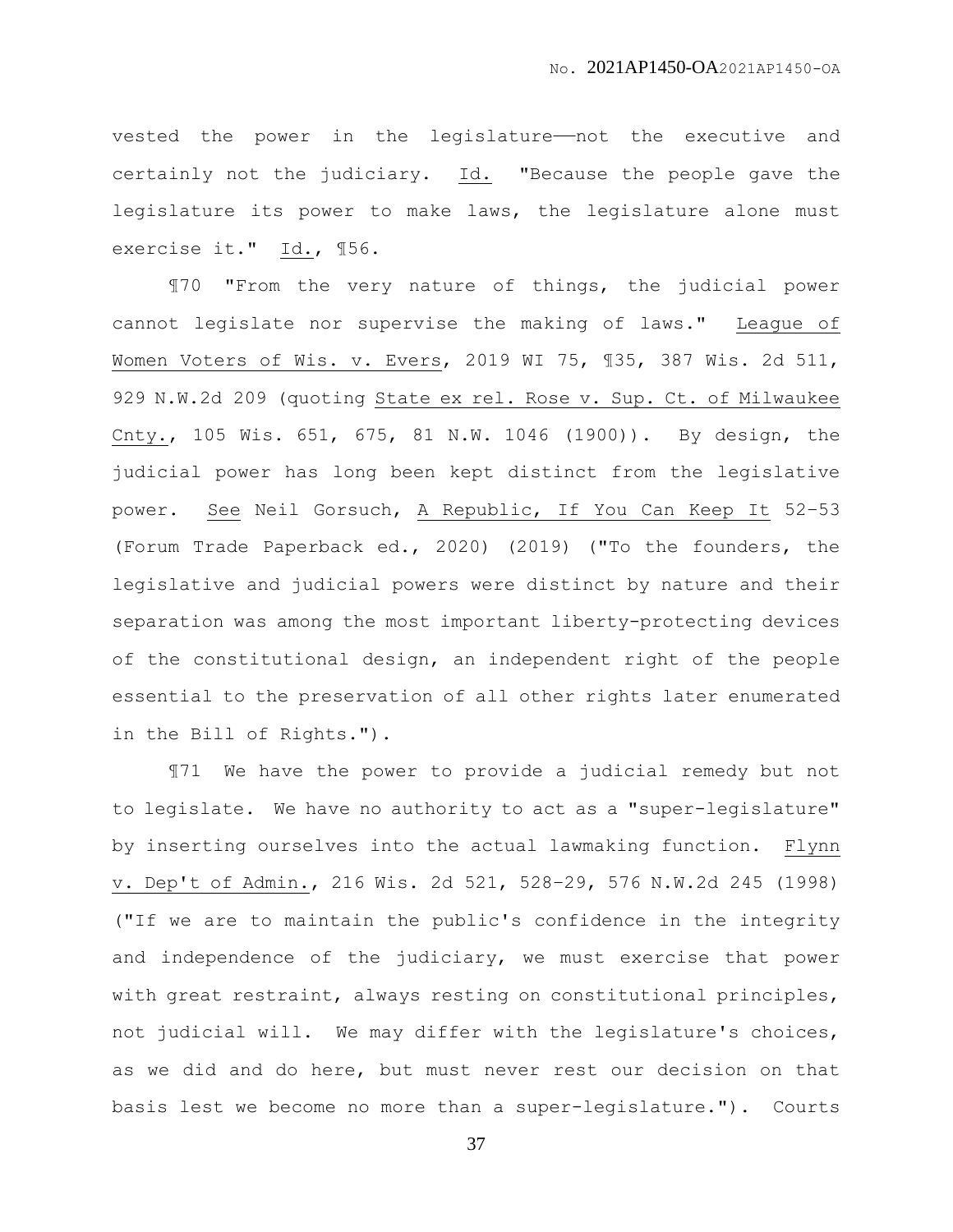"lack the authority to make the political decisions that the Legislature and the Governor can make through their enactment of redistricting legislation[.]" Hippert v. Ritchie, 813 N.W.2d 374, 380 (Minn. Spec. Redistricting Panel 2012) (citing LaComb v. Growe, 541 F. Supp. 145, 151 (D. Minn. 1982), aff'd sub nom. Orwoll v. LaComb, 456 U.S. 966). Stated otherwise, "[o]ur only guideposts are the strict legal requirements."7 In re Legislative Districting of the State, 805 A.2d 292, 298 (Md. 2002) (emphasis added).

¶72 Because our power to issue a mandatory injunction does not encompass rewriting duly enacted law, our judicial remedy "should reflect the least change" necessary for the maps to comport with relevant legal requirements. See Wright v. City of Albany, 306 F. Supp. 2d 1228, 1237 (M.D. Ga. 2003) (citations omitted). Using the existing maps "as a template" and implementing only those remedies necessary to resolve constitutional or statutory deficiencies confines our role to its proper adjudicative

 $\overline{a}$ 

<sup>&</sup>lt;sup>7</sup> The judiciary lacks the institutional competency to make the kind of factual determinations necessary to properly consider various extra-legal factors. In re Legislative Districting of the State, 805 A.2d 292, 298 (Md. 2002) ("When the Court drafts the plan, it may not take into account the same political considerations as the Governor and the Legislature. Judges are forbidden to be partisan politicians. Nor can the Court stretch the constitutional criteria in order to give effect to broader political judgments, such as . . . the preservation of communities of interest. More basic, it is not for the Court to define what a community of interest is and where its boundaries are, and it is not for the Court to determine which regions deserve special consideration and which do not. . . . Our instruction to the consultants was to prepare for our consideration a redistricting plan that conformed to federal constitutional requirements, the Federal Voting Rights Act, and the requirements of Article III, § 4 of the Maryland Constitution.").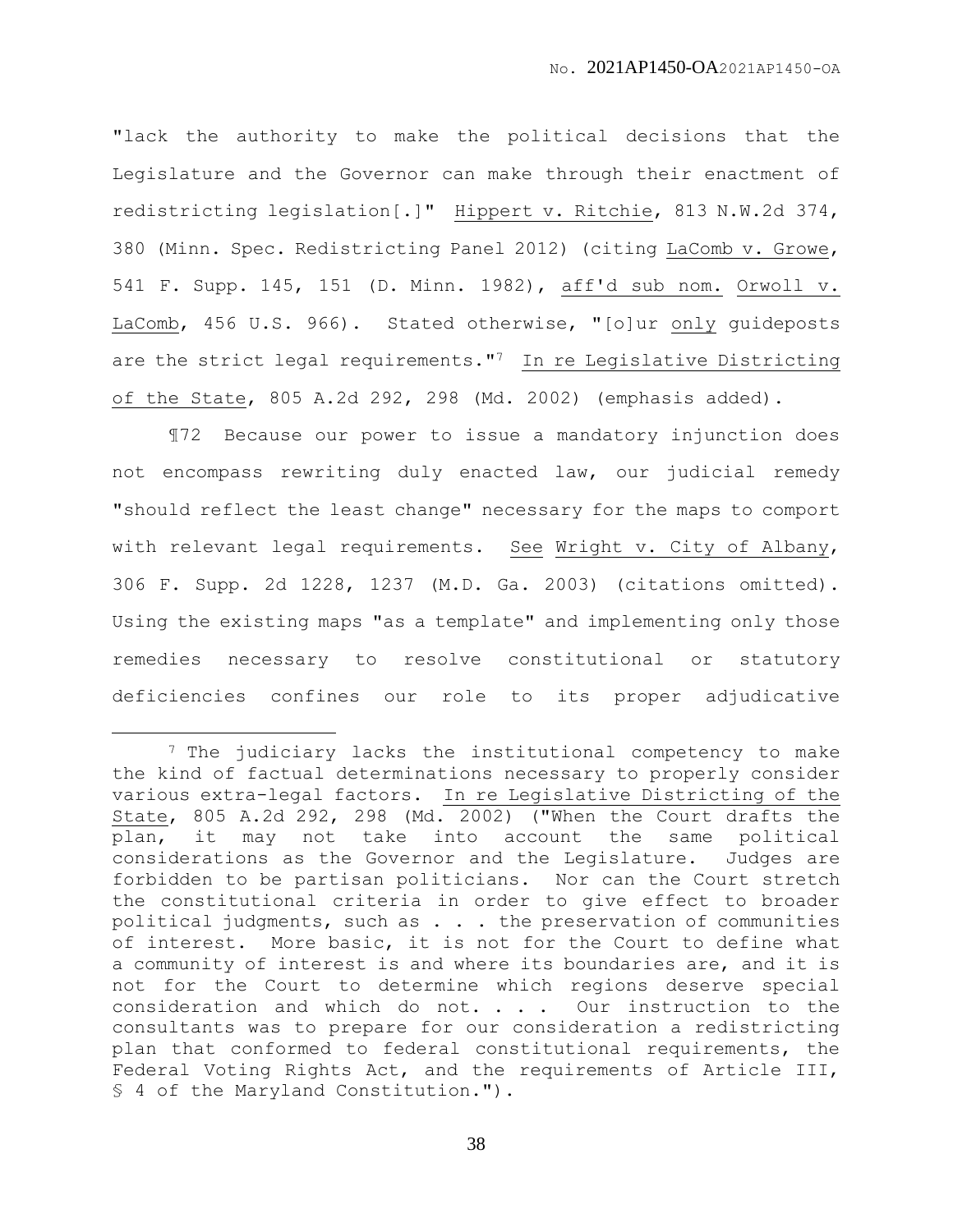function, ensuring we fulfill our role as apolitical and neutral arbiters of the law. <sup>8</sup> See Baumgart, 2002 WL 34127471, at  $*7$  ("The court undertook its redistricting endeavor in the most neutral way it could conceive—by taking the 1992 reapportionment plan as a template and adjusting it for population deviations."); see also Robert H. Bork, The Tempting of America: The Political Seduction of the Law 88–89 (First Touchstone ed. 1991) (1990) (describing how Robert H. Bork, as special master in a redistricting case, drew lines without any consideration of the partisan effect of his remedy). A least-change approach is nothing more than a convenient way to describe the judiciary's properly limited role in redistricting.

¶73 The least-change approach is far from a novel idea; many courts call it the "minimum change doctrine," reflecting its general acceptance among reasonable jurists. It was applied in numerous cases during the last two redistricting cycles. See, e.g., Crumly v. Cobb Cnty. Bd. of Elections & Voter Registration, 892 F. Supp. 2d 1333, 1345 (N.D. Ga. 2012) ("In preparing the draft map, the Court began with the existing map drawn by Judge Carnes in 2002. The Court followed the doctrine of minimum change[.]"); Martin v. Augusta-Richmond Cnty., Ga., Comm'n, No. CV 112-058,

 $\overline{a}$ 

<sup>8</sup> The legislature asks us to use the maps it passed during this redistricting cycle as a starting point, characterizing them as an expression of "the policies and preferences of the State[.]" Legislature Br. at 16 (quoting White v. Weiser, 412 U.S. 783, 795 (1973)). The legislature's argument fails because the recent legislation did not survive the political process. The existing plans are codified as statutes, without a sunset provision, and have not been supplanted by new law.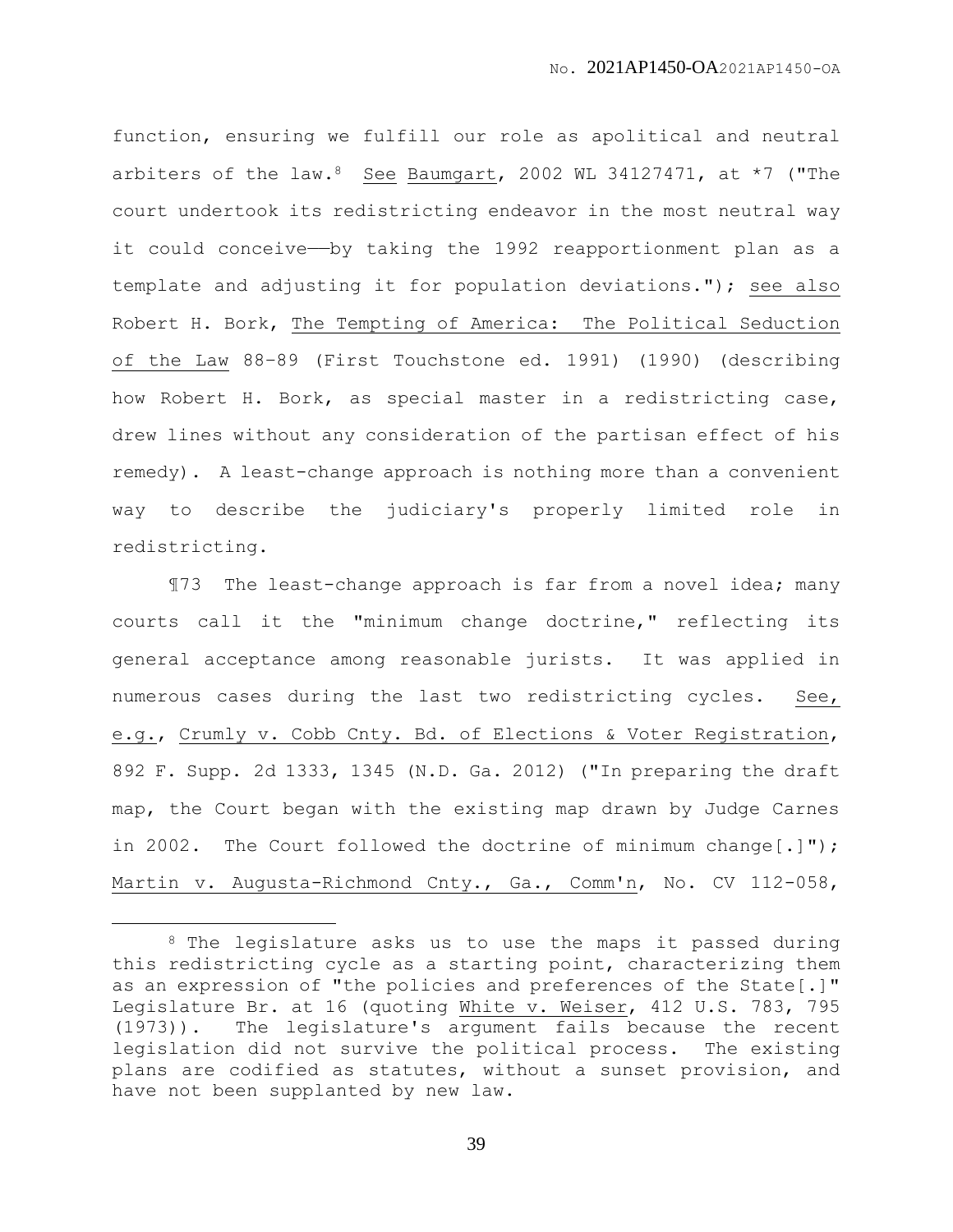2012 WL 2339499, at \*3 (S.D. Ga. June 19, 2012) ("Essentially, the Court is required to change only the faulty portions of the benchmark plan, as subtly as possible, in order to make the new plan constitutional. Keeping the minimum change doctrine in mind, the Court only made changes it deemed necessary to guarantee substantial equality and to honor traditional redistricting concerns." (Internal citation omitted)); Stenger v. Kellet, No. 4:11-cv-2230, 2012 WL 601017, at \*3 (E.D. Mo. Feb. 23, 2012) ("A frequently used model in reapportioning districts is to begin with the current boundaries and change them as little as possible while making equal the population of the districts. This is called the 'least change' or 'minimal change' method . . . . The 'least change' method is advantageous because it maintains the continuity of representation for each district and is by far the simplest way to reapportion[.]"); Below v. Gardner, 963 A.2d 785, 794 (N.H. 2002) ("[W]e use as our benchmark the existing senate districts because the senate districting plan enacted in 1992 is the last validly enacted plan and is the clearest expression of the legislature's intent." (Quotation marks and quoted source omitted)); Alexander v. Taylor, 51 P.3d 1204, 1211 (Okla. 2002) ("A court, as a general rule, should be guided by the legislative policies underlying the existing plan. The starting point for analysis, therefore, is the 1991 Plan."); Bodker v. Taylor, No. 1:02-cv-999, 2002 WL 32587312, at \*5 (N.D. Ga. June 5, 2002) ("The court notes . . . that its plan represents only a small, though constitutionally necessary, change in the district lines in accordance with the minimum change doctrine."); Markham v. Fulton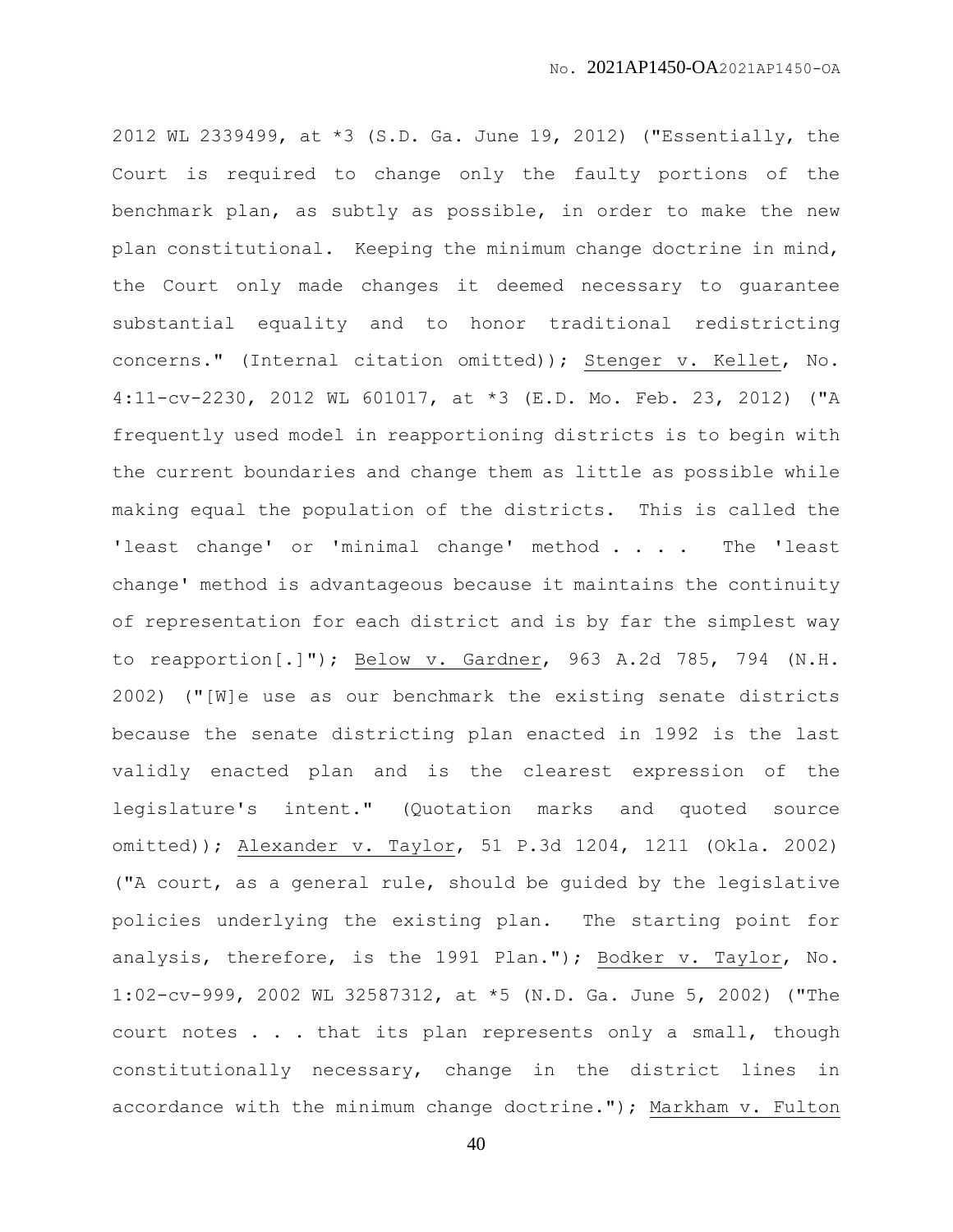Cnty. Bd. of Registrations & Elections, No. 1:02-cv-1111, 2002 WL 32587313, at \*6 (N.D. Ga. May 29, 2002) ("Keeping the minimum change doctrine in mind, the Court made only the changes it deemed necessary to guarantee substantial equality and to honor traditional redistricting concerns.").

¶74 In declaring this court's role in resolving redistricting cases, we are mindful that "Wisconsin adheres to the concept of a nonpartisan judiciary." SCR 60.06(2)(a). "In the debate over the Wisconsin Constitution, objections to an elected judiciary had centered upon the dangers of partisanship. The debate was resolved with the mandate that elections for state courts be distinctly non-partisan in character." Ellen Langill, Levi Hubbell and the Wisconsin Judiciary: A Dilemma in Legal Ethics and Non-Partisan Judicial Elections, 81 Marq. L. Rev. 985, 985 (1998). The Wisconsin Constitution discourages judicial partisanship. Wis. Const. art. IV, § 9 ("There shall be no election for a justice or judge at the partisan general election for state or county officer, nor within 30 days either before or after such election."). Similarly, the Judicial Code of Conduct prohibits judges from "be[ing] swayed by partisan interests[.]" SCR 60.04(1)(b).

¶75 To dive into the deepest of "political thicket[s],"<sup>9</sup> as redistricting has been described, with the intention of doing

 $9$  Colegrove v. Green, 328 U.S. 549, 556 (1946) (plurality), abrogation recognized by Evenwel v. Abbott, 577 U.S. 937 (2016) ("Courts ought not to enter this political thicket. The remedy for unfairness in districting is to secure State legislatures that will apportion properly, or to invoke the ample powers of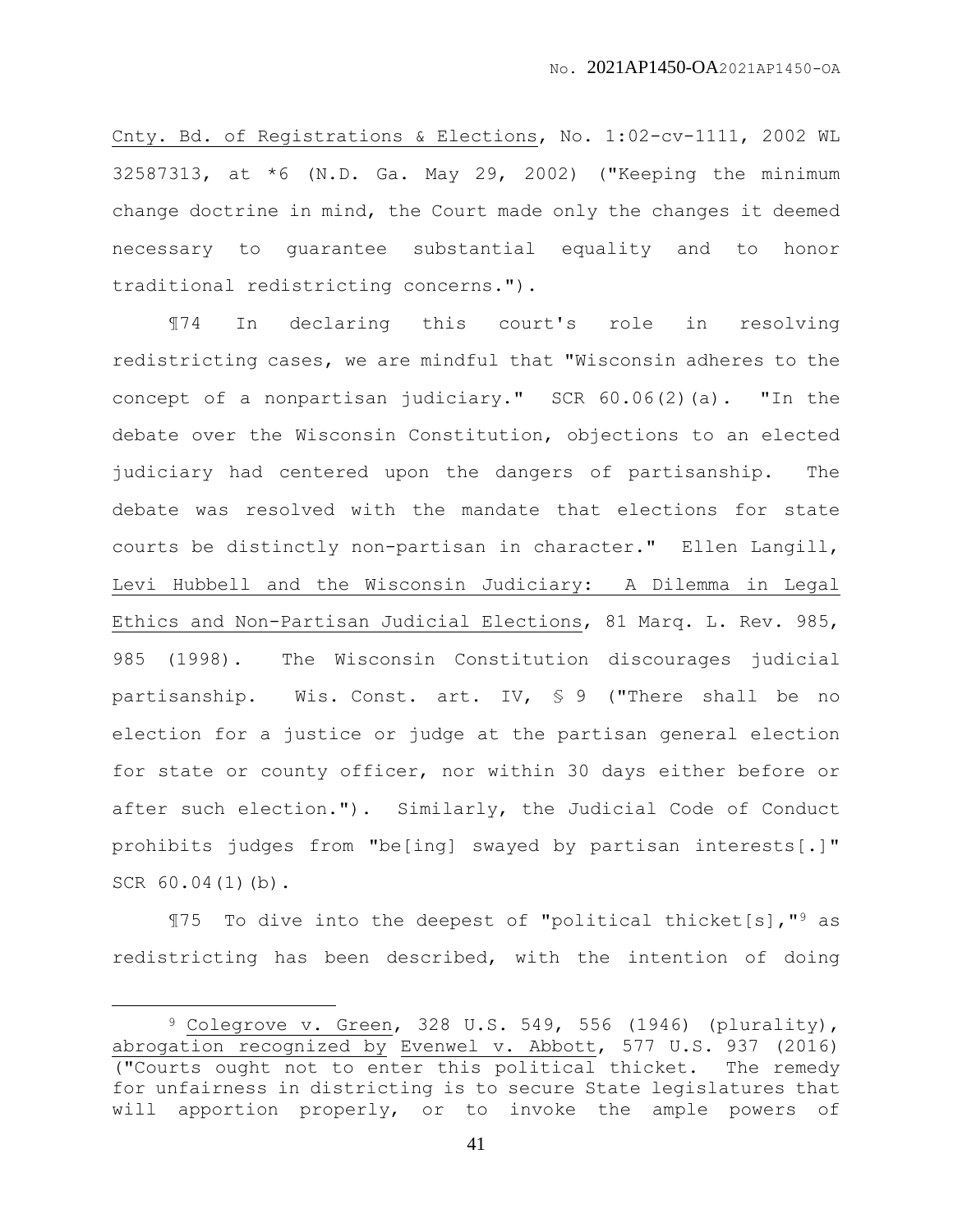anything more than securing legal rights would be profoundly incompatible with Wisconsin's commitment to a nonpartisan judiciary. If a simple majority of this court opted to draw maps from scratch, thereby fundamentally altering Wisconsin's political landscape for years, it would significantly "increase the political pressures on this court in a partisan way that is totally inconsistent with our jobs as [a] nonpartisan judiciary." Wisconsin Supreme Court Open Administrative Conference (Open Administrative Conference), at 33:36 (Jan. 22, 2009) (statements of Roggensack, J.), https://wiseye.org/2009/01/22/supreme-courtopen-administrative-conference-3/.

¶76 Many intervenors have argued the 2011 maps entrenched a Republican Party advantage, so using them as a starting point perpetuates a partisan gerrymander. In other words, these intervenors argue we must tip the partisan balance to benefit one party in order to avoid accusations of partisanship. We reject this demand to "[s]imply undo[] the work of one political party for the benefit of another[.]" Henderson v. Perry, 399 F. Supp. 2d 756, 768 (E.D. Tex. 2005), rev'd in part on other grounds sub nom., League of United Latin Am. Citizens v. Perry, 548 U.S. 399, 420 (2006) (plurality). Endeavoring to rebalance the allocation of districts between the two major parties would be a decidedly nonjudicial exercise of partisanship by the court. Instead, we adopt a neutral standard. While the application of neutral standards inevitably benefits one side or the other in any case,

 $\overline{a}$ 

Congress.").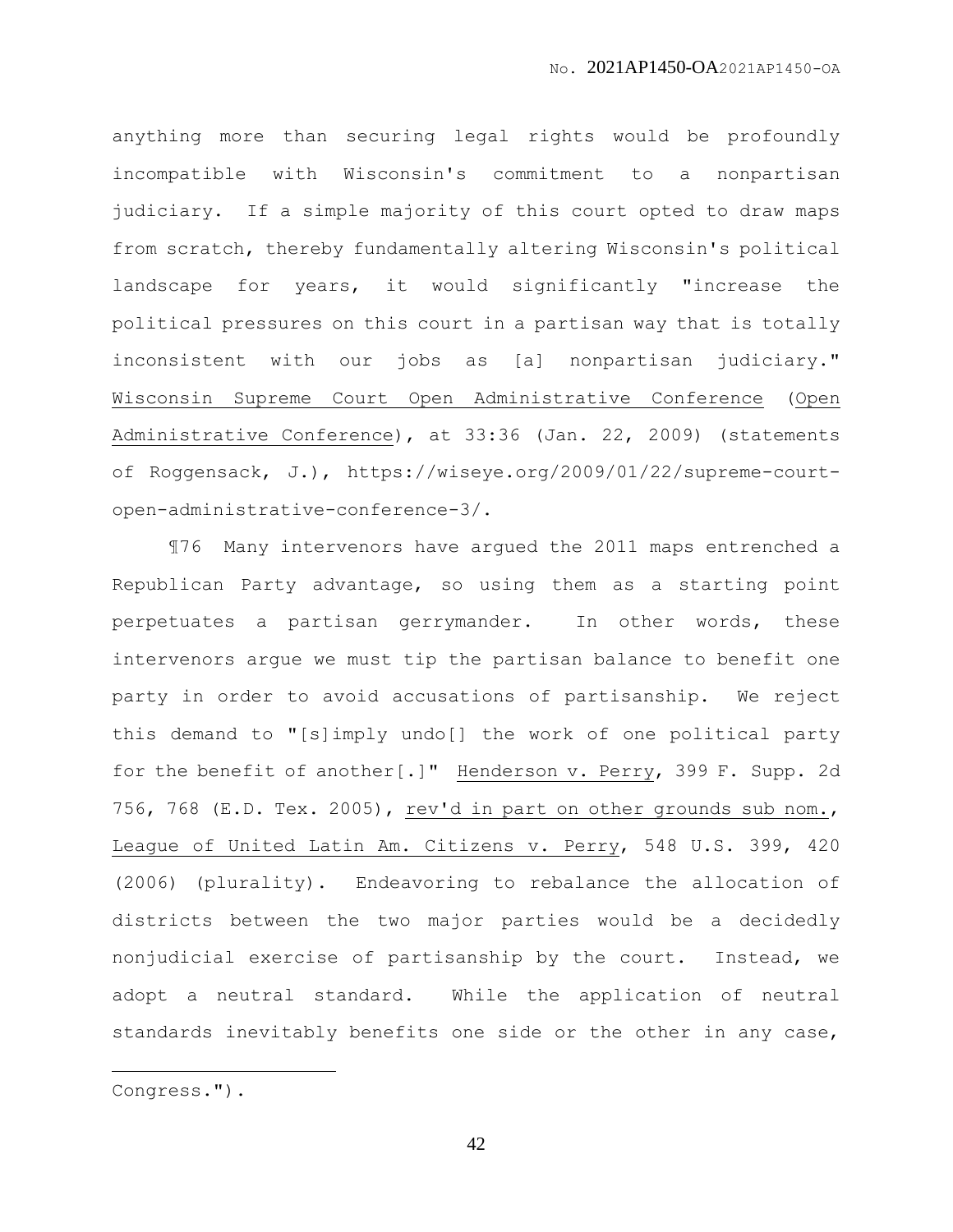it does not place our thumb on any partisan scale, as some intervenors urge us to do.

¶77 "Putting courts into politics, and compelling judges to become politicians, in many jurisdictions has almost destroyed the traditional respect for the Bench." Roscoe Pound, The Causes of Popular Dissatisfaction with the Administration of Justice (1906), as reprinted in Roscoe Pound Kindles the Spark of Reform, 57 A.B.A. J. 348, 351 (1971). A least-change approach safeguards the longterm institutional legitimacy of this court by removing us from the political fray and ensuring we act as judges rather than political actors.

¶78 The judiciary has been repeatedly subject to "purely political attacks" by people who "did not get the result from the court . . . [they] wanted." Patience Drake Roggensack, Tough Talk and the Institutional Legitimacy of Our Courts, Hallows Lecture (Mar. 7, 2017), in Marq. Law., Fall 2017, at 45, 46. These often partisan onslaughts threaten the "[i]nstitutional legitimacy" of the judiciary, which, in turn, threatens the "rule of law" itself. Id. By utilizing the least-change approach, we do not endorse the policy choices of the political branches; rather, we simply remedy the malapportionment claims. Attempting to redress the criticisms of the current maps advanced by multiple intervenors would amount to a judicial replacement of the law enacted by the people's elected representatives with the policy preferences of unelected interest groups, an act totally inconsistent with our republican form of democracy.

¶79 We close by addressing Article IV, Section 3 of the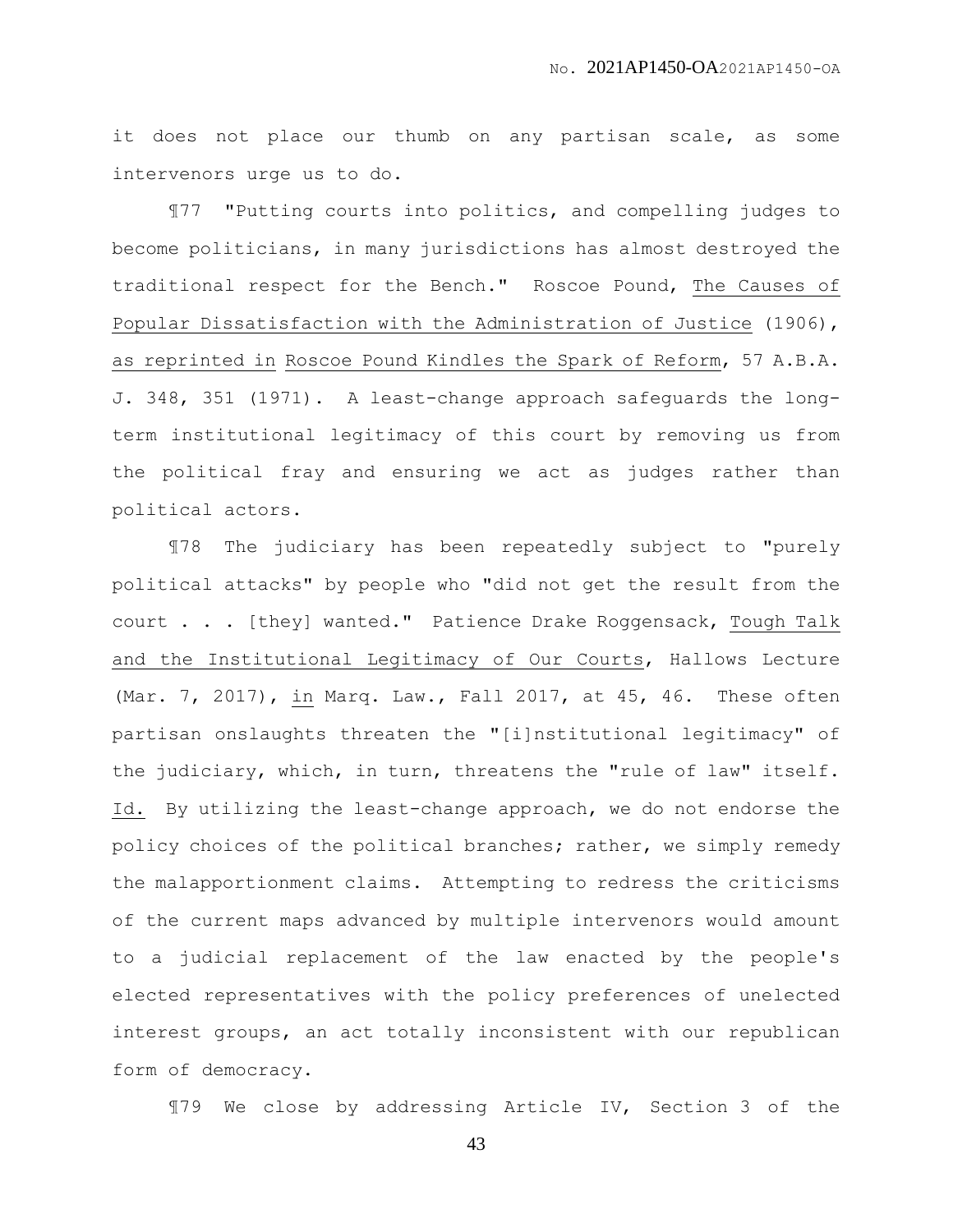Wisconsin Constitution, which says, in each redistricting cycle, "the legislature shall apportion and district anew[.]" (Emphasis added.) Focusing on the word "anew," an intervenor and an amicus curiae argue the court must make maps from scratch.10 Although the proponents of this interpretation attempt to ground their argument in the provision's text, they miss the forest for the trees. Read as a whole, the provision means the legislature must implement a redistricting plan each cycle and the language cannot reasonably be read to require the court to make maps at all, let alone from scratch.

## V. CONCLUSION

¶80 This case illustrates the extraordinary danger of asking the judiciary to exercise "FORCE" and "WILL" instead of legal "judgment." The Federalist No. 78, at 465 (Alexander Hamilton). Manufacturing a standard of political "fairness" by which to draw legislative maps in accordance with the subjective preferences of judges would refashion this court as a committee of oligarchs with political power superior to both the legislature and the governor. See In re Review of the Code of Judicial Ethics, SCR Chapter 60, 169 Wis. 2d xv, xxv (1992) (Day, J., concurring, joined by a majority) ("Tyranny need not be dressed in a military uniform, it can also wear a black robe!"). Judges must refuse to become "philosopher kings empowered to 'fix' things according to the dictates of what we fancy is our superior insight[.]" Tyler v. Hillsdale Cnty. Sheriff's Dep't, 837 F.3d 678, 707 (6th Cir. 2016)

 $\overline{a}$ 

<sup>10</sup> BLOC Br. at 31–36; Whitford Amicus Br. at 5–6.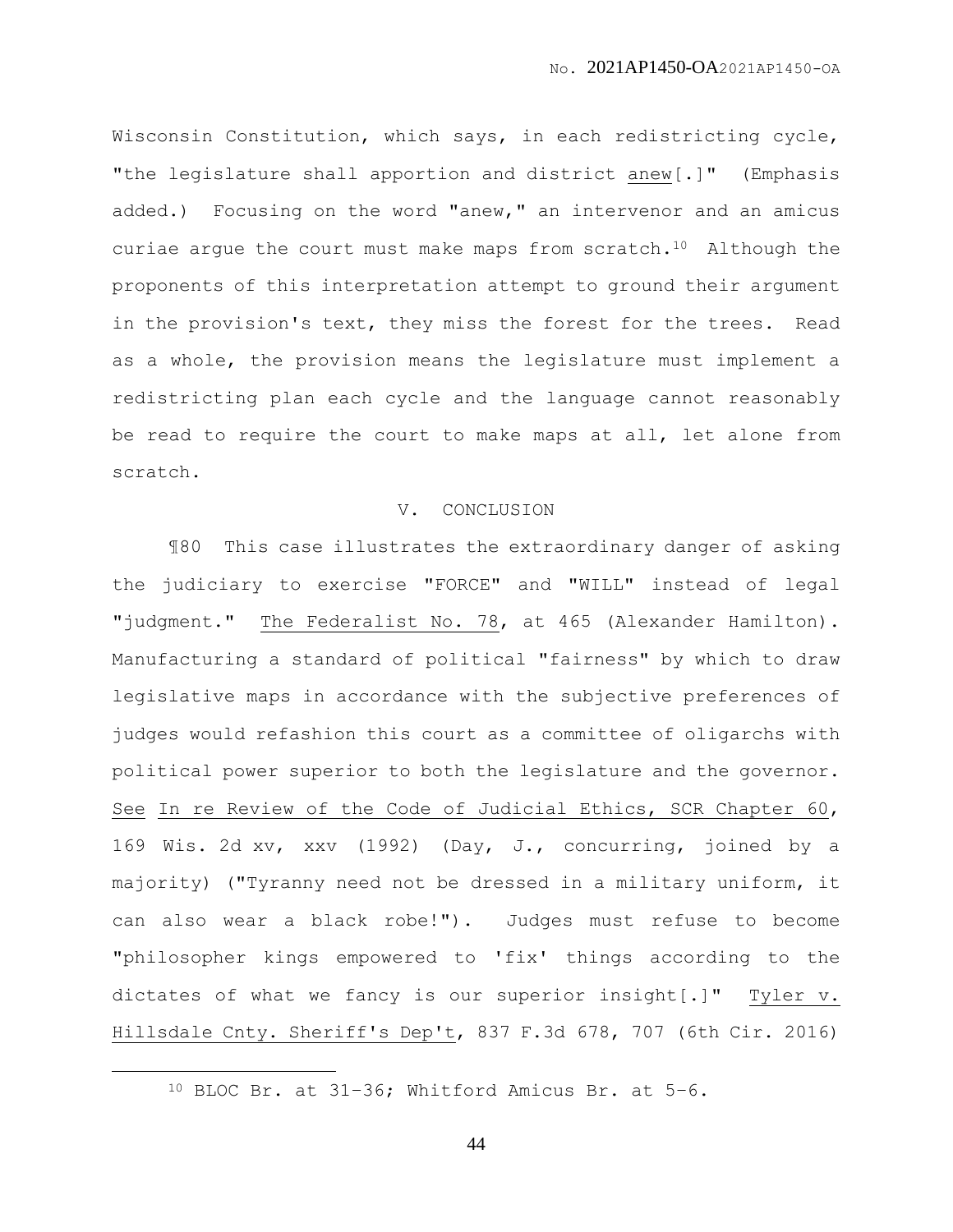(Batchelder, J., concurring in part).

¶81 In this case, we will implement judicial remedies only to the extent necessary to remedy the violation of a justiciable and cognizable right found in the United States Constitution, the VRA, or Article IV, Sections 3, 4, or 5 of the Wisconsin Constitution. We will not consider the partisan makeup of districts because it does not implicate any justiciable or cognizable right. We adopt the least-change approach to remedying any constitutional or statutory infirmities in the existing maps because the constitution precludes the judiciary from interfering with the lawful policy choices of the legislature.

*By the court*.——Rights declared.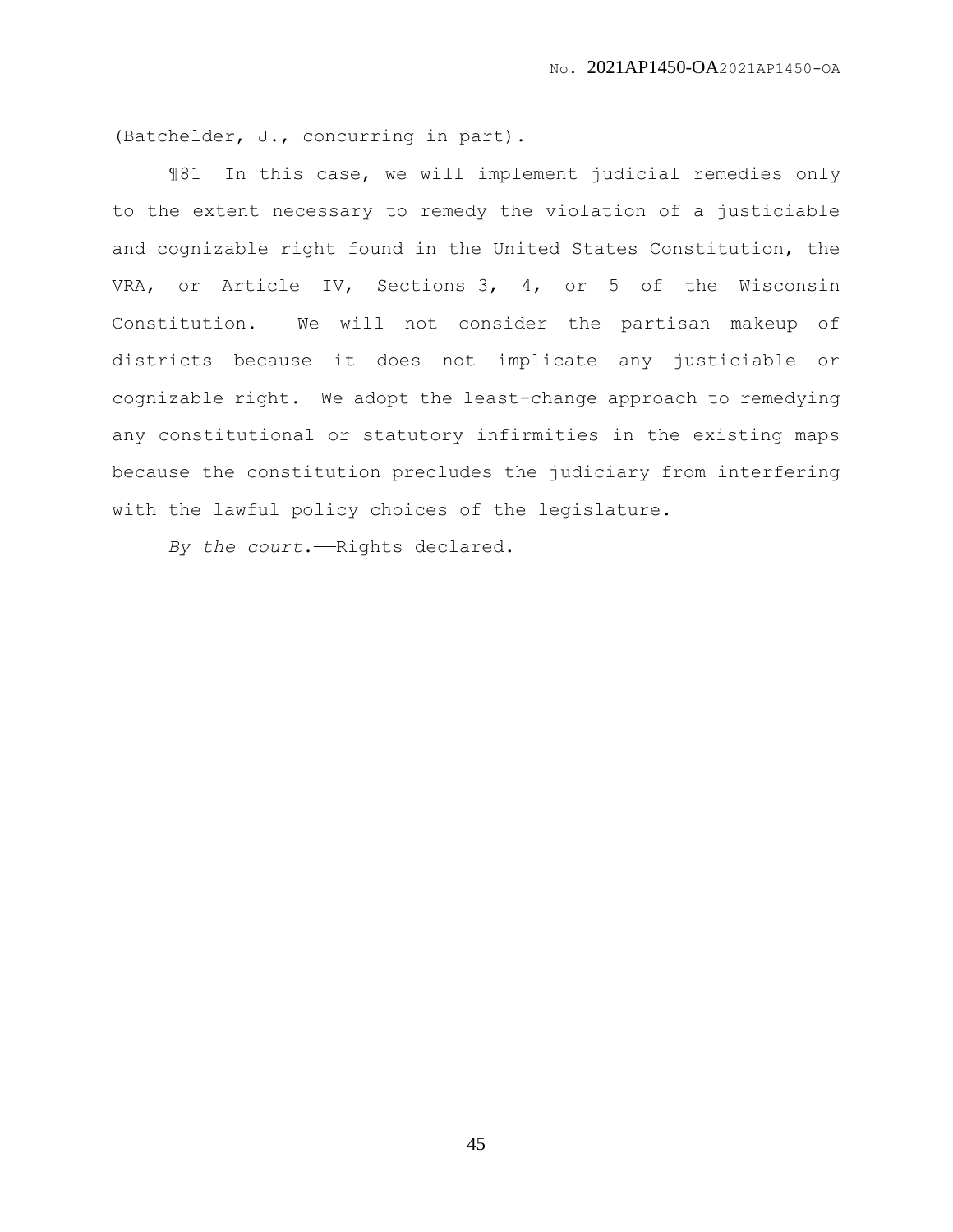¶82 BRIAN HAGEDORN, J. *(concurring).* To the extent feasible, a court's role in redistricting should be modest and restrained. We are not the branch of government assigned the constitutional responsibility to "apportion and district anew" after each decennial census; the legislature is.<sup>1</sup> The job of the judiciary is to decide cases based on the law.<sup>2</sup> Here, the laws passed in 2011 establishing legislative and congressional districts cannot govern future elections as written due to population shifts. Accordingly, our role is appropriately limited to altering current district boundaries only as needed to comply with legal requirements.<sup>3</sup> The majority opinion so concludes, and I join it in almost all respects.<sup>4</sup>

<sup>1</sup> Wis. Const. art. IV, § 3; Jensen v. Wis. Elections Bd., 2002 WI 13, ¶6, 249 Wis. 2d 706, 639 N.W.2d 537.

 $\overline{a}$ 

<sup>2</sup> Serv. Emps. Int'l Union, Loc. 1 v. Vos, 2020 WI 67, ¶1, 393 Wis. 2d 38, 946 N.W.2d 35.

<sup>3</sup> Upham v. Seamon, 456 U.S. 37, 43 (1982) ("Whenever a district court is faced with entering an interim reapportionment order that will allow elections to go forward it is faced with the problem of 'reconciling the requirements of the Constitution with the goals of state political policy.' An appropriate reconciliation of these two goals can only be reached if the district court's modifications of a state plan are limited to those necessary to cure any constitutional or statutory defect." (citation omitted)); White v. Weiser, 412 U.S. 783, 795 (1973) ("In fashioning a reapportionment plan or in choosing among plans, a district court should not pre-empt the legislative task nor 'intrude upon state policy any more than necessary.'" (quoting another source)).

<sup>4</sup> I concur in the majority's conclusions that: (1) remedial maps must comply with the United States Constitution; the Voting Rights Act; and Article IV, Sections 3, 4, and 5 of the Wisconsin Constitution; (2) we should not consider the partisan makeup of districts; and (3) our relief should modify existing maps under a least-change approach. I join the entirety of the majority opinion except ¶¶8, 69-72, and 81. The paragraphs I do not join contain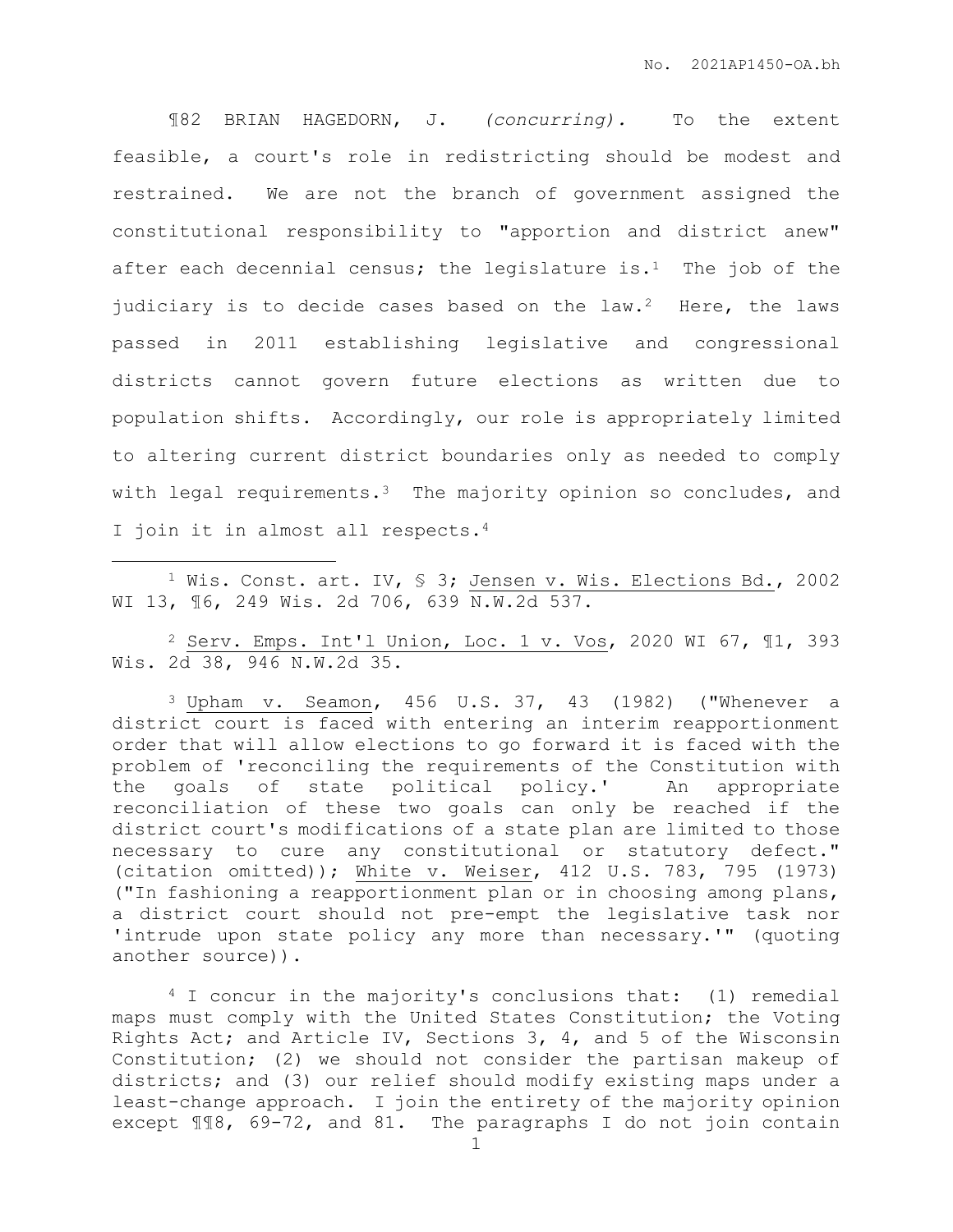¶83 Where the political process has failed and modified maps are needed before the next election, the court's function is to formulate a remedy——one tailored toward fixing the legal deficiencies.5 The majority opinion asserts that only legal requirements may be considered in constructing a fitting remedy. That is not quite correct. Legal standards establish the need for a remedy and constrain the remedies we may impose, but they are not the only permissible judicial considerations when constructing a proper remedy.6 For example, one universally recognized redistricting criterion is communities of interest.7 It is not a legal requirement, but it may nonetheless be an appropriate,

language that would foreclose considerations that could be entirely proper in light of the equitable nature of a judicial remedy in redistricting. I address this below.

 $\overline{a}$ 

The dissent uses the term "majority/lead opinion" to reflect that not all paragraphs of the court's opinion reflect the opinion of four justices. While this is true, I use "majority opinion" for ease of use and to convey that the opinion is a majority except in the limited area of disagreement with the paragraphs I do not join.

<sup>5</sup> North Carolina v. Covington, 137 S. Ct. 1624, 1625 (2017) (per curiam) ("Relief in redistricting cases is 'fashioned in the light of well-known principles of equity.'" (quoting Reynolds v. Sims, 377 U.S. 533, 585 (1964))); New York v. Cathedral Acad., 434 U.S. 125, 129 (1977) ("[I]n constitutional adjudication as elsewhere, equitable remedies are a special blend of what is necessary, what is fair, and what is workable." (quoting another source)).

<sup>6</sup> Covington, 137 S. Ct. at 1625 (explaining that a court in a redistricting action "must undertake an 'equitable weighing process' to select a fitting remedy for the legal violations it has identified" and noting "there is much for a court to weigh" (quoting another source)).

<sup>7</sup> See Abrams v. Johnson, 521 U.S. 74, 99-100 (1997).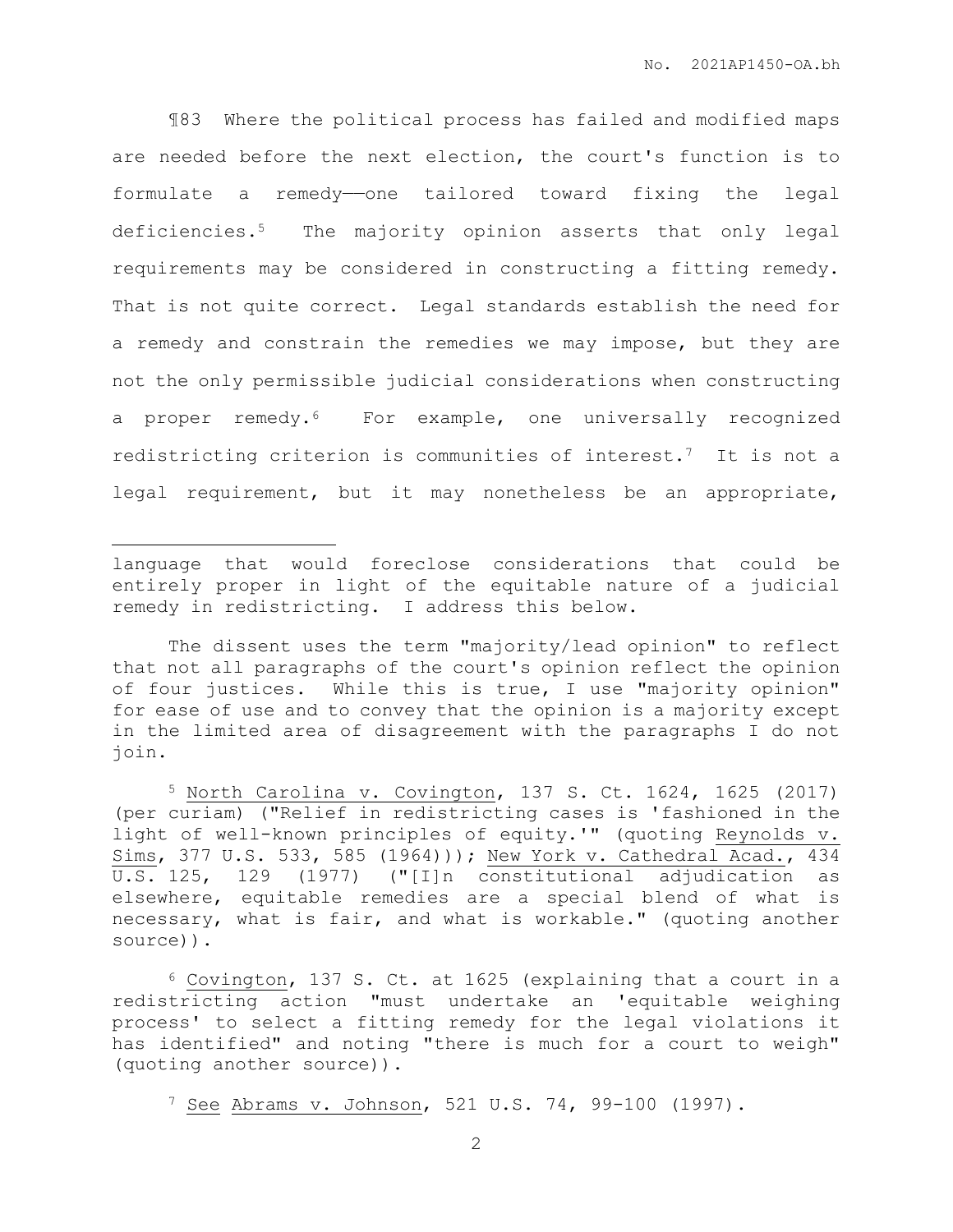useful, and neutral factor to weigh.<sup>8</sup> Suppose we receive multiple proposed maps that comply with all relevant legal requirements, and that have equally compelling arguments for why the proposed map most aligns with current district boundaries. In that circumstance, we still must exercise judgment to choose the best alternative. Considering communities of interest (or other traditional redistricting criteria) may assist us in doing so.<sup>9</sup> In other words, while a remedy must be tailored to curing legal violations, a court is not necessarily limited to considering legal rights and requirements alone when formulating a remedy.

¶84 This does not mean our remedial powers are without guardrails.10 And this is where the dissent errs. The dissent argues we can take over the responsibility of the legislature entirely, discard policy judgments we don't like, and craft a new law from scratch consistent with our own policy concerns. The reader should look past pleas for fairness and see this for what it is: a claim of dangerously broad judicial power to fashion

 $\overline{a}$ 

<sup>&</sup>lt;sup>8</sup> Id. (noting with approval that a federal district court properly considered traditional redistricting criteria "includ[ing] maintaining core districts and communities of interest" when adopting a redistricting plan).

<sup>9</sup> Another example of a traditional and neutral redistricting criterion that may assist us, but does not implicate a legal right per se, is the goal of minimizing the number of voters who must wait six years between voting for their state senator. See Prosser v. Elections Bd., 793 F. Supp. 859, 864 (W.D. Wis. 1992).

<sup>10</sup> Schroeder v. Richardson, 101 Wis. 529, 531, 78 N.W. 178 (1899) ("[W]hile the power of a court of equity is quite broad where a remedy is called for and legal remedies do not meet the situation, it does not extend so far as to clothe the court with power to substitute judicial notions of justice for the written  $law."$ ).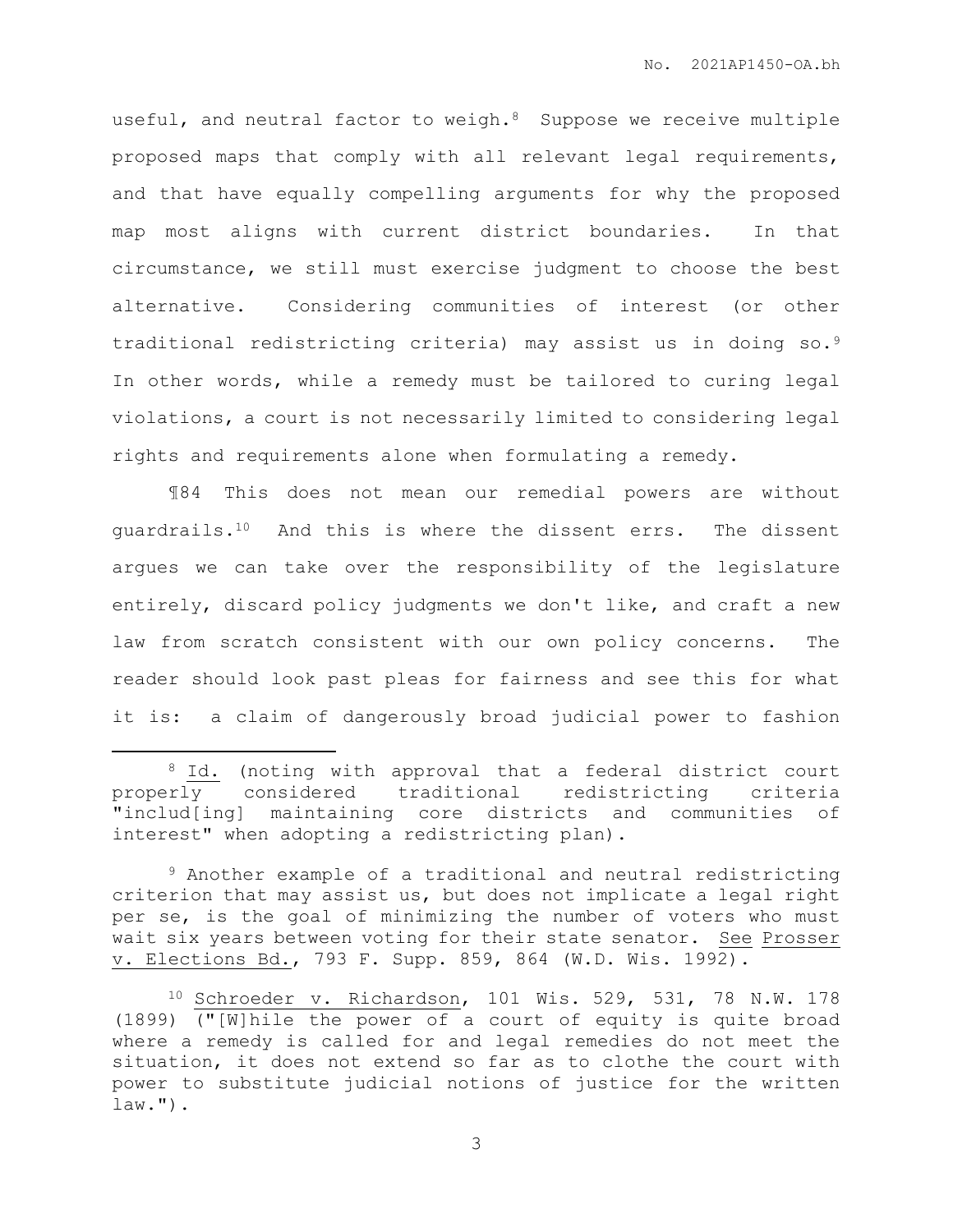state policy. According to the dissent, this court should simply ignore the law on the books——one the dissent makes clear it is not fond of—and draft a new one more to its liking.

¶85 The majority opinion aptly explains that our judicial role forecloses this; our remedial powers are not so unbounded.<sup>11</sup> It is appropriate for us to start with the laws currently on the books because they were passed in accordance with the constitutional process and reflect the policy choices the people made through their elected representatives.<sup>12</sup> Our task is therefore rightly focused on making only necessary modifications to accord with legal requirements.13 A least-change approach is the most consistent, neutral, and appropriate use of our limited

 $\overline{a}$ 

<sup>11</sup> Whitcomb v. Chavis, 403 U.S. 124, 161 (1971) ("The remedial powers of an equity court must be adequate to the task, but they are not unlimited.").

<sup>&</sup>lt;sup>12</sup> Laws do not become any less authoritative simply because newly-elected politicians disapprove of them. This court has no license to ignore laws based on our own personal policy disagreements or those of today's elected officials. The law changes by legislation, not by elections. See Vos, 393 Wis. 2d 38, ¶1.

<sup>13</sup> It appears that we also used the pre-existing statutory maps as our starting point in State ex rel. Reynolds v. Zimmerman, 23 Wis. 2d 606, 128 N.W.2d 16 (1964). While we did not expressly adopt a least-change approach, the similarities between the remedial maps and the pre-existing statutory maps are striking. For example, of the 33 senate districts the court drew, 31 consisted of some or all of the same counties as the parallel predecessor districts. Compare Reynolds, 23 Wis. 2d at 617-18 with Wis. Stat. § 4.02 (1963-64). In contrast, only two districts-—the 28th and the 31st——contained none of the same counties as they did under the prior maps. Id.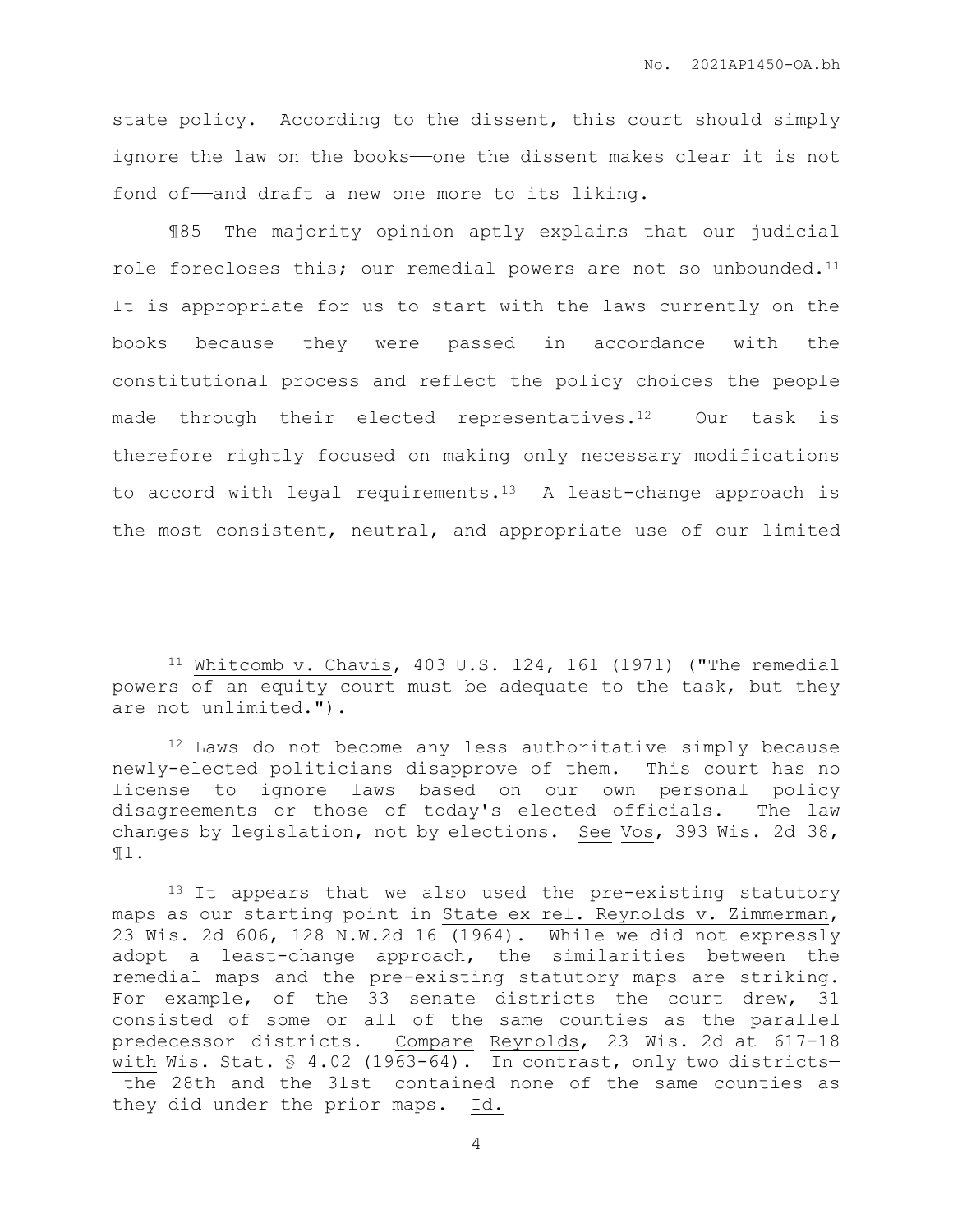judicial power to remedy the constitutional violations in this case.<sup>14</sup>

¶86 We asked the parties to brief whether we should use a least-change approach, and if not, what approach we should use. The main alternative we received<sup>15</sup> was an entreaty to use this as an opportunity to rearrange district boundaries with the goal of reversing what the dissent calls "an obsolete partisan agenda."<sup>16</sup> As the majority opinion explains, the Wisconsin Constitution does not preclude the legislature from drawing districts with partisan interests in mind.<sup>17</sup> In reality, we are being asked to make a political judgment cloaked in the veneer of neutrality. Namely, we are being asked to conclude that the current maps are likely to result in the election of too many representatives of one party, so we should affirmatively and aggressively redesign maps that are likely to result in the election of more members of a different political party. The petition here—that we should use our equitable authority to reallocate political power in Wisconsin——

<sup>15</sup> The Legislature suggested we start with their proposed maps. But those maps, if not enacted into law, are mere proposals deserving no special weight.

<sup>16</sup> Dissent, ¶114.

<sup>&</sup>lt;sup>14</sup> The legislature, on the other hand, may decide for itself whether to defer to prior maps when enacting new districts into law. The Wisconsin Constitution gives the legislature wide discretion to draft new maps from scratch based on the policy considerations it chooses. Wis. Const. art. IV, §§ 1, 3.

<sup>&</sup>lt;sup>17</sup> The majority opinion concludes a claim for partisan gerrymandering is neither cognizable nor justiciable under the Wisconsin Constitution. I agree and join the majority's holdings and analysis explaining why this is so.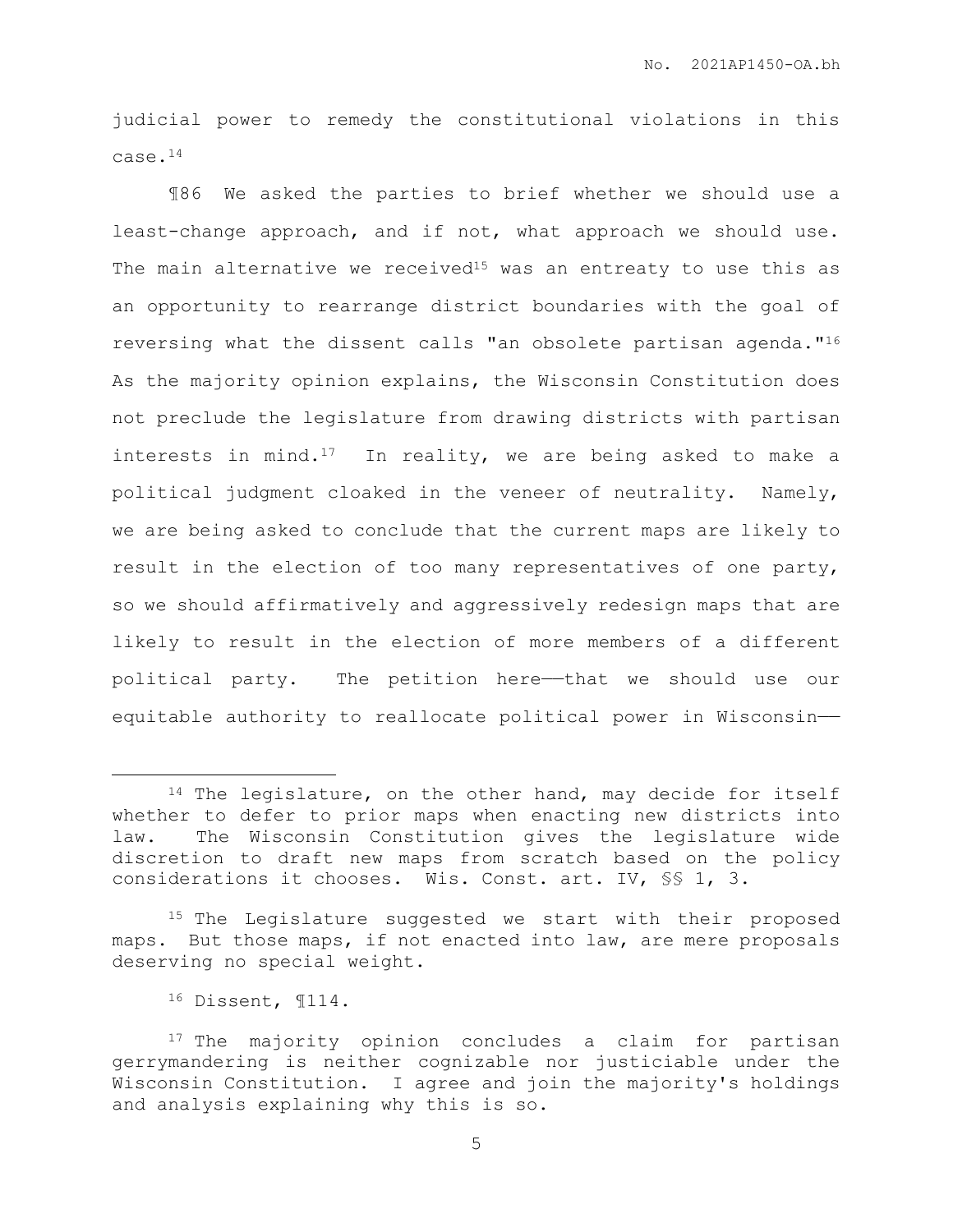is not a neutral undertaking. It stretches far beyond a proper, focused, and impartial exercise of our limited judicial power.

¶87 With this in view, parties are invited to submit congressional and state legislative maps that comply with all relevant legal requirements, and that endeavor to minimize deviation from existing law.18 Parties should explain in their proposals why their maps comply with the law, and how their maps are the most consistent with existing boundaries. Parties should not present arguments regarding the partisan makeup of proposed districts. While other, traditional redistricting criteria may prove helpful and may be discussed, our primary concern is modifying only what we must to ensure the 2022 elections are conducted under districts that comply with all relevant state and federal laws.

<sup>18</sup> The Wisconsin Constitution explicitly requires the legislature to draw new state assembly and state senate districts after each census. Wis. Const. art. IV,  $\frac{1}{5}$  3. This section does not refer to congressional districts. The parties dispute whether other provisions of the Wisconsin Constitution have anything to say about congressional districts. Regardless of the answer to that question, we have explained that "congressional reapportionment and state legislative redistricting are primarily state, not federal, prerogatives," and that "the United States Constitution and principles of federalism and comity dictate that the states' role is primary." Jensen, 249 Wis. 2d 706, ¶5. Where judicial action is necessary, this includes the primary role of state supreme courts. Id., ¶11. Accordingly, it is fitting for us to address congressional malapportionment claims as well, whether under state or federal law.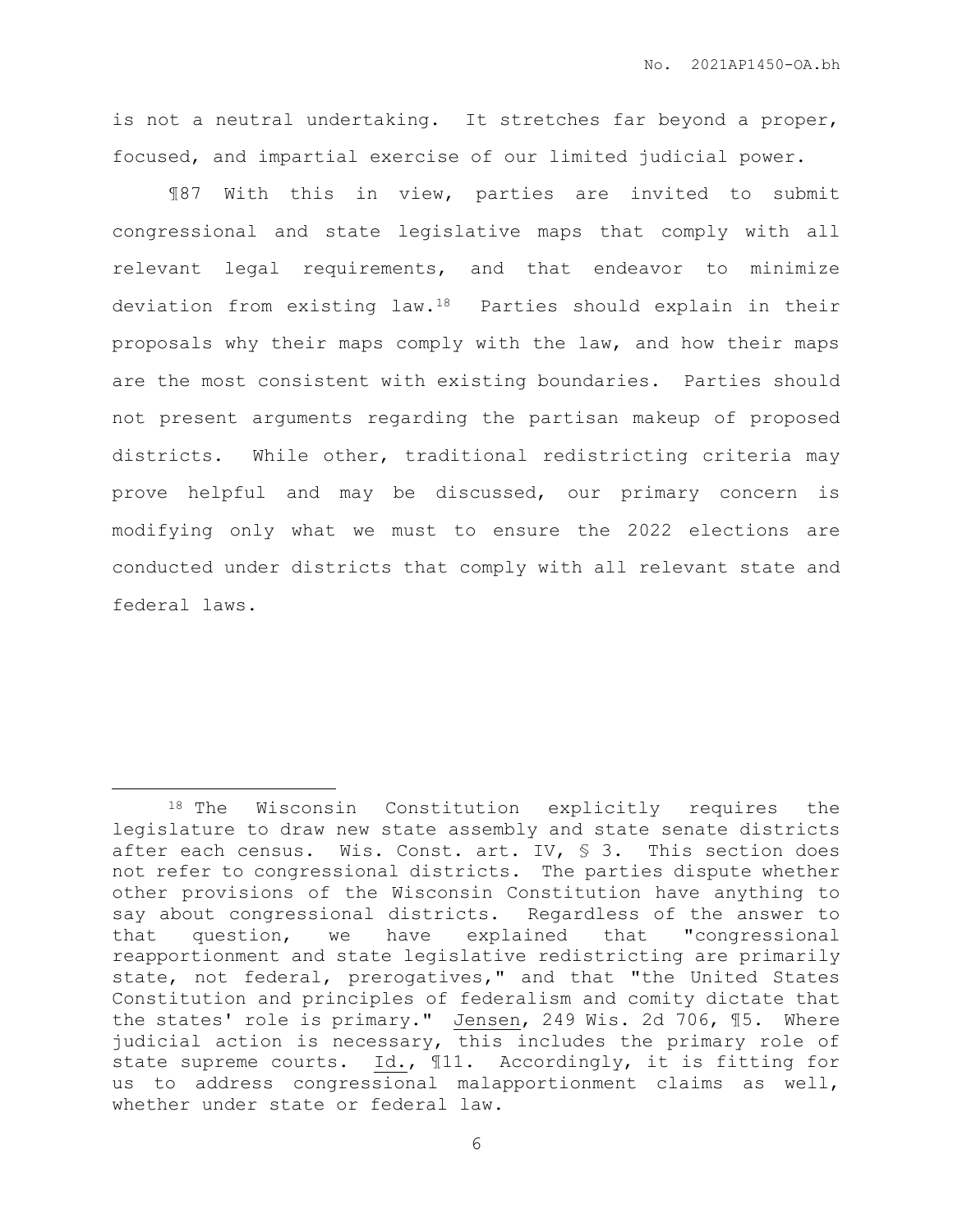¶88 REBECCA FRANK DALLET, J. (*dissenting*). Redistricting is an "inherently political and legislative—not judicial—task," even when judges do it. See Jensen v. Wis. Elections Bd., 2002 WI 13, ¶10, 249 Wis. 2d 706, 639 N.W.2d 537 (per curiam). That is one reason why I said that the federal courts, comprised of judges insulated from partisan politics by lifetime appointments, are best suited to handle redistricting cases. See Johnson v. WEC, No. 2021AP1450-OA, unpublished order, at 15-16 (Wis. Sept. 22, 2021) (Dallet, J., dissenting). But now that we have stepped out of our traditional judicial role and into the "the political thicket" of redistricting, it is vital that this court remain neutral and nonpartisan. See Evenwel v. Abbott, 136 S. Ct. 1120, 1123 (2016). The majority<sup>1</sup> all but quarantees that we cannot. First, the majority adopts 2011's "sharply partisan" maps as the template for its "least-change" approach. See Baldus v. Members of Wis. Gov't Accountability Bd., 849 F. Supp. 2d 840, 844 (E.D. Wis. 2012). And second, it effectively insulates future maps from being challenged as extreme partisan gerrymanders. The upshot of those two decisions, neither of which is politically neutral, is to elevate outdated partisan choices over neutral redistricting criteria. That outcome has potentially devastating consequences for representative government in Wisconsin. I therefore dissent.

<sup>&</sup>lt;sup>1</sup> I refer to Justice Rebecca Grassl Bradley's opinion as the "majority/lead opinion," because a majority of the court does not join it in its entirety. I refer to the "majority" only when discussing conclusions in the majority/lead opinion that garnered four votes.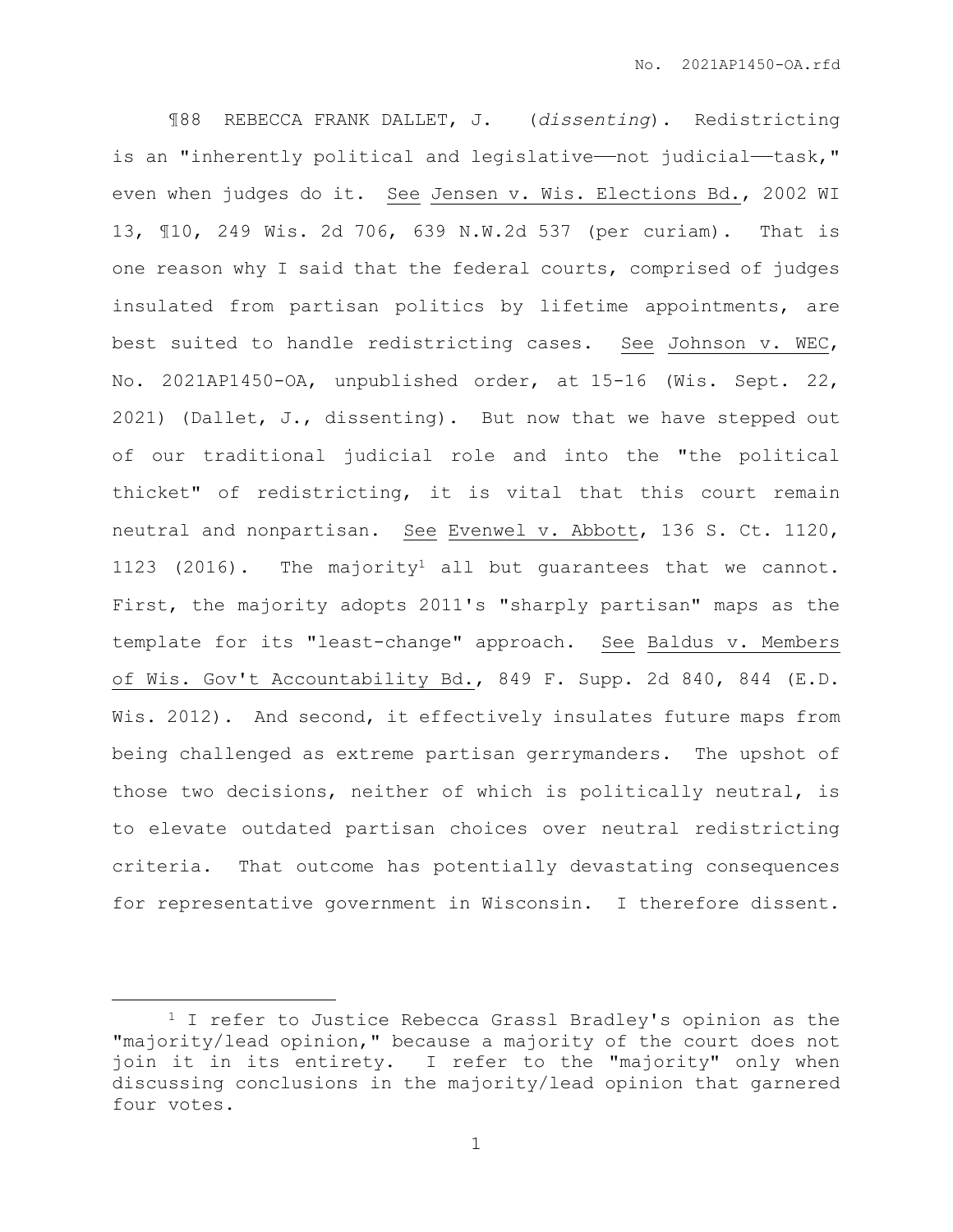¶89 The majority/lead opinion's adoption of a "least-change" approach to evaluating or crafting remedial maps does not "remov[e] us from the political fray and ensur[e] we act as judges rather than political actors." Majority/lead op., ¶77. It does the opposite, inserting the court directly into politics by ratifying outdated partisan political choices. In effect, a least-change approach that starts with the 2011 maps nullifies voters' electoral decisions since then. In that way, adopting a least-change approach is an inherently political choice. Try as it might, the majority is fooling no one by proclaiming its decision is neutral and apolitical.

I

¶90 Although no court in Wisconsin, state or federal, has ever adopted a least-change approach, the majority/lead opinion would have you believe that other jurisdictions commonly use such an approach when starting from legislatively drawn maps. But the cases it cites provide virtually no support for this approach. One simply involves a state's supreme court approving the trial court's selection of a congressional map. Alexander v. Taylor, 51 P.3d 1204, 1211 (Okla. 2002). All but one of the remaining cases began with court-drawn maps or involved local maps drawn for county boards and commissions. See Below v. Gardner, 963 A.2d 785, 794 (N.H. 2002). The bottom line is that the least-change approach has no "general acceptance among reasonable jurists" when the court's starting point is a legislatively drawn map. See majority/lead op., ¶73.

¶91 To be sure, there may be limited circumstances in which a least-change approach is appropriate. For example, when a court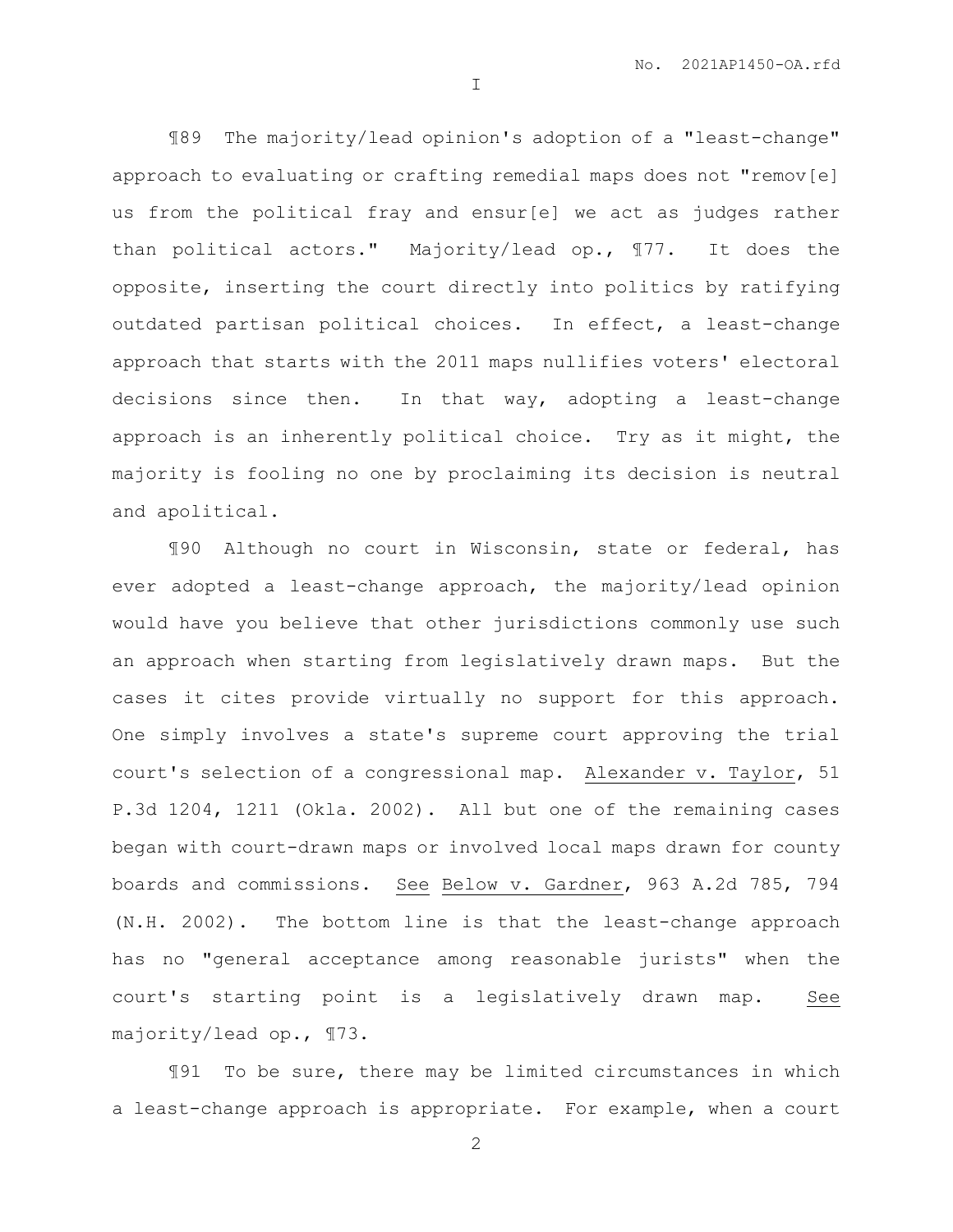is redrawing maps based on a prior court-drawn plan, it may make sense to make fewer changes since the existing maps should already reflect neutral redistricting principles. See, e.g., Hippert v. Ritchie, 813 N.W.2d 374, 380 (Minn. Special Redistricting Panel 2012) (explaining that the panel utilizes a least-change strategy "where feasible"); see also Zachman v. Kiffmeyer, No. C0-01-160, unpublished order, at 6 (Minn. Special Redistricting Panel Mar. 19, 2002) (adopting the plan that the Hippert court used as its template). Another situation where minimizing changes may be appropriate is when a court finds localized problems with a plan validly enacted through the political process. See Baldus, 849 F. Supp. 2d at 859-60 (E.D. Wis. 2012) (holding that two Milwaukeearea assembly districts violated the Voting Rights Act, but emphasizing that "the re-drawing of lines for [those districts] must occur within the combined outer boundaries of those two districts" to avoid disrupting the otherwise valid state map).

¶92 Here, however, we are dealing with neither of those situations. We are adopting statewide maps to replace a 2011 plan that the parties all agree is now unconstitutional. More to the point, however, the 2011 map was enacted using a "sharply partisan methodology" by a legislature no longer in power and a governor who the voters have since rejected. See id. at 844, 851 (adding that it was "almost laughable" that anyone would assert that those maps "were not influenced by partisan factors"). The partisan character of the 2011 maps is evident both in the process by which they were drawn——"under a cloak of secrecy," totally excluding the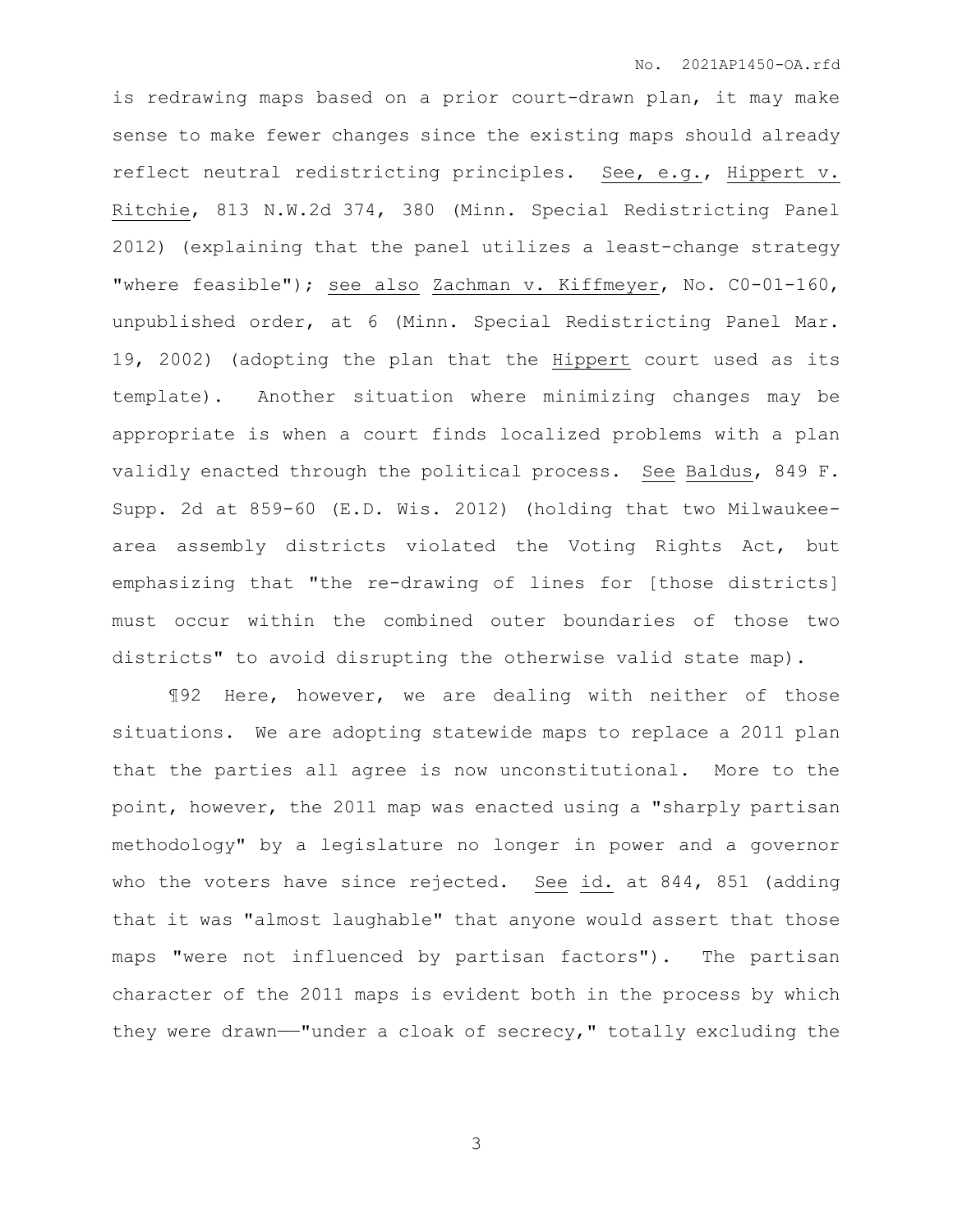minority political party<sup>2</sup>—and in their departure from neutral traditional redistricting criteria. See id. at 850 (explaining that the court shared "in many respects" plaintiffs' expert's concerns that the 2011 maps contained "excessive shifts in population, disregard for core district populations, arbitrary partisan motivations related to compactness, and unnecessary disenfranchisement").

<sup>&</sup>lt;sup>2</sup> At the outset of the 2011 redistricting process, "the Republican legislative leadership announced to members of the Democratic minority that the Republicans would be provided unlimited funds to hire counsel and consultants" to assist in redistricting, while "Democrats . . . would not receive any funding." Baldus, 849 F. Supp. 2d at 844-45. One of the drafters met with "every single Republican member of the State Assembly," but "[h]e did not meet with any Democrats." Id. at 845. Before each meeting, the participants were required to sign confidentiality agreements. Id. Another drafter held meetings "with the Republican members [of Congress]," who "expressed their desire to draw districts that would maximize the chances for Republicans to be elected." Id. at 846. In addition to keeping the plan secret from Democratic legislators, "[e]very effort was made to keep this work out of the public eye." Id. at 845.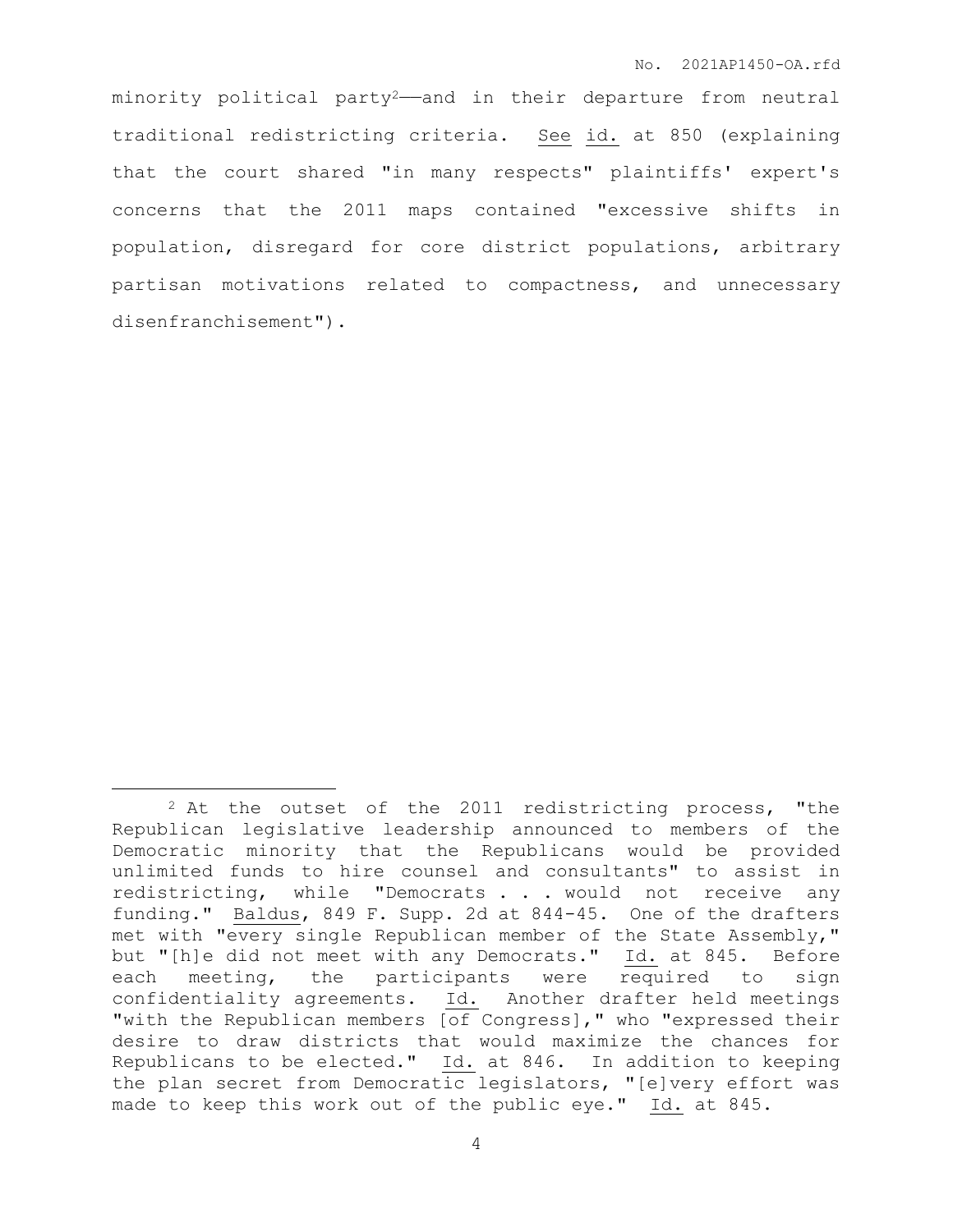¶93 It is one thing for the current legislature to entrench a past legislature's partisan choices for another decade.3 It is another thing entirely for this court to do the same. For starters, the least-change approach is not the "neutral standard" the majority/lead opinion portrays it as. Rather, applying that approach to 2011's maps affirmatively perpetuates the partisan agenda of politicians no longer in power. It doesn't matter which political party benefits from the 2011 maps, only that we cannot start with them and maintain judicial neutrality. Moreover, a least-change approach risks entrenching 2011's partisan agenda in future redistricting cycles. If the party that benefits from the maps adopted in this case controls only the legislature for the next redistricting cycle, it has every incentive to ensure an impasse. After all, an impasse will result in the court changing the maps as little as possible—thus preserving that party's hold

<sup>&</sup>lt;sup>3</sup> The majority/lead opinion hints that a least-change approach is appropriate because the 2011 maps were "codified as statutes, without a sunset provision, and have not been supplanted by new law." Majority/lead op., ¶72 n.8. But both the Wisconsin and U.S. Constitutions require that all maps be redrawn every ten years to account for population shifts since the prior census. Wis. Const. art. IV, § 3 (requiring the legislature to "apportion and district anew the members of the senate and assembly" in the first session after each census); see also Reynolds v. Sims, 377 U.S. 533 (1964); Baker v. Carr, 369 U.S. 186 (1962). These are the sunset provisions. In this respect, the 2011 maps are unlike an ordinary unconstitutional statute, since they were enacted without any expectation of longevity. Indeed, at this point they are a practical nullity. Accordingly, the majority/lead opinion's comparisons to the typical remedies when a court finds a statute unconstitutional are inapt. See id., 1167, 72 & n.8. And the fact that the maps have "not been supplanted by new law," id.,  $\mathbb{I}72$ n.8, is precisely the reason why the court is redistricting at all. It is hardly a reason to treat the prior maps as a valid template.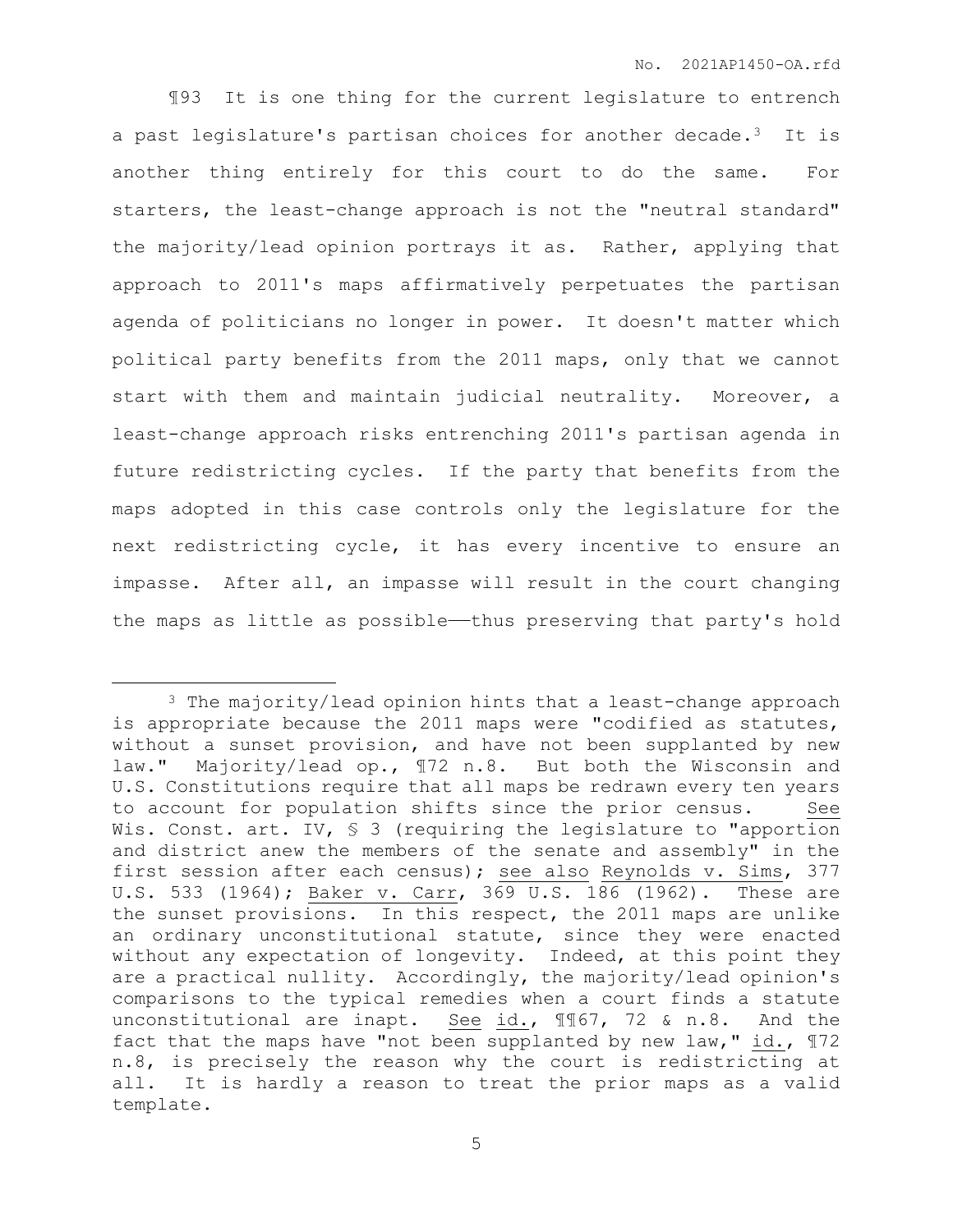on power. The point is, the least-change approach is anything but a "neutral standard." Majority/lead op., ¶76.

¶94 True neutrality could be achieved by instead adhering to the neutral factors supplied by the state and federal constitutions, the Voting Rights Act, and traditional redistricting criteria. The population equality (i.e., "one person, one vote") principles in the state and federal constitutions and the federal Voting Rights Act, 52 U.S.C. § 10301(a), are universally acknowledged as politically neutral and central to any redistricting plan. Likewise for the remaining requirements of the Wisconsin Constitution, compactness, contiguity, and respect for political subdivision boundaries. Wis. Const. art. IV, SS 3, 4. In addition to these constitutional and statutory baselines, neutral factors include other "traditional redistricting criteria" such as compactness,<sup>4</sup> preserving communities of interest, and minimizing "senate disenfranchisement."<sup>5</sup> E.g., Baumgart v. Wendelberger, No. 01-C-0121, 2002 WL 34127471, at \*3 (E.D. Wis. May 30, 2002).

 $\overline{a}$ 

<sup>4</sup> Unlike the Wisconsin Constitution, the U.S. Constitution does not impose a compactness requirement on congressional districts. Nonetheless, compactness is one of the traditional redistricting criteria applied by courts drawing congressional maps or reviewing legislatively-drawn ones. See, e.g., Baldus, 849 F. Supp. 2d at 850; Prosser v. Elections Bd., 793 F. Supp. 859, 863 (W.D. Wis. 1992).

<sup>5</sup> Senate disenfranchisement occurs when a voter is shifted from an odd-numbered senate district (which votes only in midterm election years) to an even-numbered senate district (which votes only in presidential election years), thereby delaying for two years the voter's ability to vote for her state senator. See Baumgart v. Wendelberger, No. 01-C-0121, 2002 WL 34127471, at \*3 (E.D. Wis. May 30, 2002).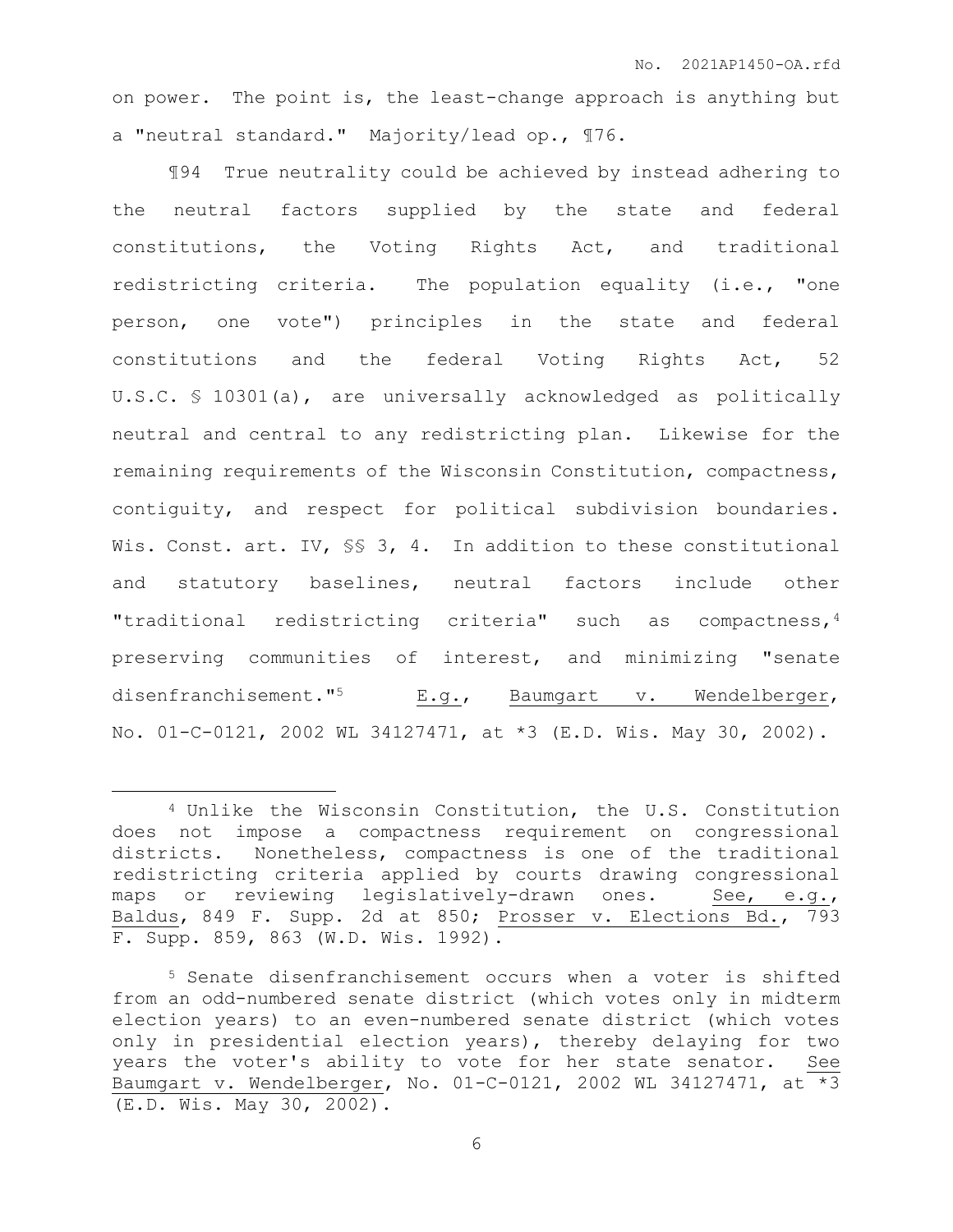¶95 The traditional redistricting criteria, however, are glaringly absent from the majority/lead opinion. A charitable read of the majority/lead opinion is that whatever factors it doesn't discuss——preserving communities of interest and minimizing senate disenfranchisement, for example—are sufficiently baked into the 2011 maps such that we can simply rebalance the populations of existing districts and call it a day. But, as mentioned previously, there is good reason to doubt that the 2011 maps meaningfully balanced any of the traditional redistricting criteria.

¶96 For one thing, while the 2011 maps were attacked in federal court for failing to satisfy some of the traditional redistricting criteria, the federal court examined those criteria only to the extent needed to justify constitutionally suspect population deviations between districts. See Baldus, 849 F. Supp. 2d at 849-52. As a result, the federal court made no finding, for example, that the prior maps adequately accounted for communities of interest. In fact, the federal court noted that it shared many of plaintiffs' expert's concerns that the maps did not do so. See id. at 851.

¶97 For another thing, even if the 2011 maps reflected the traditional redistricting criteria when they were adopted, we cannot assume that they still reflect those criteria today. Population shifts over the last ten years may have expanded or altered existing communities of interest, and various ways of equalizing the populations of state legislative districts may result in unnecessary senate disenfranchisement. This is why even when other courts use a least-change approach, they acknowledge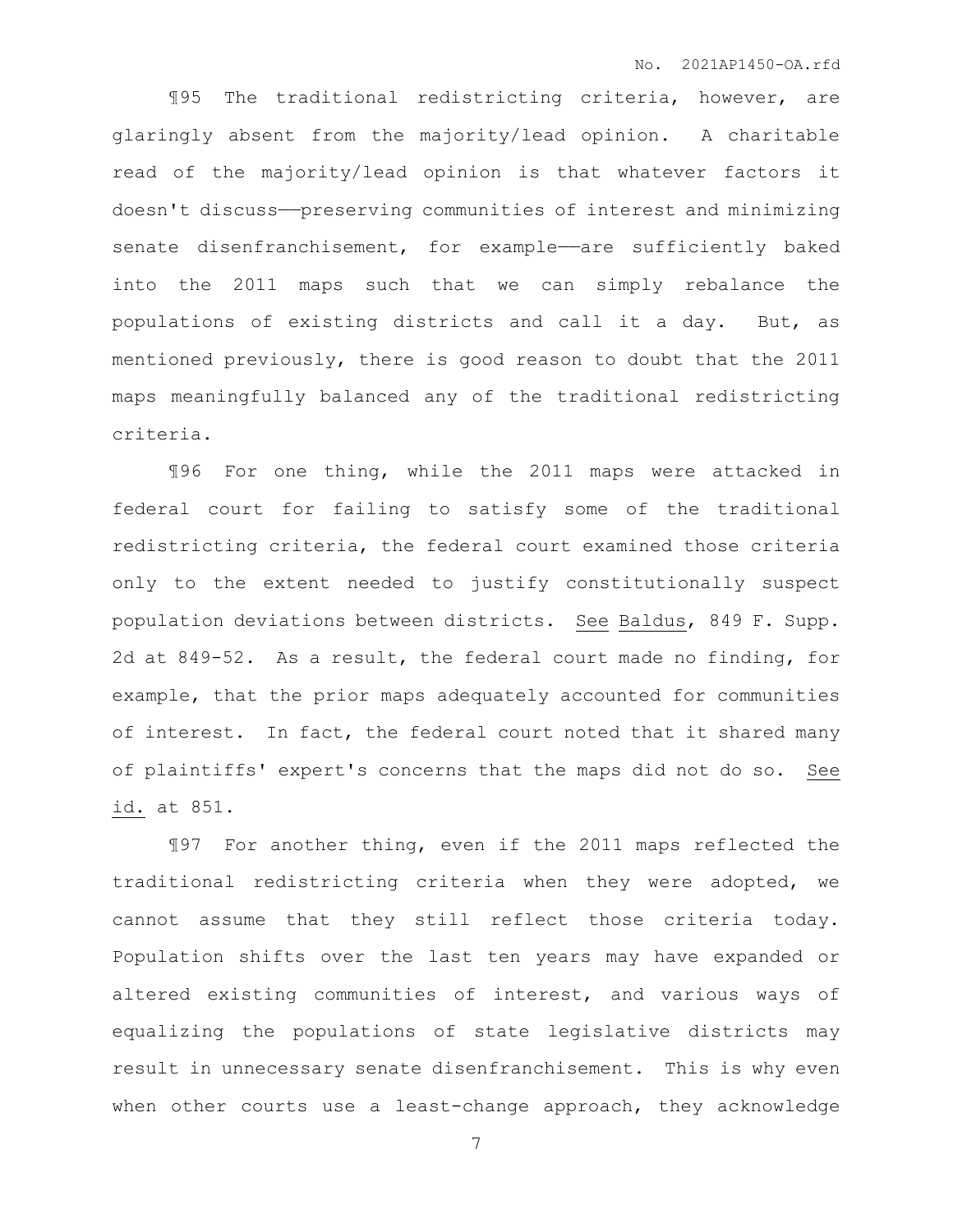that traditional redistricting criteria might still require more substantial changes. See, e.g., Alexander, 51 P.3d at 1211 (starting with the prior legislatively enacted map but considering "[w]idely recognized neutral redistricting criteria" including core retention, communities of interest, and avoiding incumbent pairing); Hippert, 813 N.W.2d at 380-82, 385-86 (using "a leastchange strategy where feasible" alongside considerations of communities of interest and incumbent residences).

¶98 In this case we are adopting new maps, not reviewing legislatively enacted ones. We should therefore ensure that the maps we adopt are the "best that c[an] be managed" under all relevant criteria, especially since we know that there is no single dispositive factor in crafting districts. See Prosser v. Elections Bd., 793 F. Supp. 859, 863 (W.D. Wis. 1992); see also Baldus, 849 F. Supp. 2d at 850 (explaining that "factors like homogeneity of needs and interests, compactness, contiguity, and avoidance of breaking up counties, towns, villages, wards, and neighborhoods," not just population equality, "are all necessary to achieve" a representative democracy). Adopting the best maps possible based on all the relevant criteria protects our neutrality and ensures that the resulting districts foster a representative democracy. That is, in part, why the last three federal courts to draw Wisconsin's districts took a similar tack. See Baumgart, 2002 WL 34127471, at \*2 ("The reapportionment of state legislative districts requires balancing of several disparate goals."); Prosser, 793 F. Supp. at 865 ("The issue for us is therefore remedy: not, [i]s some enacted plan constitutional? But, [w]hat plan shall we as a court of equity promulgate in order to rectify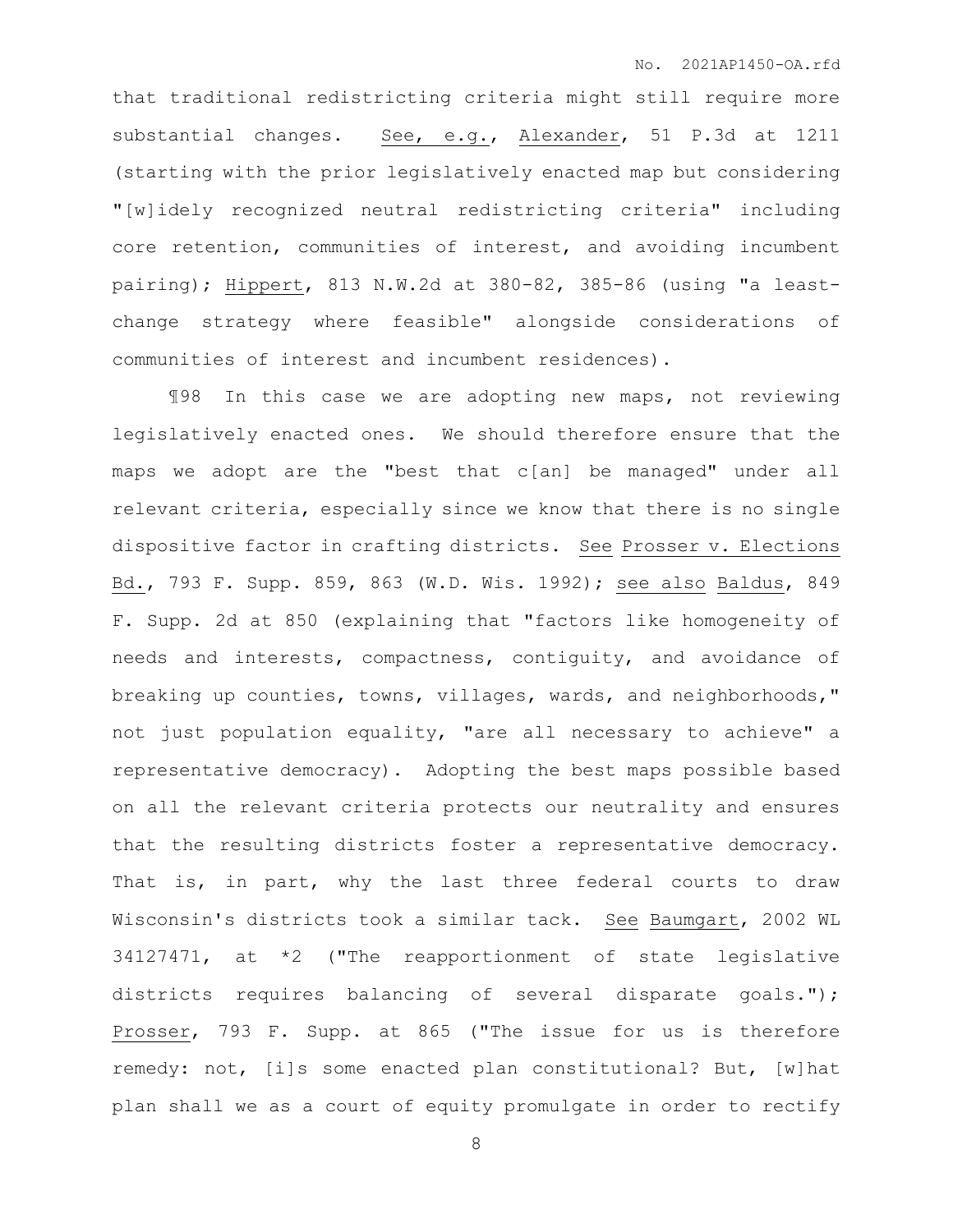the admitted constitutional violation? What is the best plan?"); Wis. State AFL-CIO v. Elections Bd., 543 F. Supp. 630, 637 (E.D. Wis. 1982) (discussing the traditional redistricting criteria before adopting the court's own plan, without deference to the last set of maps adopted by the legislature). Along the way, we may have to make fewer changes in some places, and more changes in others. See Robert Yablon, Gerrylaundering, 97 N.Y.U. L. Rev. (forthcoming 2022) (explaining that in redistricting "we should not reflexively embrace the past for the sake of stability," but "we also should not reflexively embrace change above all else"). But resorting to a least-change approach does not help us balance the relevant factors.

¶99 More concerning than its silence regarding the traditional redistricting criteria is the possibility that the majority/lead opinion will prioritize its atextual least-change approach over the text of the Wisconsin Constitution. The Wisconsin Constitution imposes several substantive requirements on assembly districts, including that they be in "as compact form as practicable." Wis. Const. art. IV, § 4. The majority/lead opinion's reasoning suggests that, despite that constitutional directive and even if a more compact set of population-equalizing assembly maps is "practicable," the court is free to adopt a less compact set of maps simply because they make fewer changes to the 2011 plan. That cannot be right. The least-change principle is found nowhere in the Wisconsin or U.S. Constitutions. Constitutionally mandated criteria do not take a back seat to extra-constitutional methods like least-change. See Yablon, supra (explaining that nothing would "license the legislature to adopt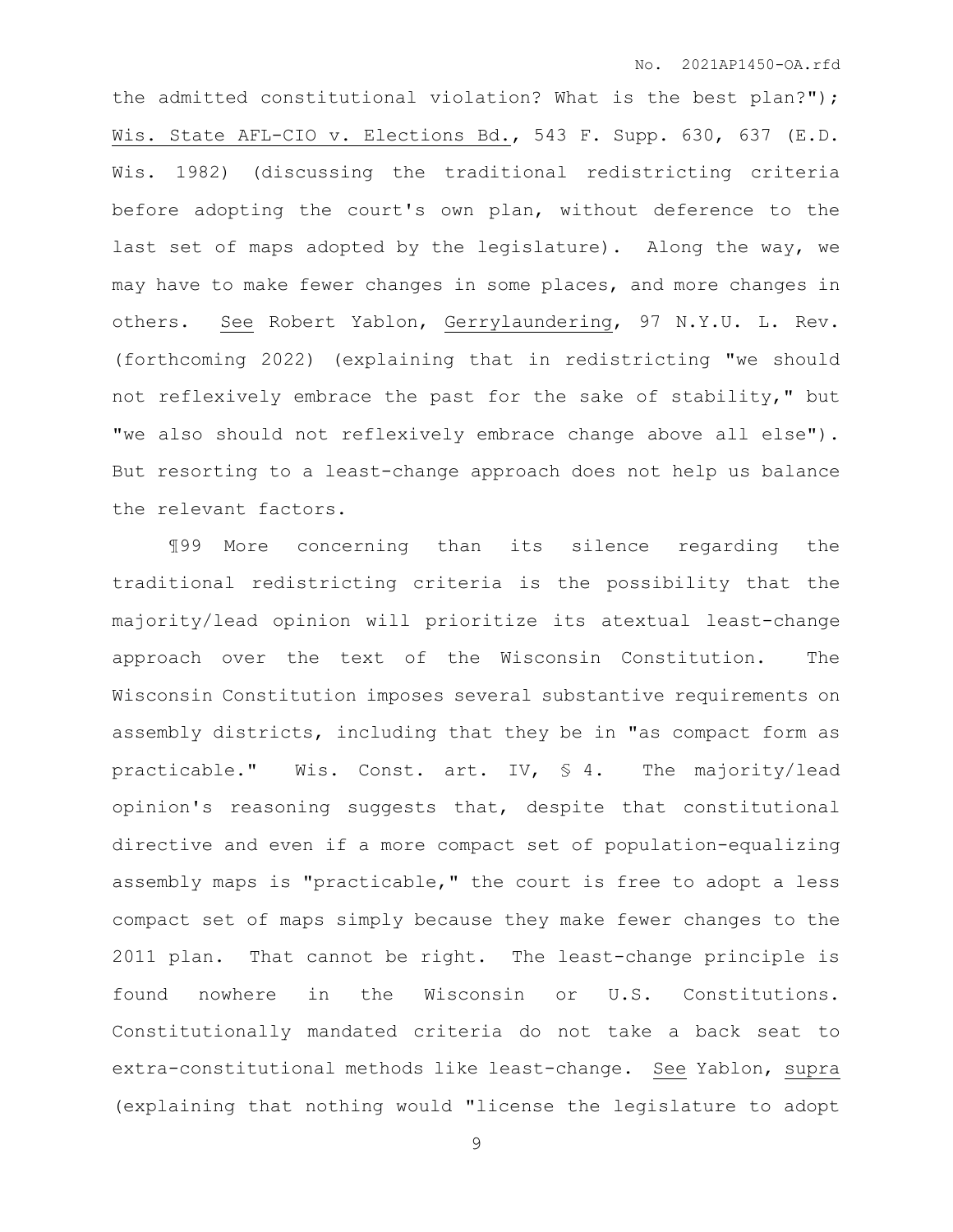a map that subordinates the[] criteria [of the Wisconsin Constitution] to an extra-legal preference" for minimal changes to the previous maps).

¶100 Likewise, the text of the Wisconsin Constitution provides no support for the majority's hierarchical distinctions between its various criteria. Nowhere does the Constitution relegate to "secondary importance" the requirements of compactness, contiguity, and respect for political subdivision boundaries found in Article IV, § 4. Contra majority/lead op., ¶34 (citing Wis. State AFL-CIO, 543 F. Supp. at 635). And the majority offers no legitimate explanation for why some constitutional requirements are more important than others. The source it cites for this supposed primary/secondary distinction— —Wisconsin State AFL-CIO——is of no help because that case found the distinction in an Illinois case citing the Illinois Constitution. See Wis. Stat. AFL-CIO, 543 F. Supp. at 635 (citing People ex rel. Scott v. Grivetti, 277 N.E.2d 881 (Ill. 1971)). Just as we cannot allow an atextual approach, such as least-change, to supersede the Constitution's text, we cannot pretend that some constitutional provisions are more important than others.

¶101 Finally, the majority fails to flesh out exactly what a least-change approach entails, thus leaving the parties with little actual guidance. What exactly, should the parties change the least? Does "least change" refer to the fewest changes to districts' boundary lines? The fewest number of people moved from one district to the next? Moreover, based on recent population shifts, what is the feasibility of a least-change approach? Hippert, 813 N.W.2d at 381 ("[P]opulation shifts within the state,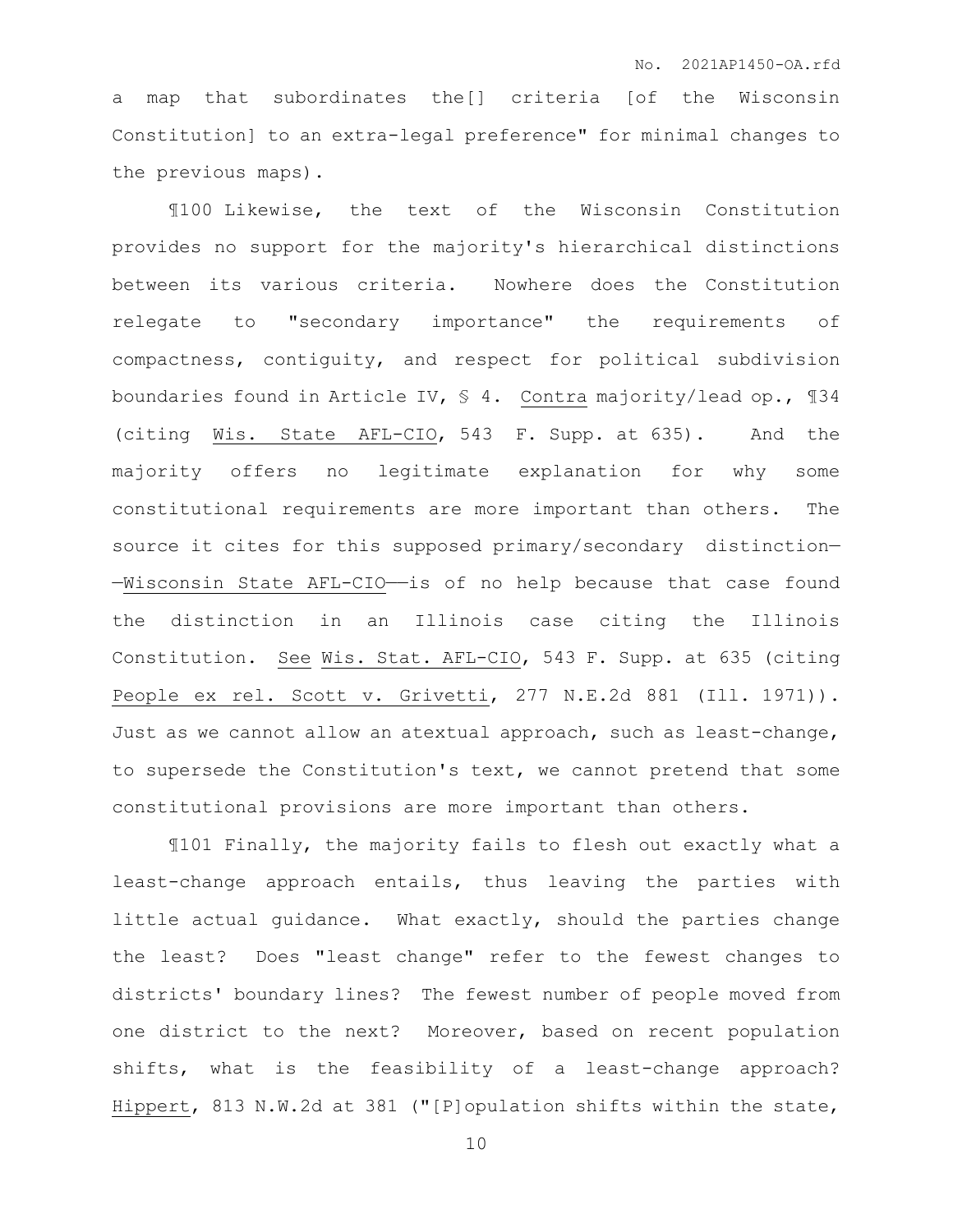however, sometimes [render] a least-change approach . . . not feasible."). For example, Dane County has gained more than 73,000 residents since the last census——more than the optimal population of an entire assembly district.<sup>6</sup> Meanwhile, Milwaukee County and many of the state's rural areas have seen slow growth or outright declines in population.7 These population shifts suggest that the 2011 district lines, particularly on a legislative level, may not provide a very useful template for crafting a remedial plan.

## II

¶102 In an unnecessary and sweeping overreach, the majority effectively insulates future maps from constitutional attack by holding that excessive partisan gerrymandering claims are not viable under the Wisconsin Constitution. It gets there by answering a constitutional question that we never asked, that the parties did not brief, and that is immaterial to this case.<sup>8</sup> The majority seems to think that, because it fails to "find a right to partisan fairness in . . . the Wisconsin Constitution," the court cannot consider, for any reason, the partisan effects of remedial maps. Majority/lead op., ¶53. But there is no logical connection between these conclusions. In fact, willfully blinding the court

<sup>6</sup> See https://www.census.gov/quickfacts/fact/table/milwaukee countywisconsin,danecountywisconsin,marinettecountywisconsin/PST 045219.

<sup>7</sup> See id.

<sup>&</sup>lt;sup>8</sup> The question we actually asked was whether the "partisan makeup of districts [is] a valid factor for us to consider in evaluating or creating new maps." Johnson v. WEC, No. 2021AP1450- OA, unpublished order, at 2 (Wis. Oct. 14, 2021).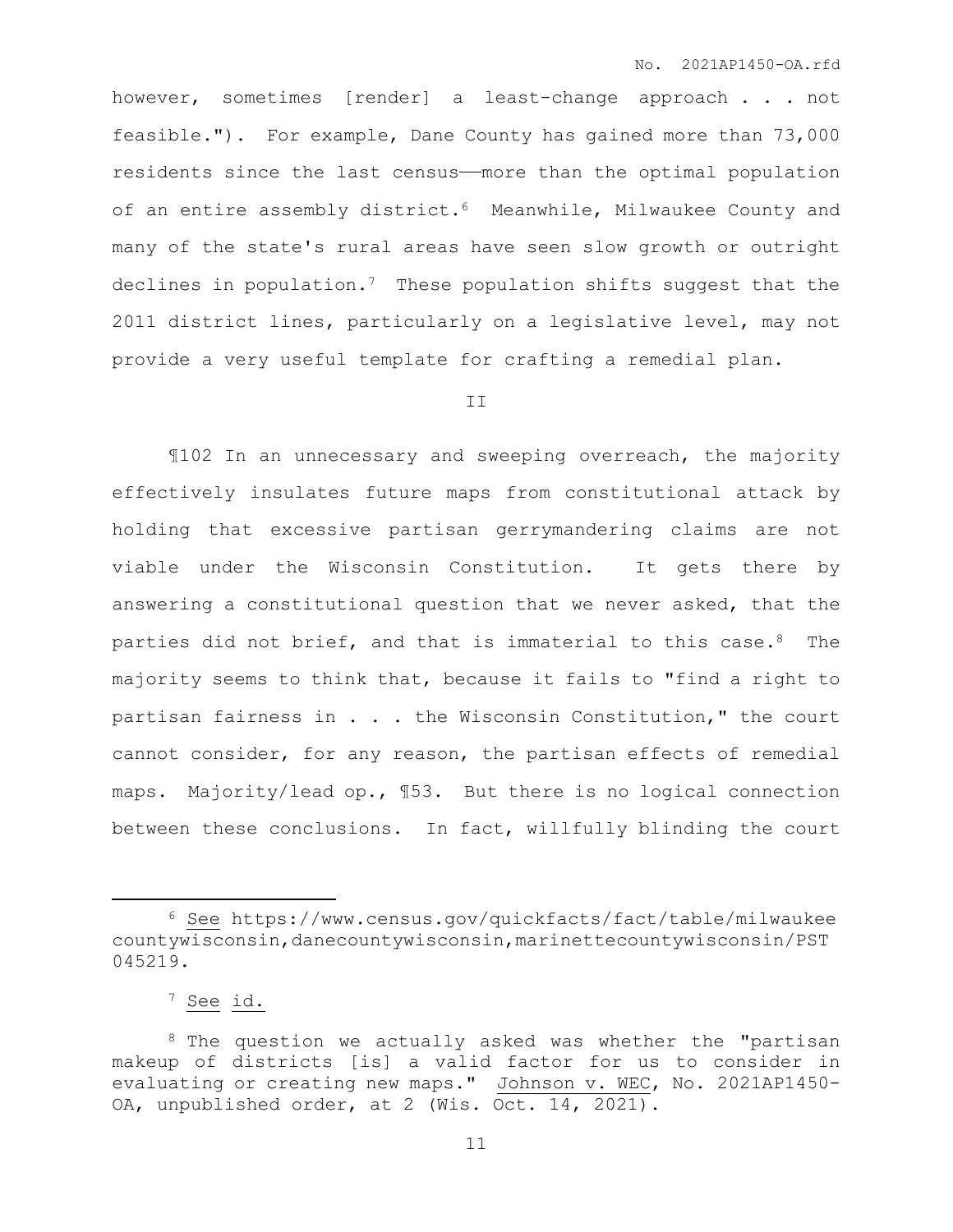to the partisan makeup of districts increases the risk that we will adopt a partisan gerrymander.

A

¶103 The majority's gratuitous discussion of whether claims of extreme partisan gerrymandering are cognizable under the Wisconsin Constitution starts with a flawed reading of the United States Supreme Court's decision in Rucho v. Common Cause, 139 S. Ct. 2484 (2019). There, the Court held that excessive partisangerrymandering claims were not justiciable under the federal constitution because there were no judicially manageable standards by which federal courts could determine that gerrymandering had gone too far. Id. at 2498-2502 (clarifying that the Court does "not condone excessive partisan gerrymandering"). The Court observed, however, that this remained an open question under state constitutions. Id. at 2507-08. It should be obvious that here, because we have no partisan gerrymandering claim before us, Rucho is irrelevant. Several parties have urged us not to adopt a map tantamount to a partisan gerrymander, and some have pointed out that Wisconsin's current legislative and congressional districts are the result of a "sharply partisan methodology."<sup>9</sup> See Baldus, 849 F. Supp. 2d at 844. But nobody argues that we should strike

<sup>9</sup> The majority mischaracterizes this argument as advocating a "proportional party representation" requirement. See majority/lead op.,  $\text{M42}$ , 47. No party has suggested that the court should radically reform our system of government to ensure the political parties are represented in proportion to their percentage of the statewide vote. In fact, the only party that argues for a constitutional requirement that the court consider partisan metrics acknowledges that proportional representation by political party is unattainable given single-member districts and the political geography of Wisconsin.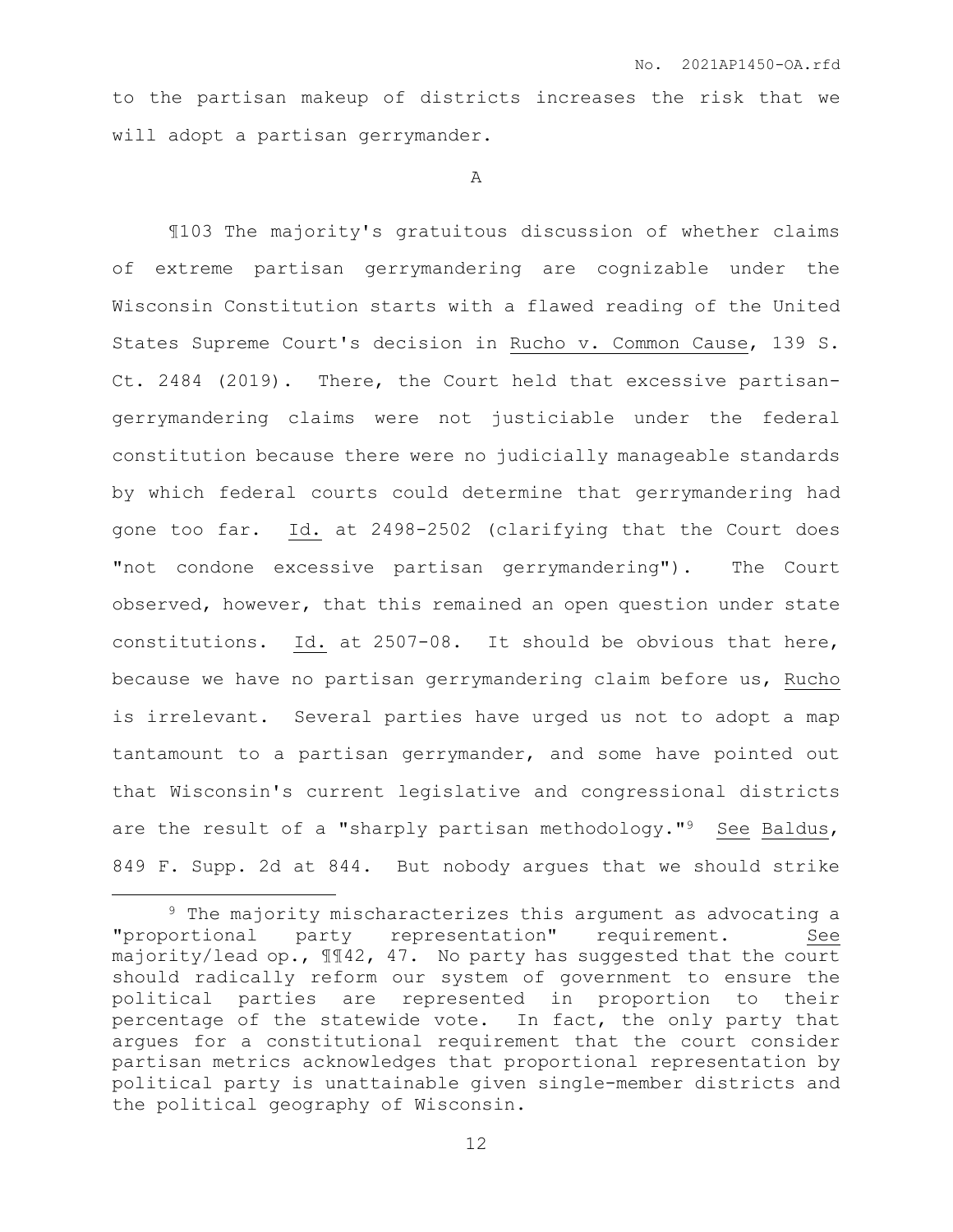down any existing map on the basis that it is an extreme partisan gerrymander. Without an excessive partisan-gerrymandering claim before us, there is no reason for the majority to issue an advisory opinion about whether such claims are cognizable under the Wisconsin Constitution.

¶104 That said, even if someone had brought such a claim, the majority is wrong that determining when partisan gerrymandering has gone too far is a non-justiciable political question under the Wisconsin Constitution. It is not, as the majority claims, "obvious[ly]" impossible to develop judicially manageable standards for judging when partisan gerrymandering is excessive. Indeed, other state courts have done it. See League of Women Voters of Pa. v. Pennsylvania, 178 A.3d 737, 814, 821 (Pa. 2018) (holding that claims of extreme partisan gerrymandering are cognizable under the Pennsylvania Constitution and striking down the state's congressional map on that basis); Common Cause v. Lewis, No. 18CVS014001, 2019 WL 4569584, at \*2-3 (N.C. Super. Ct. Sept. 3, 2019) (striking down state legislative maps as "extreme partisan gerrymandering"). And the federal courts had done it before Rucho. See, e.g., Ohio A. Philip Randolph Inst. v. Householder, 373 F. Supp. 3d 978, 1078 (S.D. Ohio 2019) (concluding that "workable standards, which contain limiting principles, exist so that courts can adjudicate [partisan] gerrymandering claims just as they have adjudicated other types of gerrymandering claims"), vacated and remanded sub nom. Chabot v. Ohio A. Philip Randolph Inst., 140 S. Ct. 102 (2019); League of Women Voters of Mich. v. Benson, 373 F. Supp. 3d 867, 911-12 (E.D. Mich. 2019) (explaining that "lower federal courts have formulated judicially-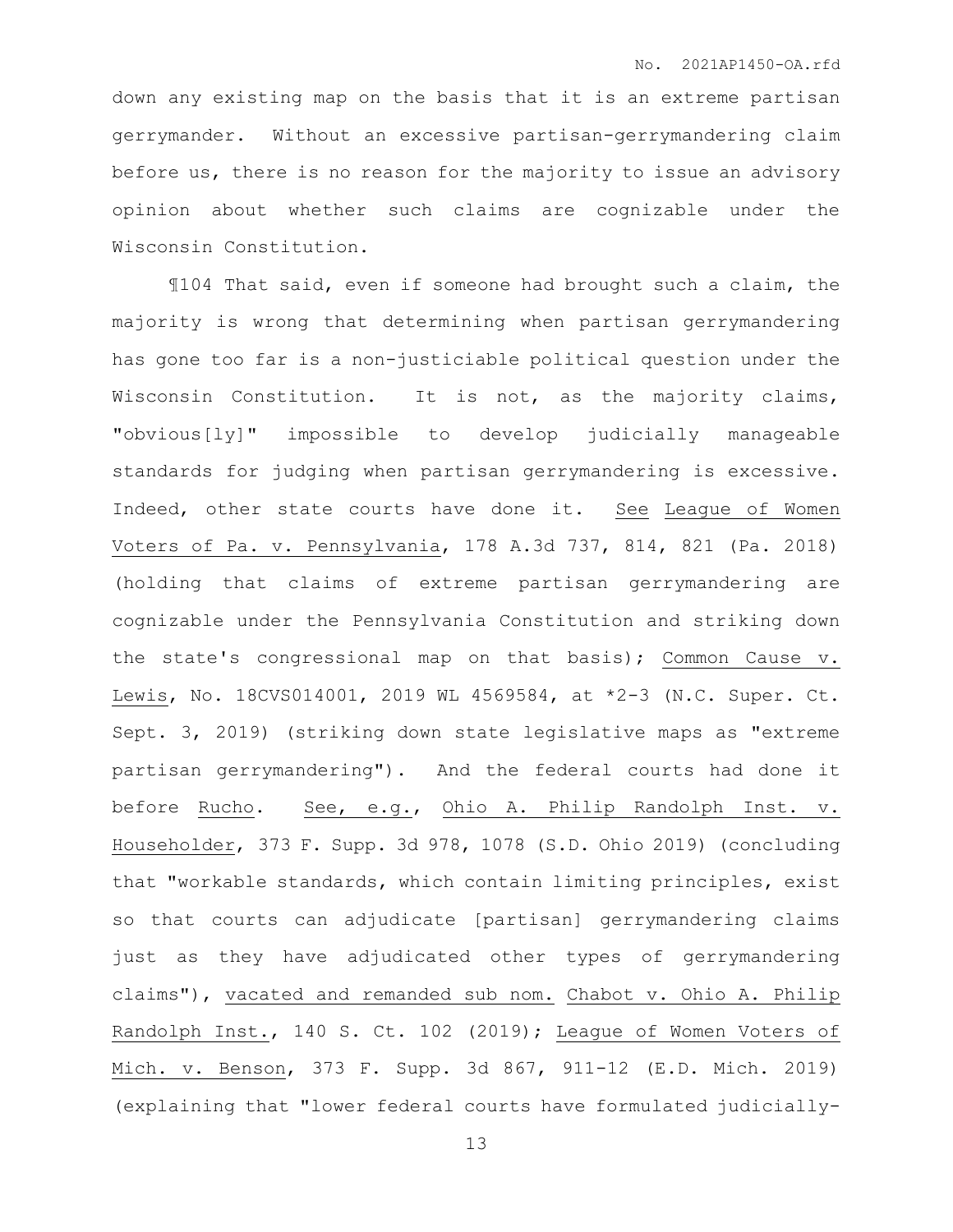manageable standards for adjudicating partisan gerrymandering claims"), vacated and remanded sub nom. Chatfield v. League of Women Voters of Mich., 140 S. Ct. 429 (2019). There is no reason why we could not develop similar standards to judge such claims in Wisconsin.

¶105 In any case, there is no need for us to decide this question now. We have no claim of excessive partisan gerrymandering before us. We should wait until we do and then decide—with the benefit of full briefing from the parties whether our Constitution protects a practice that is "incompatible with democratic principles." See Ariz. State Legis. v. Ariz. Ind. Redistricting Comm'n, 135 S. Ct. 2652, 2658 (2015).

B

¶106 Although the majority's rejection of extreme partisangerrymandering claims has no effect on the outcome of this case, it likely has far-reaching consequences for future redistricting cycles. Discarding a potential limitation on partisan gerrymandering gives future legislators and governors a green light to engage in a practice that robs the people of their most important power—to select their elected leaders. See The Federalist No. 37, at 4 (James Madison) ("The genius of republican liberty seems to demand on one side, not only that all power should be derived from the people, but that those [e]ntrusted with it should be kept in independence on the people.").

¶107 Extreme partisan gerrymandering strikes at the foundation of that power. Representative government demands "that the voters should choose their representatives, not the other way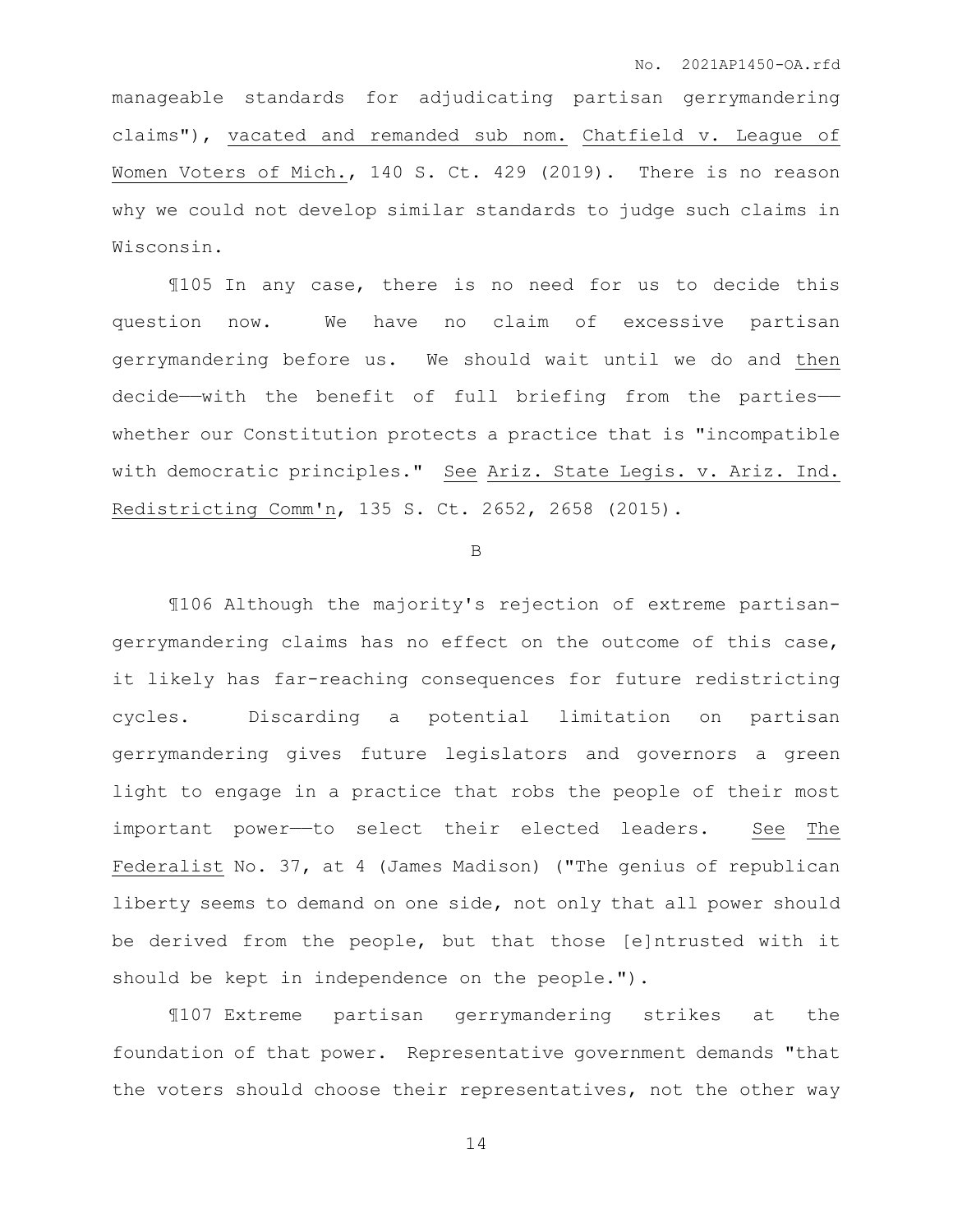around." Ariz. State Legis., 135 S. Ct. at 2677 (internal quotation marks omitted). Extreme partisan gerrymandering turns that on its head. It allows a party in power to draw district lines that guarantee its hold on power for a decade or more, no matter what the voters choose.

¶108 No problem, the majority says, "[e]ven after the most severe partisan gerrymanders, citizens remain free" to run for office, express their views, and vote for the candidates of their choice. Majority/lead op., ¶60. But the problem with extreme partisan gerrymandering isn't that it literally denies people the right to vote or run for office. It's that extreme gerrymandering distorts the political process so thoroughly that those rights can become meaningless. No matter how warped the process becomes, post-Rucho, the federal courts cannot intervene. Now, the majority all but guarantees that we won't either.

C

¶109 The majority's misapplication of Rucho leads it to conflate how the court might analyze legislatively drawn maps with how it should select or draw remedial ones. That error is evident from the start, as the majority frames the analysis around the question of whether we "should judge maps for partisan fairness," regardless of who draws them. Majority/lead op., ¶39. But "who draws them" makes all the difference. There is a significant difference between second-guessing the partisan fairness of a map drawn by an inherently partisan legislature, which "would have the virtue of political legitimacy," and our task here, which is to "pick[] the [plan] (or devis[e] our own) most consistent with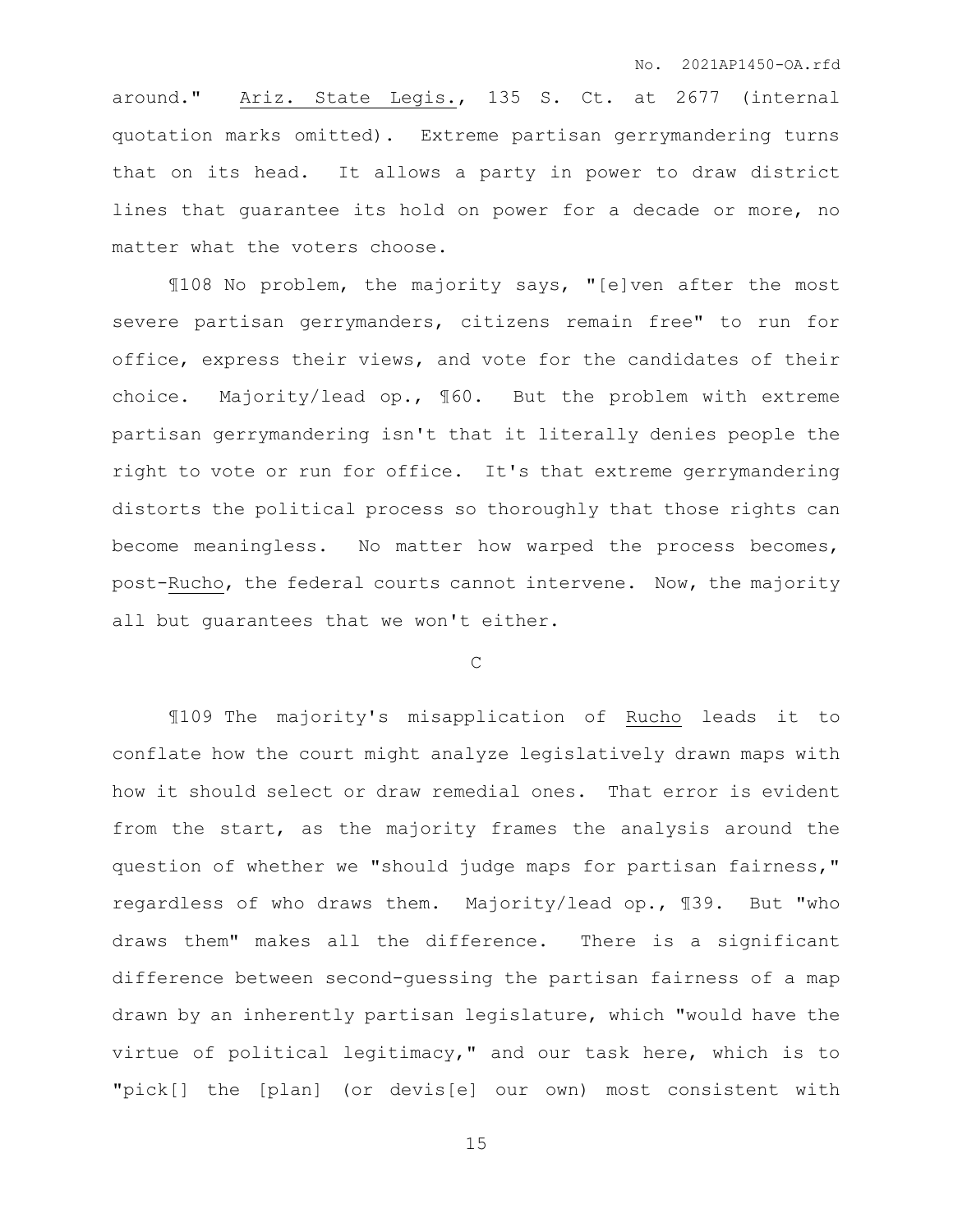judicial neutrality." See Prosser, 793 F. Supp. at 867. We are not asked to determine if maps enacted by the legislature through the normal legislative process amount to an unconstitutional partisan gerrymander. Cf. Rucho, 139 S. Ct. at 2507. Rather, we are adopting maps because that process has failed. In doing so, we must act consistent with our role as a non-partisan institution and avoid choosing maps designed to benefit one political party over all others. See Prosser, 793 F. Supp. at 867. The people rightly expect courts to redistrict in neutral ways.

¶110 The majority claims that considering partisanship for any reason is inconsistent with judicial neutrality. That allor-nothing position distorts the nuanced reality of the court's role in redistricting. Other courts' redistricting experience shows that partisanship is just another one of the many factors a court must balance when enacting remedial maps.

¶111 The last three courts to tackle redistricting in Wisconsin all considered partisan effects alongside other generally accepted neutral factors when evaluating and choosing remedial maps. See Baumgart, 2002 WL 34127471, at \*3-4 (rejecting maps proposed by the parties on the grounds that they were drawn to preserve or obtain partisan advantage); Prosser, 793 F. Supp. at 867-68, 870-71 (analyzing the partisan effects of several proposals before ultimately adopting a court-drawn plan that was "the least partisan"); Wis. State AFL-CIO, 543 F. Supp. at 634. Those courts considered the partisan effects of their decisions not to enact their subjective view of what is politically fair but because courts, unlike legislatures, should not behave like political entities: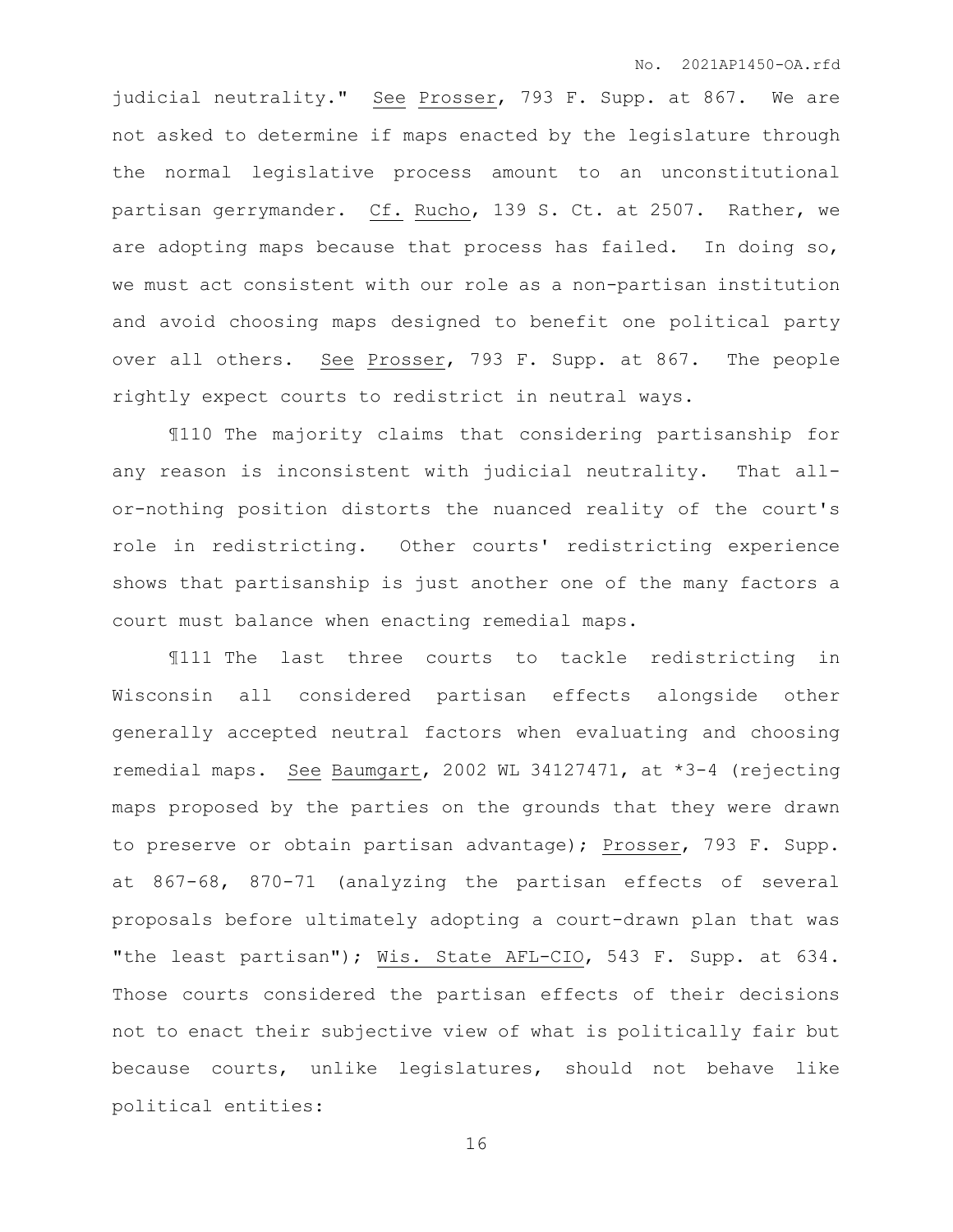No. 2021AP1450-OA.rfd

Judges should not select a plan that seeks partisan advantage——that seeks to change the ground rules so that one party can do better than it would do under a plan drawn up by persons having no political agenda—even if they would not be entitled to invalidate an enacted plan that did so.

Prosser, 793 F. Supp. at 867; see also Baumgart, 2002 WL 34127471, at \*3 (following Prosser); Jensen, 249 Wis. 2d 706, ¶12 (quoting Prosser). The Indiana Supreme Court likewise declined to enact "a plan that represents one political party's ideas of how district boundaries should be drawn [because doing so] does not conform to the principle of judicial independence and neutrality." Peterson v. Borst, 786 N.E.2d 668, 675 (Ind. 2003).

¶112 Indeed, although it sounds contradictory, the only way for the court to avoid unintentionally selecting maps designed to benefit one political party over others is by considering the maps' likely partisan effects. The United States Supreme Court has suggested as much, explaining that taking a "politically mindless approach" to redistricting may lead to "grossly gerrymandered results," "whether intended or not." Gaffney v. Cummings, 412 U.S. 735, 753 (1973). Refusing to consider partisan effects only increases the risk that the court will be used, intentionally or not, to achieve partisan ends. This is especially true when our starting point is 2011's indisputably partisan maps.

## III

¶113 I close with a lingering question that the majority/lead opinion surprisingly leaves unaddressed: Exactly what maps are we talking about—congressional and state legislative maps or only the latter? There is evidence in the majority/lead opinion to support both answers. On the one hand, the majority/lead opinion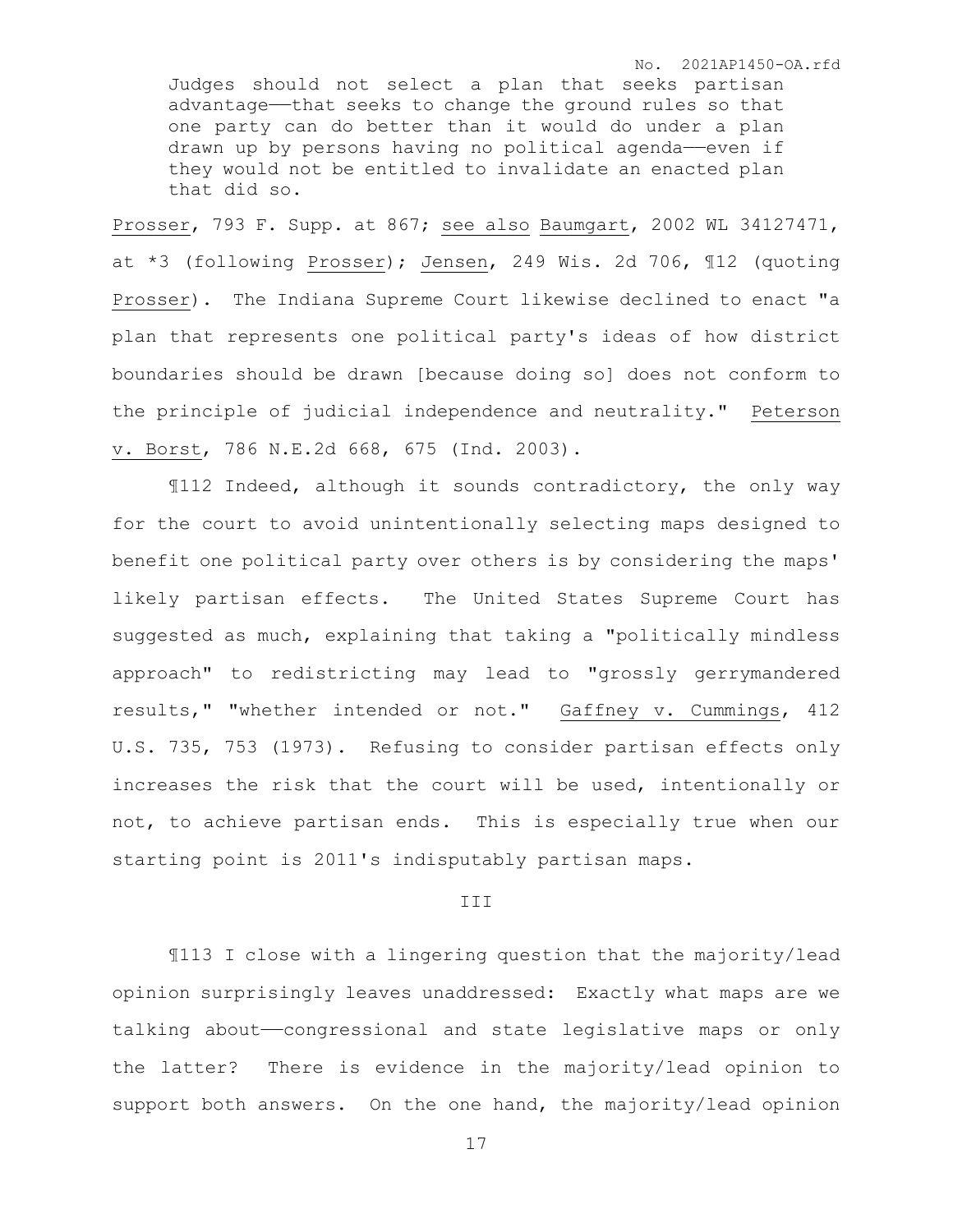begins by discussing the legislature's duty under Article IV, § 3 of the Wisconsin Constitution "to apportion and district anew the members of the senate and assembly," and later explains that this requirement does not apply to congressional districts. See majority/lead op., ¶¶1, 13 & n.4. That suggests only state legislative maps are at play. On the other hand, the majority/lead opinion identifies redistricting principles applicable to congressional maps under the federal constitution, but without stating that it intends to draw new congressional maps. See id. ¶¶24-25. Similarly, the majority/lead opinion states at different times that it intends to remedy the "malapportionment" of "each legislative district," id., ¶4 (emphasis added), but also that "any judicial remedy" in this case will be confined "to making the minimum changes necessary in order to conform the existing congressional and state legislative redistricting plans to constitutional and statutory requirements." Id., ¶8 (emphasis added). At least two parties, the Hunter Plaintiffs and the Congressmen, have suggested that they intend to litigate what, if anything, the Wisconsin Constitution has to say about congressional redistricting, but so far the court has no motion or other briefing on that question. So it is unclear from the start what the majority/lead opinion is even addressing.

## IV

¶114 The majority repeatedly protests that any approach other than its preferred one would undermine our non-partisan role and imperil the legitimacy and independence of the judiciary. But the neutral principles supplied by the U.S. and Wisconsin

18